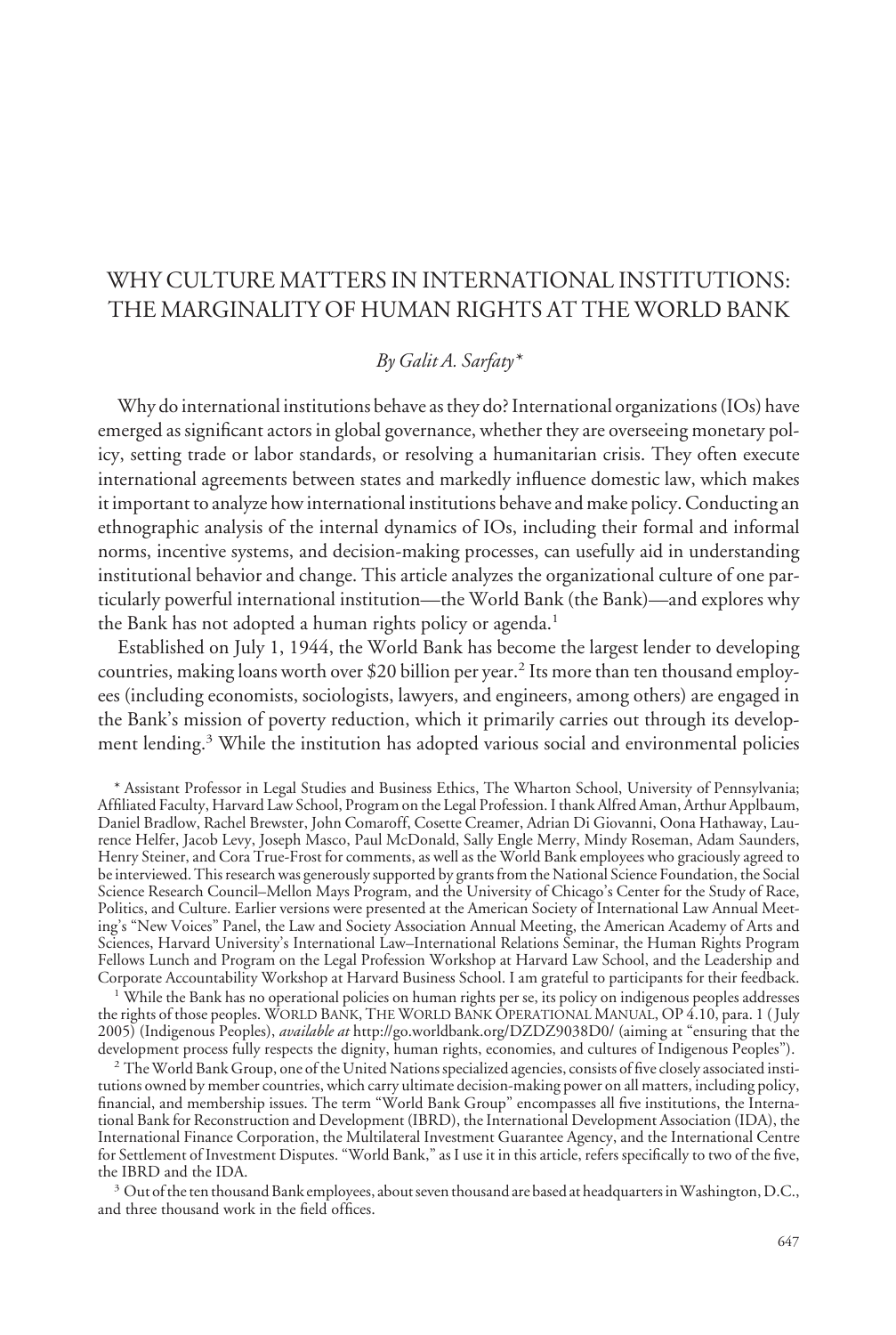and works on issues as diverse as judicial reform, health, and infrastructure, it has not instituted any overarching operational policy on human rights. Human rights concerns are not systematically incorporated into the everyday decision making of the staff or consistently taken into consideration in lending; incorporation of human rights is ad hoc and at the discretion of employees.<sup>4</sup> In addition, many employees consider it taboo to discuss human rights in everyday conversation and to include references to them in their project documents. The marginality of human rights stands in contrast to the Bank's rhetoric in official reports and public speeches by its leadership, which have supported human rights.<sup>5</sup>

What do I mean by saying that human rights is a marginal issue within the Bank? In general, it means that the Bank maintains no comprehensive or consistent approach on the policy and operational levels. In more specific terms, it means that the Bank lacks at least the three following provisions/safeguards: (1) a staff policy to mitigate the impact of its projects on human rights; (2) a requirement to consider countries' obligations under international human rights law when its employees engage in country dialogues or draft Country Assistance Strategies;<sup>6</sup> and (3) guidelines on when it would suspend operations because of human rights violations.

Why should we be surprised that human rights are such a marginal issue at the World Bank? I find a few compelling reasons why the Bank's approach to human rights (or lack thereof) appears counterintuitive. First, other institutions involved in poverty reduction, including the United Nations Development Programme, the United Nations Children's Fund, and the United Kingdom's Department for International Development, have adopted human rights policies or a rights-based approach to development.7 Second, the Bank has been pressed by civil society organizations and internal advocates to integrate human rights considerations into its projects and programs. Third, private financial institutions have begun to address human rights more openly out of concern for their public image and the reputational risk of committing human

<sup>6</sup> The World Bank normally develops a Country Assistance Strategy every one to three years in consultation with the borrower country's government and civil society organizations. This strategy addresses the country's top development priorities, creditworthiness, and past portfolio performance, as well as the level of financial and technical assistance that the Bank seeks to give the country.

<sup>7</sup> United Nations Development Programme [UNDP], *Human Rights in UNDP: Practice Note* (Apr. 2005); Laure-Hélène Piron & Francis Watkins, *DFID Human Rights Review: A Review of How DFID Has Integrated Human Rights into Its Work* ( July 2004), *available at* http://www.odi.org.uk/rights/Publications/DFIDRights Review07.04.pdf; UNICEF, *Guidelines for Human Rights-Based Programming Approach,* CF/EXD/1998-04 (Apr. 21, 1998), *available at* http://www.unhcr.org/refworld/pdfid/3f82adbb1.pdf. A rights-based approach typically requires institutional change and the creation of accountability mechanisms so that human rights are treated as constitutive of the goal of development. Yet scholars have challenged its effectiveness in achieving practical, on-theground changes in development work. *See* PETER UVIN, HUMAN RIGHTS AND DEVELOPMENT (2004); Philip Alston, *Ships Passing in the Night: The Current State of the Human Rights and Development Debate Seen Through the Lens of the Millennium Development Goals*, 27 HUM. RTS. Q. 755 (2005); Mac Darrow & Amparo Tomas, *Power, Capture and Conflict: A Call for Human Rights Accountability in Development Cooperation*, 27 HUM. RTS. Q. 471, 537 (2005); Celestine Nyamu-Musemi & Andrea Cornwall, *What Is the "Rights-Based" Approach All About? Perspectives from International Development Agencies* (Inst. for Dev. Stud. Working Paper No. 234, 2004).

<sup>4</sup> There are some minor exceptions. For instance, some Bank documents have referred to human rights, and certain employees work indirectly on human rights, particularly economic, social, and cultural rights. *See* Mac Darrow & Louise Arbour, *The Pillar of Glass: Human Rights in the Development Operations of the United Nations,* 103 AJIL 446, 487 & n.188 (2009).

<sup>5</sup> *See, e.g.*, HUMAN RIGHTS AND DEVELOPMENT: TOWARDS MUTUAL REINFORCEMENT (Philip Alston & Mary Robinson eds., 2005) (with contributions by senior World Bank officials, including former president James Wolfensohn); World Bank, *Development and Human Rights: The Role of the World Bank,* Report No. 23,188 (Sept. 30, 1998) [hereinafter World Bank, Report No. 23,188]; *Human Rights and Development,* DEV. OUTREACH (World Bank Inst.), Oct. 2006 [hereinafter DEV. OUTREACH].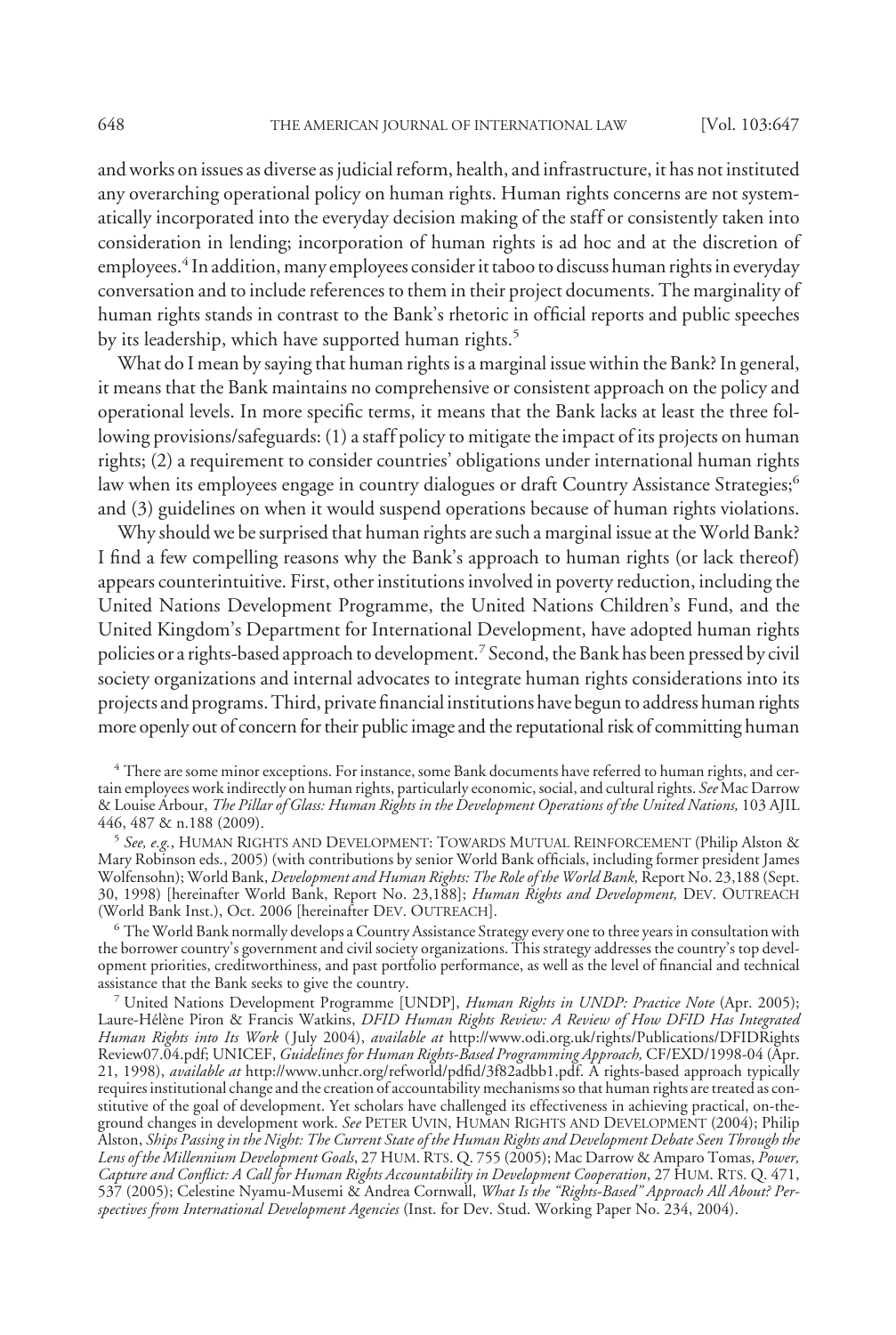rights abuses.<sup>8</sup> Even the International Finance Corporation, the Bank's private-sector arm, has openly adopted human rights as part of a risk management approach, although its engagement in selective human rights has been subject to criticism by nongovernmental organizations (NGOs).9 Despite these three factors, the Bank has not adopted a strategy on human rights.

Whether and how the Bank should adopt human rights has been discussed at length by academics and civil society advocates.<sup>10</sup> This literature primarily focuses on legal arguments for binding the Bank and its member countries to international human rights obligations. It does not investigate the internal workings of the bureaucracy so as to understand why the Bank has yet to adopt and internalize human rights norms. This article offers an empirical analysis of the Bank's organizational culture based on extensive ethnographic field research at the institution itself, including personal interviews, participant observation, and analysis of Bank documents. This research sheds light on why organizational change has not occurred and suggests conditions under which it could happen. I selected this case because the Bank has neither adopted nor internalized human rights norms despite external pressure over the past two decades and repeated attempts by insiders to push the human rights agenda forward.<sup>11</sup>

I have found that the ways norms become adopted and ultimately internalized in an institution largely depend on their fit with the organizational culture. When a new norm is introduced, employees from different professional groups within the Bank often have distinct interpretive frames that they use to define the norm, analyze its relevance to the Bank's mission, and apply it in practice. Proponents of a norm must take internal conflict over competing frames into account when trying to persuade staff members to accept it. They must also consider the operational procedures, incentive system, and management structure of the organization when determining the most effective strategy of implementation. Thus, to bring about internalization, actors must adapt norms to local meanings and existing cultural values and practices that is, they must "vernacularize" norms.<sup>12</sup>

This article proceeds as follows. In part I, I argue that theories of international institutions should account for the internal dynamics within organizational cultures, which shape how

<sup>&</sup>lt;sup>8</sup> See, for example, the Equator Principles for private banks, which are modeled after the International Finance Corporation's social and environmental policies. The Equator Principles ( July 2006), *available at* http://www. equator-principles.com/.

<sup>9</sup> *See, e.g.*, Steve Herz et al., The International Finance Corporation's Performance Standards and the Equator Principles: Respecting Human Rights and Remedying Violations? (Aug. 2008) (representing views from several NGOs, including the Center for International Environmental Law, Bank Information Center, Oxfam Australia, and World Resources Institute), *at* http://www.ciel.org/Ifi/IFC\_Framework\_7Aug08.html.

<sup>&</sup>lt;sup>10</sup> Recent books devoted to this topic include MAC DARROW, BETWEEN LIGHT AND SHADOW: THE WORLD BANK, THE INTERNATIONAL MONETARY FUND, AND INTERNATIONAL HUMAN RIGHTS LAW 126 (2003); BAHRAM GHAZI, THE IMF, THE WORLD BANK GROUP, AND THE QUESTION OF HUMAN RIGHTS (2005); SIGRUN I. SKOGLY, THE HUMAN RIGHTS OBLIGATIONS OF THE WORLD BANK AND THE INTERNATIONAL MONETARY FUND (2001).

<sup>&</sup>lt;sup>11</sup> "Adoption" refers to an institution's acceptance of a norm and its manifestation as a formal or informal rule. "Internalization" refers to the acceptance of a norm by actors within the organization who are persuaded of its merits and validity through such processes as social learning, framing, and deliberation. Ryan Goodman and Derek Jinks refer to these mechanisms as persuasion. They distinguish persuasion from coercion and acculturation, which entail the adoption of norms without belief in their content, and as a result of social and cognitive pressures. Ryan Goodman & Derek Jinks, *How to Influence States: Socialization and International Human Rights Law*, 54 DUKE L.J. 621  $(2004).$ 

<sup>12</sup> Sally Engle Merry, *Transnational Human Rights and Local Activism: Mapping the Middle*, 108 AM. ANTHRO-POLOGIST 38, 39 (2006); *see also* SALLY ENGLE MERRY, HUMAN RIGHTS AND GENDER VIOLENCE: TRANS-LATING INTERNATIONAL LAW INTO LOCAL JUSTICE 219 –22 (2006).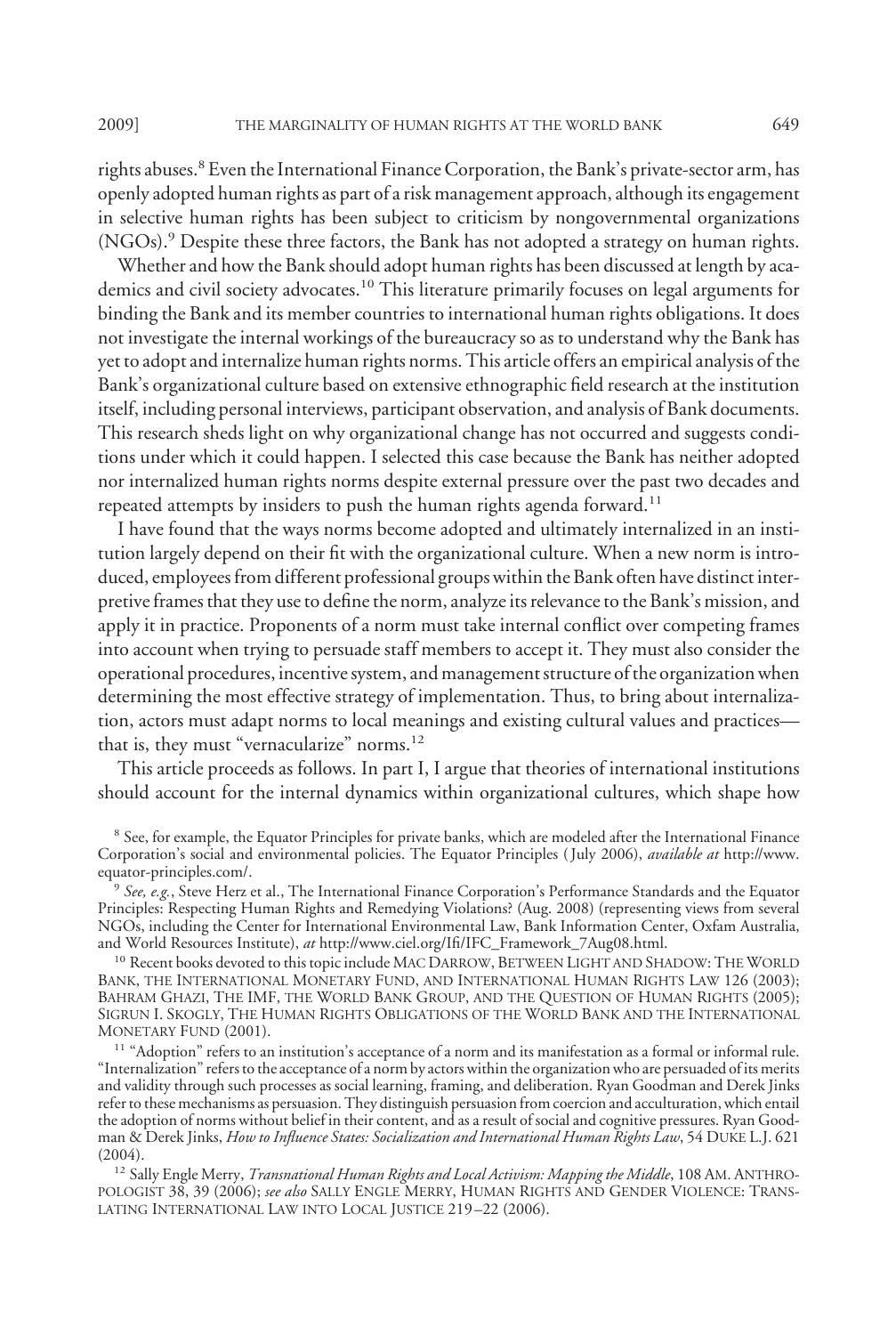institutions change and influence state behavior. Ethnographic research can help us analyze the conditions under which norms are internalized, including the degree to which they should be legalized. In part II, I consider why human rights have remained such a marginal issue at the Bank. I review legal constraints in the Bank's Articles of Agreement (or Articles) and failed efforts from the early 1990s through 2004 to introduce a human rights agenda at the Bank, as well as the uncertain legal status and limited impact of a 2006 legal opinion on human rights. Part III analyzes the Bank's organizational culture, including formal and informal processes of norm socialization and power dynamics between professional subcultures, and focuses on the prestige of economists and the lower status of lawyers in the Legal Department. In part IV, I emphasize the importance offraming norms to adapt to organizational culture, examine battles between Bank lawyers and economists over defining human rights norms and relating them to the Bank's mission, and discuss the most recent attempt to introduce human rights into the Bank's work. The conclusion analyzes the risks of achieving norm internalization at the Bank by "economizing" rather than legalizing human rights.<sup>13</sup>

# I. INTERNATIONAL INSTITUTIONS AND ORGANIZATIONAL CULTURE

## *Analyzing Norm Diffusion and the Limits of Legalization Through Ethnographic Research*

Studies of international institutions should account for their internal dynamics, including possible internal divisions between departments and individuals. Instead of focusing only on state interests, we need to examine the bureaucratic practices of the background experts that run the institutions. My study of the World Bank affirms that the actions and decisions of bureaucrats are critical factors in shaping how the institution operates and influences state behavior. These experts "do not speak in the language of interests or ideologies—they speak professional vocabularies of best practices, empirical necessity, good sense, or consensus values."14 To understand the politics of expertise within IOs, we must analyze their underlying organizational cultures.

Previous scholarship in international relations (IR) and international law has devoted little attention to the norm dynamics that operate within IOs and has emphasized the role of states in shaping IO behavior. The rational actor theories that have historically dominated international relations—realism and functionalism—are largely state-centric in their analyses of how IOs behave.15 IOs play a larger role in the models developed by neoliberals and institutionalists, who disaggregate the state and focus on the actions and interests of individuals, interest groups, and political institutions that shape state preferences. Constructivist accounts have further departed from traditional IR theory by ascribing more autonomy to IOs, which serve as vehicles for socializing states into complying with norms.16 Yet while constructivists have moved

<sup>15</sup> *See, e.g.*, ROBERT O. KEOHANE, AFTER HEGEMONY: COOPERATION AND DISCORD IN THE WORLD POLITICAL ECONOMY (1984); NEOLIBERALISM AND ITS CRITICS (Robert O. Keohane ed., 1986); KENNETH N. WALTZ, THEORY OF INTERNATIONAL POLITICS (1979).

<sup>13</sup> *See* note 187 *infra* and corresponding text.

<sup>14</sup> David Kennedy, *Challenging Expert Rule: The Politics of Global Governance,* 27 SYDNEY L. REV. 5, 15 (2005).

<sup>16</sup> *See, e.g.*, John Gerard Ruggie, *What Makes the World Hang Together? Neo-Utilitarianism and the Social Constructivist Challenge*, 52 INT'L ORG. 855 (1998); Alexander Wendt, *Anarchy Is What States Make of It: The Social Construction of Power Politics*, 46 INT'L ORG. 391 (1992).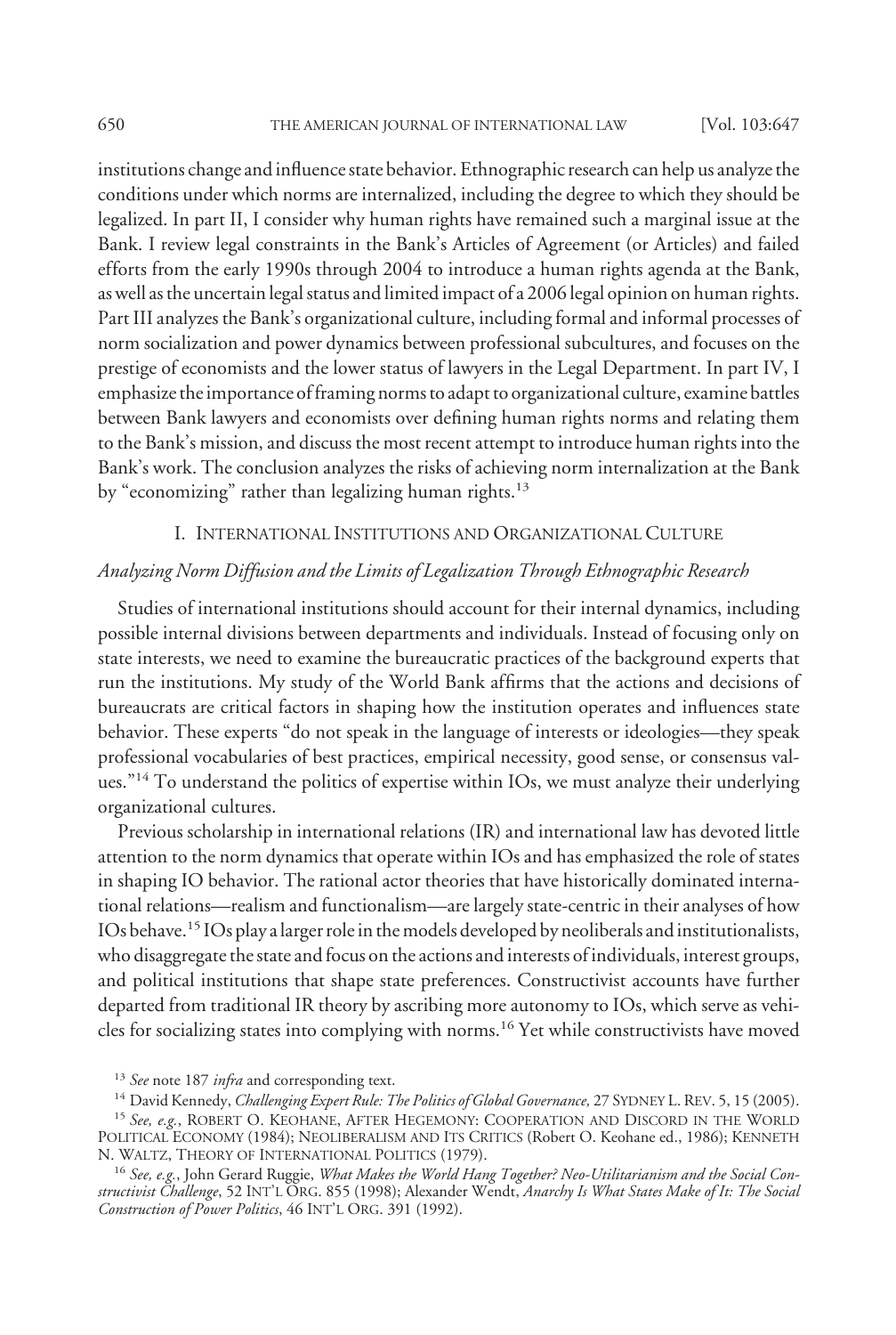international relations away from state-centric theories, they are only beginning to offer empirical accounts of IO behavior.<sup>17</sup>

Even though legal scholars have increasingly treated IOs as an object of study, they have concentrated on factors other than the institutions' organizational cultures and internal politics. Interest-based models are rooted in a rationalist account of state interests and behavior.18 Norm-based models, including managerial theory and the transnational legal process school, have focused on why states comply with international norms.<sup>19</sup> Scholars have also measured the extent of countries' implementation of and compliance with treaties over time.<sup>20</sup> In addition, a growing literature on mechanisms of norm socialization seeks to explain how law influences state behavior.<sup>21</sup> None of this scholarship, however, has investigated the process of norm development within IOs. We lack evidence of what David Kennedy calls "the *vocabularies, expertise, and sensibility* of the professionals who manage . . . background norms and institutions[, which] are central elements in global governance."22

Ethnographic research can provide a comprehensive analysis of the organizational cultures of IOs and how they change. It involves in-depth, case-oriented study, including long-term fieldwork within an institution and in-depth interviews. Conducting fieldwork means that one is usually "living with and living like those who are studied. In its broadest, most conventional sense, fieldwork demands the full-time involvement of a researcher over a lengthy period of time . . . and consists mostly of ongoing interaction with the human targets of study on their home ground."<sup>23</sup> An ethnographer engages in direct, firsthand observation of employees' daily behavior and participates in their activities, such as training workshops, seminars, and project meetings. In addition, he or she often carries out archival work and interpretive analysis of documents.

Anthropological research aims at answering a question rather than testing a hypothesis. It is not based on prior assumptions or models, like other methods. Rather, hypotheses and theories emerge from the data, and are constantly evaluated and adjusted as the research progresses.<sup>24</sup> The following concisely summarizes the cycle of ethnographic research:

In ethnography . . . you learn something ("collect some data"), then you try to make sense out of it ("analysis"), then you go back to see if the interpretation makes sense in light of

<sup>17</sup> MICHAEL BARNETT & MARTHA FINNEMORE, RULES FOR THE WORLD: INTERNATIONAL ORGANIZA-TIONS IN GLOBAL POLITICS 6 (2004); Michael N. Barnett & Martha Finnemore, *The Politics, Power, and Pathologies of International Organizations*, 53 INT'L ORG. 699 (1999) [hereinafter Barnett & Finnemore, *Politics, Power*]. <sup>18</sup> *See, e.g.*, JACK L. GOLDSMITH & ERIC A. POSNER, THE LIMITS OF INTERNATIONAL LAW (2005).

<sup>19</sup> *See* ABRAM CHAYES & ANTONIA HANDLER CHAYES, THE NEW SOVEREIGNTY: COMPLIANCE WITH INTERNATIONAL REGULATORY AGREEMENTS (1995); Harold Hongju Koh, *Why Do Nations Obey International*

*Law?* 106 YALE L.J. 2599 (1997).

<sup>20</sup> *See*ENGAGING COUNTRIES: STRENGTHENING COMPLIANCE WITH INTERNATIONALENVIRONMENTAL ACCORDS (Edith Brown Weiss & Harold K. Jacobson eds., 1998).

<sup>21</sup> *See, e.g.*, Goodman & Jinks, *supra* note 11.

<sup>22</sup> Kennedy, *supra* note 14, at 7.

<sup>23</sup> JOHN VAN MAANEN, TALES OF THE FIELD: ON WRITING ETHNOGRAPHY 2 (1988).

<sup>24</sup> John Comaroff argues that "anthropology always rests on a dialectic between the deductive and the inductive, between the concept and the concrete, between its objectives and its subjects, whose intensions and inventions frequently set its agendas." John Comaroff, *Notes on Anthropological Method—Mainly in the Key of E, in* MICHELE ` LAMONT & PATRICIA WHITE, WORKSHOP ON INTERDISCIPLINARY STANDARDS FOR SYSTEMATIC QUALI-TATIVE RESEARCH 36, 37 (Report on National Science Foundation Supported Workshop, May 19 –20, 2005), *available at* http://www.nsf.gov/sbe/ses/soc/ISSQR\_workshop\_rpt.pdf.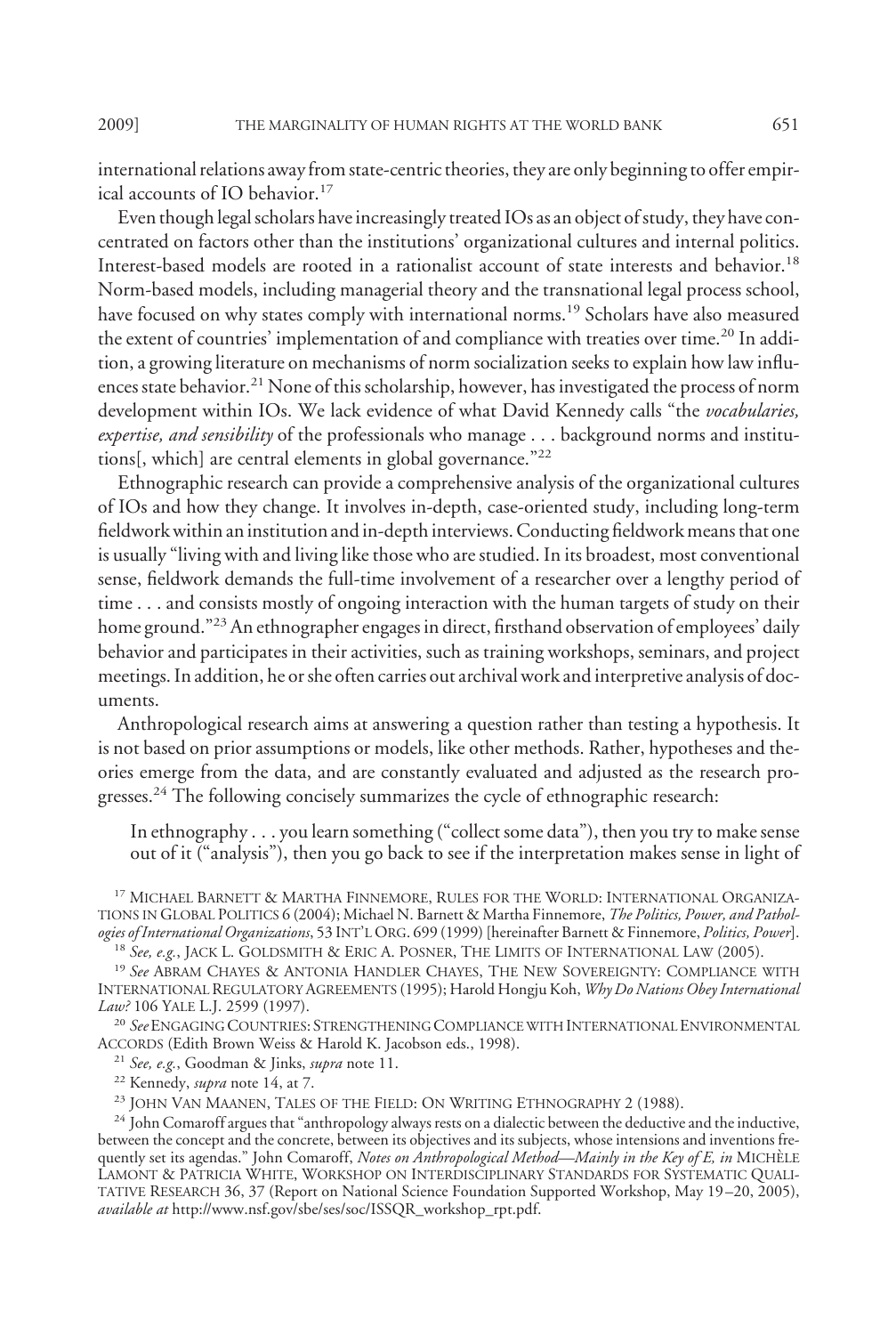new experience ("collect more data"), then you refine your interpretation ("more analysis"), and so on. The process is dialectic, not linear.<sup>25</sup>

Therefore, when ethnographers interview subjects, they "do not automatically assume that they know the right questions to ask in a setting."26 Interviews are usually unstructured or semistructured with open-ended questions developed in response to observations and ongoing analysis. The questions are designed to seek respondents' interpretations of what is happening and allow them to describe problems, policy solutions, their rationales, and so forth in their own words. My ethnographic study of theWorld Bank followed this research protocol. As part of the research for my doctoral dissertation in anthropology, I worked and conducted fieldwork at the Bank's headquarters in Washington, D.C., for approximately two years over a period of four years, from 2002 to 2006. During the summers of 2002 and 2004, I served as a consultant and intern in the Legal Department and the Social Development and Environment Departments of the Latin America and the Caribbean Region. My two summers as an intern afforded me the trust to gain access for a full year of fieldwork, from September 2005 until July 2006. While this article centers on my research during this time, I have revised the material on the basis of recent developments.

My methods included interviews with more than seventy staff members (from project managers to a former president), executive directors, U.S. Treasury officials, and NGO representatives; participation at Bank training sessions and seminars; and analyses of Bank projects and documents. When I observed meetings or interviewed employees, I described the purpose of my research and obtained their informed consent. Almost all interviews were recorded and transcribed, and were conducted under the condition that I not use the employees' names. Thus, I list only their current (or former) position and department unless I was given verbal consent to disclose their identity.27

Conducting ethnographic research on the Bank enabled me to uncover the formal and informal norms and the decision-making processes within the institution that shape state behavior. I examined the institution from both the top down and the bottom up, focusing not only on its leadership and administrative structure, but also on the tasks and incentives of the staff. I analyzed the informal practices and unspoken assumptions held by employees that may be misinterpreted by or hidden from external observers, as well as the employees themselves. The application of these techniques reveals the competing subcultures and other internal contestations that may impede norm internalization.

Why do certain norms and policies become adopted in an institution while others do not? An ethnographic analysis of organizational culture can explain how and why certain norms are framed, interpreted, and implemented by IO officials. IR scholars describe a case of unsuccessful norm diffusion as "the dog that didn't bark."<sup>28</sup> The diffusion of human rights at the World Bank is more precisely a case of the "dog that didn't—at least initially— bark." My empirical research investigates why human rights norms have historically been rejected by the Bank and

<sup>25</sup> MICHAEL H. AGAR, THE PROFESSIONAL STRANGER: AN INFORMAL INTRODUCTION TO ETHNOGRA-PHY 62 (2d ed. 1996).

<sup>26</sup> HELEN B. SCHWARTZMAN, ETHNOGRAPHY IN ORGANIZATIONS 54 (1993).

<sup>&</sup>lt;sup>27</sup> For those interviewees who gave their consent, I have attached their full names or exact titles to their quotations. Otherwise, I have provided general descriptions of each interviewee's position and department.

<sup>28</sup> Jeffrey T. Checkel, *Norms, Institutions, and National Identity in Contemporary Europe*, 43 INT'L STUD. Q. 83, 86 (1999).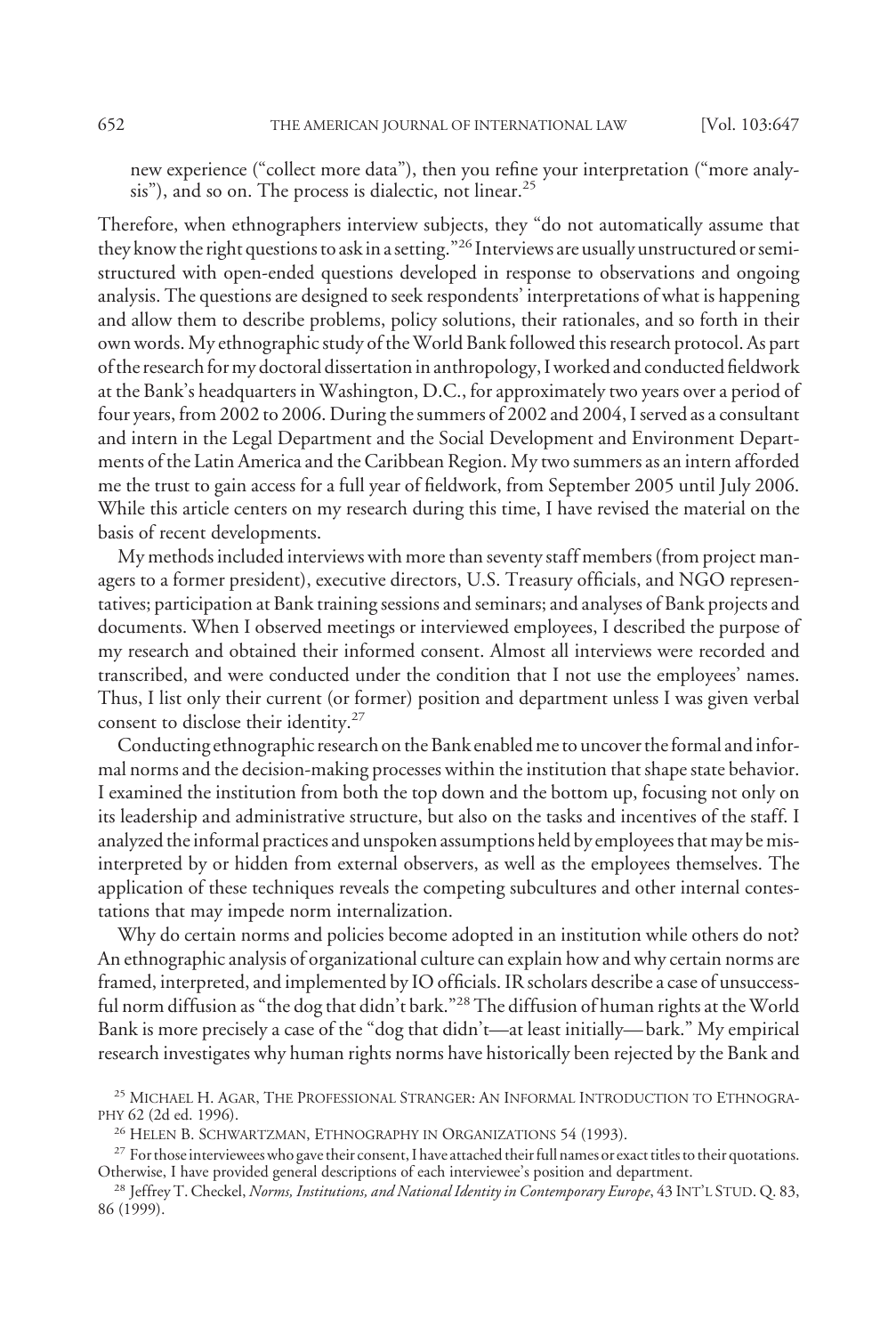have just recently moved closer to being adopted and internalized. Such cases hold the key to identifying the conditions of possibility for the internalization of norms within IOs more broadly.

I argue that the extent to which IO officials internalize norms is shaped by how the norms are framed. In particular, the degree of "legalization" of human rights norms influences whether staff members adopt and internalize them. How much the legalization of human rights impedes or facilitates internalization will depend on the organizational culture.

This study departs from conventional writing on legalization, including its definition and its strategic value for implementing human rights. When legal scholars discuss "legalization," they often refer to the definition used in recent IR literature, "a particular form of institutionalization characterized by three components: obligation, precision, and delegation."<sup>29</sup> According to this definition, legalization describes "a particular set of characteristics that institutions may (or may not) possess."30 This conception is more applicable to an institutional regime or arrangement (e.g., European Community law or W TO agreements) than to the structure or status of a specific norm within an institution.

I focus here on a different aspect of legalization—the extent to which norms are perceived as having a "legal" status, often in relation to an existing legal system (e.g., the international human rights regime). Thus, I ask to what degree norms are conceived of as legal norms (rather than, say, moral, cultural, or professional norms). This understanding of legalization addresses how a norm and its legal expression relate to one another and whether "legal norms, as a type, operate differently from any other kinds of norms."31 With respect to human rights, these norms could be framed as moral or political concepts, as well as legal concepts. Amartya Sen critiques "the entirely law-dependent views of human rights" and argues for defining them as ethical rather than legal claims.<sup>32</sup> He believes that "human rights can have influence without necessarily depending on coercive legal rules."<sup>33</sup> To take the thought one step further, sometimes a law-dependent view of human rights can hinder their influence.

How, then, should one assess the strategic value of human rights legalization?<sup>34</sup> In the past few decades, there has been a trend toward legalizing human rights and international institutions in general.35 Legal scholars have emphasized the benefits of legalization, which "tends to bolster the credibility of normative commitments, increase compliance with international norms, and provide a highly rationalized mode of clarifying and resolving interpretive disagreements."<sup>36</sup> Yet the legalization of human rights also incurs costs, particularly in institutional environments that value nonlegal principles or seek nonlegal goals (such as respect for moral

<sup>29</sup> Kenneth W. Abbott, Robert O. Keohane, Andrew Moravcsik, Anne-Marie Slaughter, & Duncan Snidal, *The Concept of Legalization*, 54 INT'LORG. 401, 401 (2000); s*ee also* JUDITH GOLDSTEIN ET AL., LEGALIZATION AND WORLD POLITICS (2001).

<sup>30</sup> Abbott, Keohane, Moravcsik, Slaughter, & Snidal, *supra* note 29.

<sup>31</sup> Martha Finnemore, *Are Legal Norms Distinctive?* 32 N.Y.U. J. INT'L L. & POL. 699, 701 (2000).

<sup>32</sup> Amartya Sen, *Human Rights and the Limits of Law*, 27 CARDOZO L. REV. 2913, 2916 (2006).

<sup>33</sup> *Id*. at 2921. Sen further elaborates on this argument in Amartya Sen, *Elements of a Theory of Human Rights,* 32 PHIL.&PUB. AFF. 315 (2004).

<sup>34</sup> *See* Jack Donnelly, *The Virtues of Legalization*, *in* THE LEGALIZATION OF HUMAN RIGHTS: MULTIDISCI-PLINARY PERSPECTIVES ON HUMAN RIGHTS AND HUMAN RIGHTS LAW 67 (Saladin Meckled-García & Basak Çali eds., 2006).

<sup>35</sup> Derek P. Jinks, *The Legalization of World Politics and the Future of U.S. Human Rights Policy*, 46 ST. LOUIS U. L.J. 357, 360 (2002).

<sup>36</sup> *Id.* at 361–62 (footnotes omitted).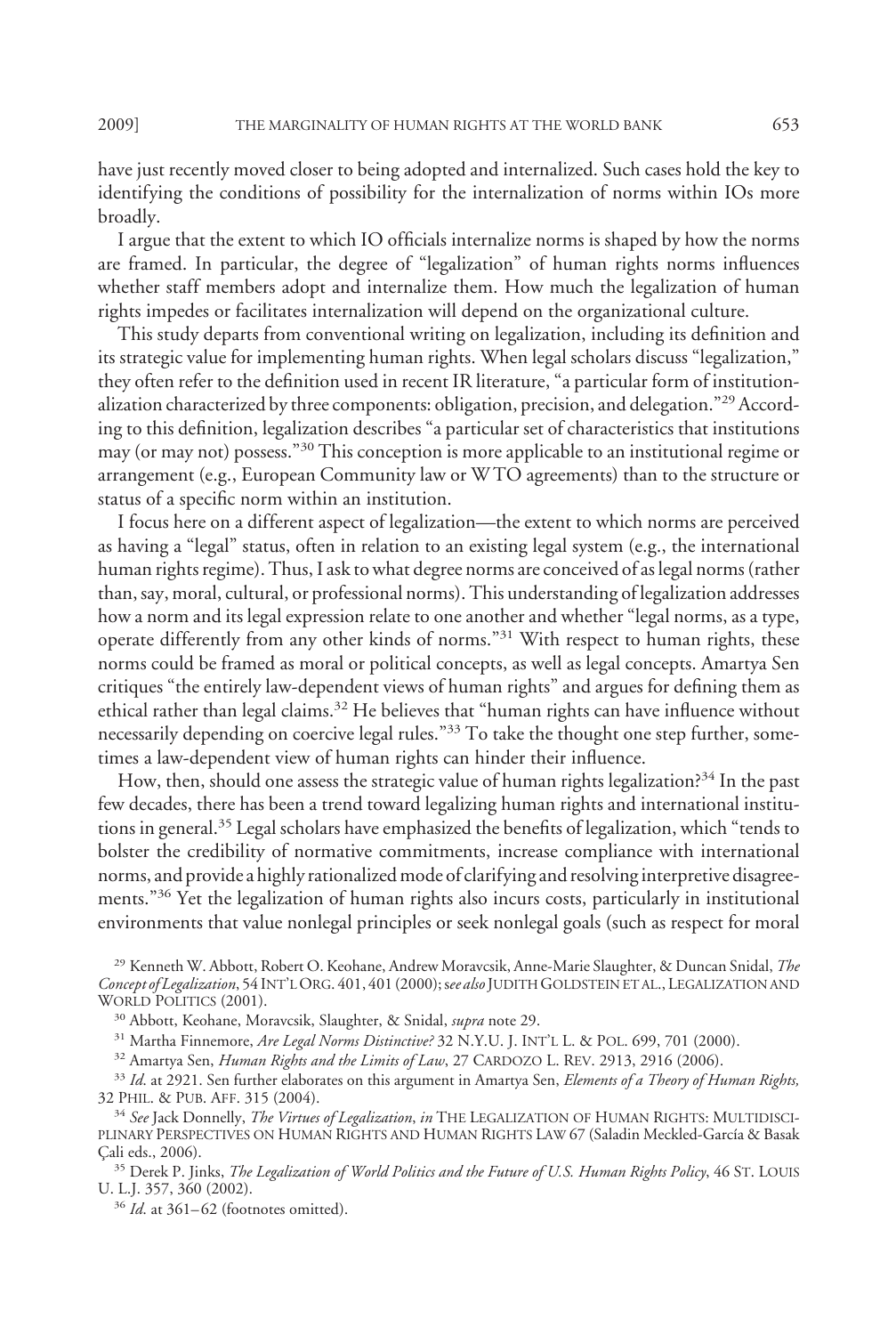values like dignity), as happened during the creation of human rights commissions in postauthoritarian regimes in the 1990s, when attempts were made "to detach human rights from their legal moorings and redefine them as a generalized language of public morality."37 Citing the harmful consequences of too much legalization, Laurence Helfer advocates a cost-benefit view of the process in his case study of the Caribbean backlash against human rights regimes.<sup>38</sup> Although Helfer adopts the IR definition of legalization described above and applies it to human rights treaties rather than norms within institutions, he raises important questions about the usefulness of legalization in particular contexts.<sup>39</sup>

In examining why legal norms could have distinctive effects in certain institutional contexts but not others, Martha Finnemore notes:

An organization staffed mostly by lawyers is likely to find legal norms more persuasive than other kinds of norms and to give them special weight. . . . If economists (or members of some other profession) dominated policy making, we would expect norms of that profession, and not legal norms, to be particularly powerful.<sup>40</sup>

Finnemore's example aptly applies to the World Bank.

My research leads me to conclude that legalizing human rights would not be an effective strategy for their adoption at the Bank, as I further describe in part III. A key condition for the internalization of human rights norms is finding an institutional fit with the organizational culture. Finding an institutional fit requires that norms become vernacularized so that they resonate with preexisting understandings in "a dynamic process of *matchmaking*."41 Proponents of a norm should act strategically—for example, through norm framing, cuing, or persuasion—to ensure congruence with the organizational culture.

#### *Looking Beyond Member States*

One can analyze the relationship between the Bank and member states by applying a principal-agent model that includes multiple principals. The multiple-principals problem is an extension of the traditional model, which assumes that principals and agents are unitary actors.<sup>42</sup> Multiple principals may hold competing preferences and may be unable to exert effective oversight of the agent. Because oversight is costly, they are often forced to delegate authority, leaving the agent with considerable independence. $^{43}$  Bureaucratic drift occurs when an agency makes decisions or implements policies that diverge from the goals preferred by the principals.<sup>44</sup> Bureaucratic drift is a common characteristic of the multiple-principals situation since a conflict of

<sup>37</sup> *See* Richard Ashby Wilson, *Is the Legalization of Human Rights Really the Problem? Genocide in the Guatemalan Historical Clarification Commission*, *in* THE LEGALIZATION OF HUMAN RIGHTS, *supra* note 34, at 81, 84.

<sup>38</sup> Laurence R. Helfer, *Overlegalizing Human Rights: International Relations Theory and the Commonwealth Caribbean Backlash Against Human Rights Regimes*, 102 COLUM. L. REV. 1832 (2002).

<sup>40</sup> Finnemore, *supra* note 31, at 704.

<sup>41</sup> Amitav Acharya, *How Ideas Spread: Whose Norms Matter? Norm Localization and Institutional Change in Asian Regionalism*, 58 INT'L ORG. 239, 243 (2004).

<sup>42</sup> Richard W. Waterman & Kenneth J. Meier, *Principal-Agent Models: An Expansion?* 8 J. PUB. ADMIN. RES. & THEORY 173, 181 (1998).

<sup>43</sup> *See id*.; Gary J. Miller, *The Political Evolution of Principal-Agent Models*,8ANN. REV. POL. SCI. 203, 211–12 (2005).

<sup>44</sup> *See, e.g.*,Murray J. Horn & Kenneth A. Shepsle,*Commentary on "Administrative Arrangements and the Political Control of Agencies": Administrative Process and Organizational Form as Legislative Responses to Agency Costs*, 75 VA.

<sup>39</sup> *Id*.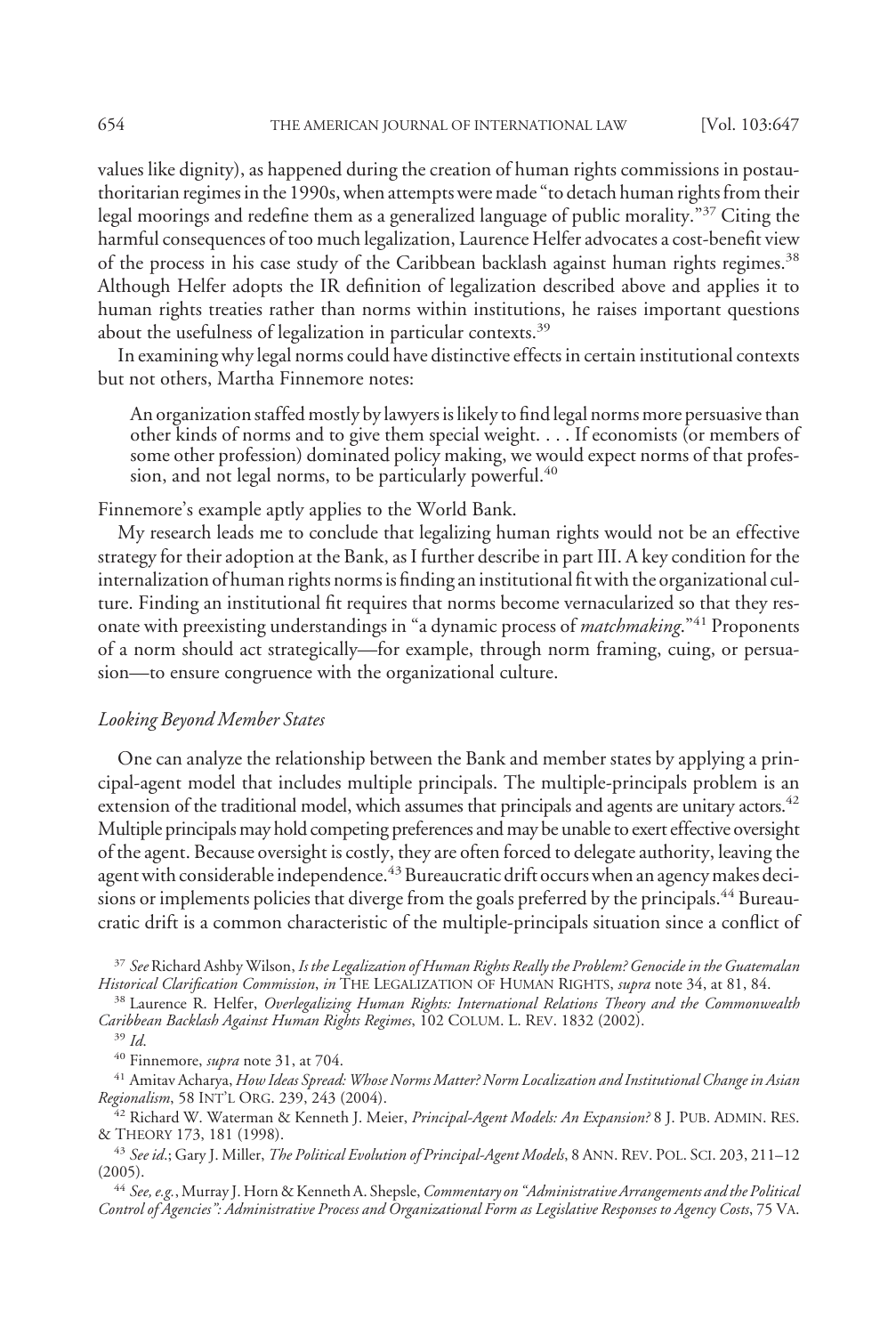interests among principals may prevent them from agreeing on common goals and exerting oversight of the agency.45 Such paralysis often affects international institutions, where there is a "long 'chain of delegation'" from the principals (or member states) to the IO agent.<sup>46</sup>

The World Bank typifies the multiple-principals problem, where member governments serve as principals that collectively form the Board of Executive Directors. The board is composed of twenty-four executive directors who represent countries or country groups.<sup>47</sup> Under the Bank's Articles of Agreement, the board serves as the institution's policymaking organ, while the president and senior management are responsible for operational, administrative, and organizational issues.<sup>48</sup> The executive directors thus serve as principals that delegate certain tasks and responsibilities to agency officials. When member countries hold competing preferences and cannot achieve consensus on a policy, bureaucratic drift may ensue. In view of their difficulty in exerting oversight, the member countries are forced to delegate authority to the agency officials. My study of the Bank's internal decision-making process confirmed these dynamics, showing that employees operate quite independently of the board. They carry out certain sensitive management issues without board approval or involvement.

An institutional constraint that favors agency autonomy is the short time horizon of board members as compared with that of the Bank president. Most executive directors serve for just one or two two-year terms, whereas the president's tenure can amount to five years, or more if he or she is reelected. Roughly a third of the board members change each year. As a result, the directors' knowledge of the history and practice of the institution is quite narrow.<sup>49</sup> According to former director Moisés Naím, in an interview by Catherine Caufield, "It is impossible, even for the few of them that have a good prior understanding of the institution, to master the overwhelming array of complex issues on which they are supposed to develop an independent opinion."<sup>50</sup> Naim further explains that the directors end up relying on the guidance of management because they are "no match for a usually brilliant group of professionals with decades of experience at the Bank."51

Given the different time horizons of the president and the executive directors, the president can incrementally introduce changes that will not be perceived as too radical by board members, who are constrained by their limited institutional memory and inability, as multiple principals, to exert effective oversight of the president. Former president James Wolfensohn

L. REV. 499 (1989); Mathew D. McCubbins, Roger G. Noll, & Barry R. Weingast, *Structure and Process, Politics and Policy: Administrative Arrangements and the Political Control of Agencies,* 75 VA. L. REV. 431 (1989); Mathew D. McCubbins, Roger G. Noll, & Barry R. Weingast, *Administrative Procedures as Instruments of Political Control,* 3 J. L. ECON.&ORG. 243 (1987).

<sup>45</sup> Horn & Shepsle, *supra* note 44, at 502.

<sup>46</sup> Daniel L. Nielson & Michael J. Tierney, *Delegation to International Organizations: Agency Theory and World Bank Environmental Reforms*, 57 INT'L ORG. 241, 242 (2003).

<sup>47</sup> Five executive directors are appointed from the five donor countries that contribute the largest number of shares— currently, France, Germany, Japan, the United Kingdom, and the United States. The other nineteen directors are elected by regional groups of the other member countries. The Bank links voting power to members' capital subscriptions, which are based on a country's relative economic strength.

<sup>48</sup> The board meets once or twice a week to vote on loan and credit proposals and to make decisions on strategic and policy items, including the administrative budget.

<sup>49</sup> Interview with James Wolfensohn, former president, World Bank, New York, N.Y. (June 14, 2007).

<sup>50</sup> CATHERINE CAUFIELD, MASTERS OF ILLUSION: THE WORLD BANK AND THE POVERTY OF NATIONS 238 (Macmillan 1997) (1996). Naím, a former Venezuelan trade and industry minister, was an executive director at the Bank representing a bloc of countries including Costa Rica, El Salvador, Guatemala, Honduras, Mexico, Nicaragua, Spain, and Venezuela.

<sup>51</sup> *Id*. at 239.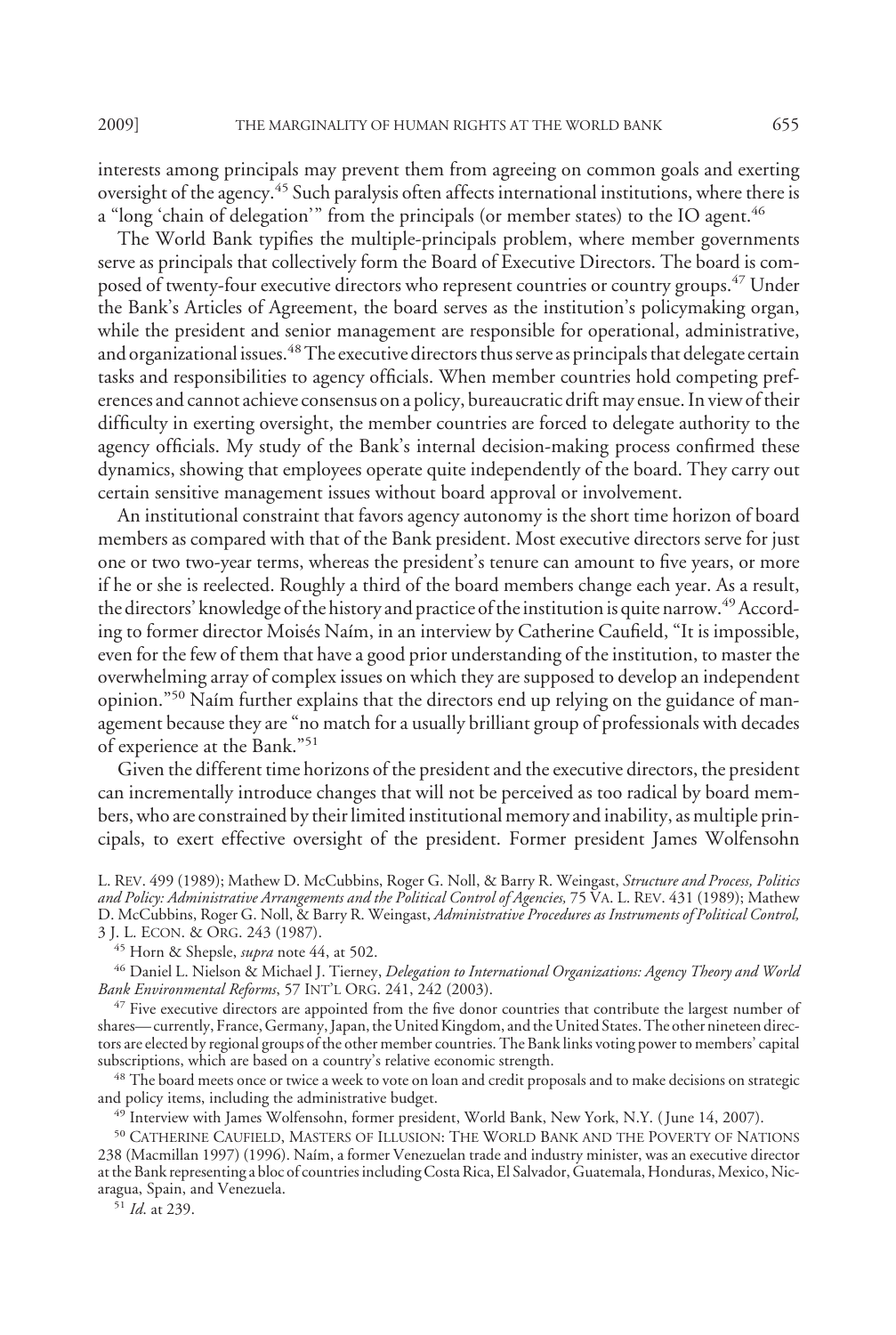adopted an incremental strategy for introducing change during his second five-year term. By then, he had served at the Bank longer than any board member and could get a lot more done in comparison to the achievements of his first few years in office.Wolfensohn treated the board in the following manner:

[I]f you make the assumption to the Board that this is the way you operate, you very rarely get challenged. . . . So if you can proceed in the institution with a set of assumptions that you are doing things in the way they should be done, . . . you can incrementally do a tremendous amount. Because it's unlikely that anyone will challenge you. Because they think that maybe this is the way the Bank should operate. So I got a lot of things done incrementally without coming to the Board for big policy decisions. I knew that if I went to the Board on many of the policy decisions, [I'd] run into a hell of a lot of problems.<sup>52</sup>

Wolfensohn adopted this incremental strategy to advance his anticorruption agenda. He noted that by the time he left, he was spending about six or seven million dollars a year on corruption, although he had never presented a policy to the board.<sup>53</sup>

Another important reason for the board's lack of significant power over the Bank's management and staff is that by tradition it operates only by consensus (with few exceptions). Historically, the board has been deeply divided over the issue of human rights. Some member states, like China and Saudi Arabia, strongly oppose an explicit human rights agenda that would include the protection of civil and political rights (which they view as a reflection of "Western" values). Others, like India and Brazil (middle-income countries that are responsible for a substantial portion of the Bank's revenue), fear that human rights would increase transaction costs for loans.<sup>54</sup> Countries that moderately support a human rights agenda do not agree on what it should look like. Should the Bank adopt a rights-based approach to development, a human rights operational policy, or a human rights impact assessment that would limit the possibility that projects would cause human rights violations? The diversity of the board makes it difficult to agree on a single approach. Because the board operates by consensus, disagreements on such issues as human rights have simply resulted in inaction.

Bank officials have recognized the unlikelihood of getting board support for a human rights agenda and have avoided proposing it, fearing a backlash against the issue if they tried and failed to gain approval. Instead, internal advocates are introducing sensitive topics like human rights not through board approval but by making incremental changes in operations (discussed in part IV below). In other words, they are supporting a strategy that falls under the radar screen of member states.

### II. THE ROLE OF HUMAN RIGHTS AT THE WORLD BANK

Over the past two decades, NGOs and internal advocates have pressured the Bank to introduce a human rights agenda at the institution. One would expect the Bank to have been swayed

<sup>52</sup> Interview with Wolfensohn, *supra* note 49.

<sup>53</sup> *Id*.

<sup>&</sup>lt;sup>54</sup> There are other reasons for their opposition, including their view that a human rights agenda would encroach on their sovereignty and turn the institution into a human rights enforcer. Some countries fear that human rights would become a conditionality on lending,which might adversely affect borrower countrieswith poor human rights records while not punishing donor countries with similar records. Finally, certain countries view human rights as a political consideration that is restricted under the Bank's Articles of Agreement.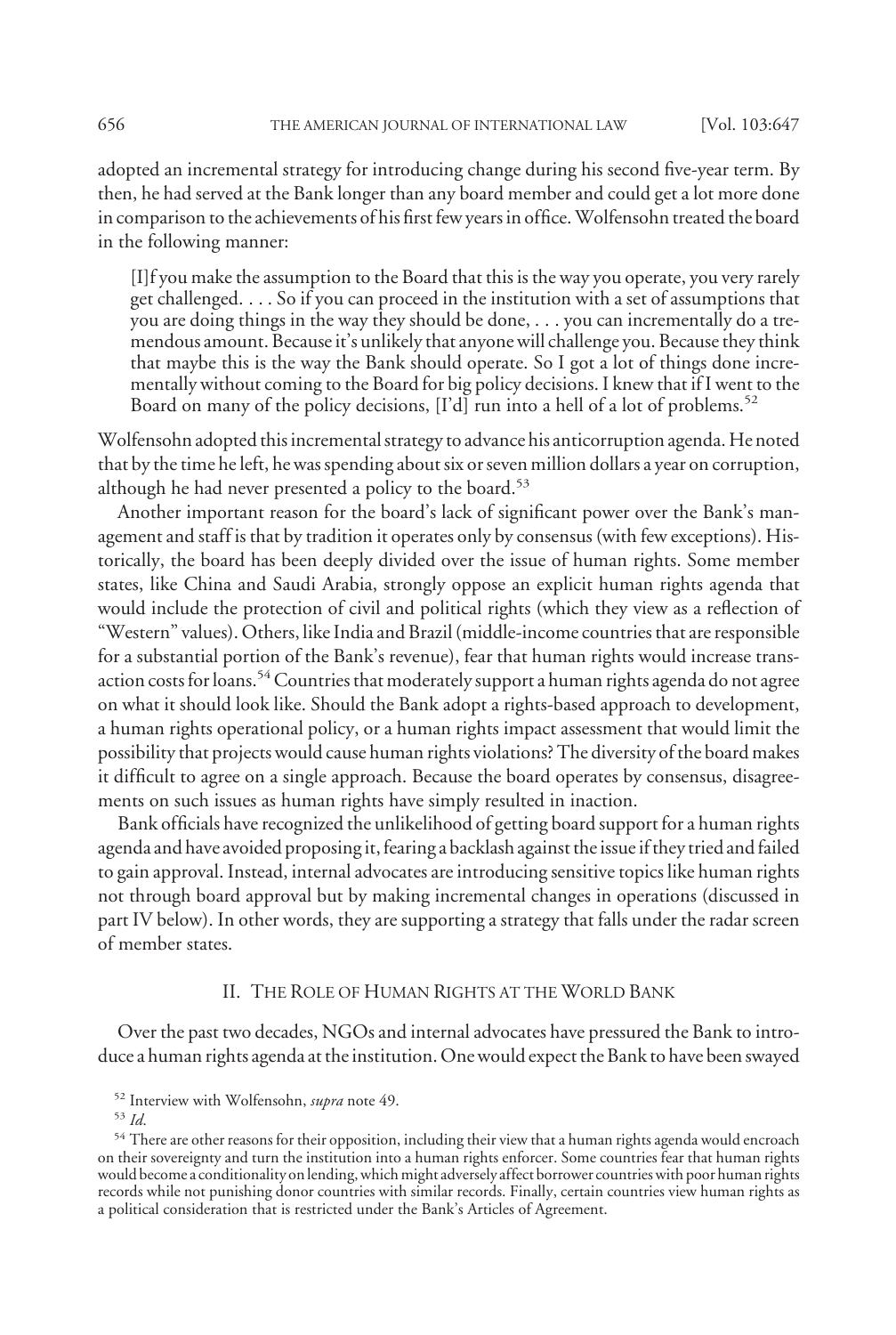by this pressure, as well as by the growing trend of corporations and development agencies to address human rights more openly. That it has not been so swayed is explained by many scholars on the basis of legal reasons. In the first two sections, I clarify the uncertainty over the Bank's human rights obligations under international law and analyze legal restrictions in the Bank's Articles of Agreement that have historically served as the major obstacle to the Bank's direct engagement in human rights. I then describe failed efforts at reform by internal advocates, as well as the limited impact of the 2006 legal opinion on human rights by a former general counsel.55

### *The Bank's Obligations Under International Law*

What does international law say about the World Bank's responsibilities with respect to human rights? Does the Bank have an obligation to ensure that its projects, programs, and internal policies conform to international human rights standards, and that its activities do not facilitate human rights abuses? Does it have a responsibility to promote human rights in its member states?

To address these questions, the first, most important issue to explore is the extent to which the Bank as an international organization is bound by rules of customary international law beyond its charter, including customary international law norms on human rights. Commentators continue to debate both this question and even what constitutes customary international law on human rights.

The Bank functions as an international body with legal personality due to "the nature of the specific powers granted under [its] Articles (notably the power to conclude agreements governed by international law, and the provisions establishing [its] relationship with other international organisations), [its] entitlement to specified privileges and immunities, and the fact that [it] operate[s] extensively within the international sphere."56 According to legal scholars, the Bank's status as an international legal person implies its role as both a subject and an object of international responsibilities and obligations, *possibly* including obligations incumbent upon the organization under international agreements and customary international law.<sup>57</sup>

Because international organizations, unlike states, cannot become parties to treaties, they are not directly bound by human rights treaties. Yet, according to the International Court of Justice, international organizations can be bound by obligations under general principles of international law<sup>58</sup> and capable of possessing international rights and duties.<sup>59</sup> IOs are also bound

<sup>55</sup> Roberto Dan˜ino, Legal Opinion onHuman Rights and theWork of theWorld Bank ( Jan. 27, 2006), *at* http:// www.ifiwatchnet.org/?q=en/node/335 [hereinafter Dañino Opinion].

<sup>58</sup> *See* Interpretation of the Agreement of 25 March 1951 Between the WHO and Egypt, Advisory Opinion, 1980 ICJ REP. 73, 89 –90 (Dec. 20).

<sup>59</sup> *See* Reparation for Injuries Suffered in the Service of the United Nations, Advisory Opinion, 1949 ICJ REP. 174 (Apr. 11).

<sup>56</sup> DARROW, *supra* note 10, at 126.

<sup>57</sup> *See, e.g.*, Daniel D. Bradlow, *The World Bank, the IMF, and Human Rights*,6TRANSNAT'L L. & CONTEMP. PROBS. 47, 63 (1996); Ibrahim F. I. Shihata, *The World Bank and Human Rights: An Analysis of the Legal Issues and the Record of Achievements*, 17 DENV. J. INT'L L. & POL'Y 39, 47 (1988). *See generally* DARROW, *supra* note 10; SKOGLY, *supra* note 10; FergusMacKay, *Universal Rights or a Universe unto Itself ? Indigenous Peoples' Human Rights and the World Bank's Draft Operational Policy 4.10 on Indigenous Peoples*, 17 AM. U. INT'L L. REV. 527 (2002).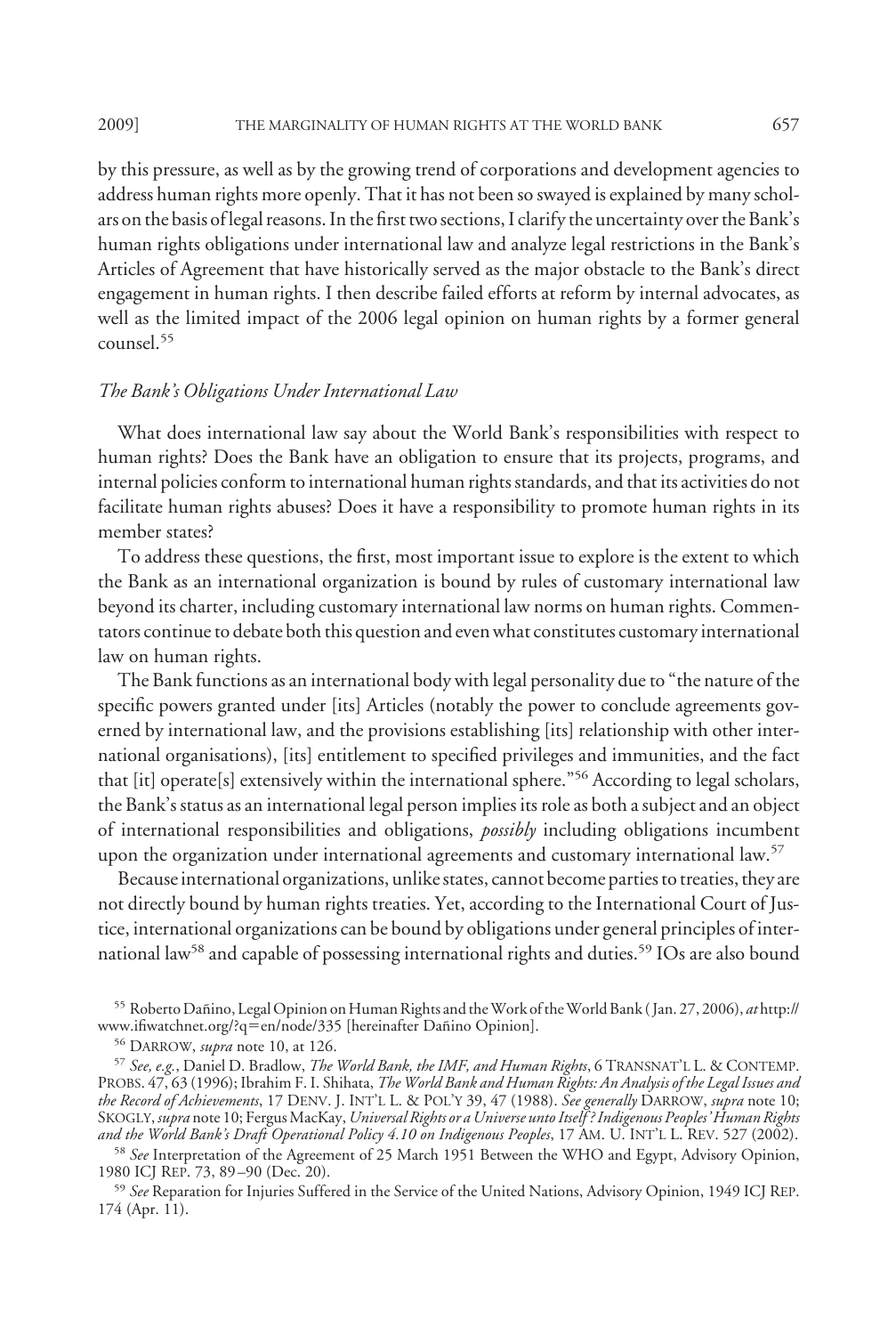by *jus cogens*, or peremptory norms of international law such as the prohibition against genocide.<sup>60</sup> In addition, the Bank has obligations as a specialized agency of the United Nations.<sup>61</sup> The Bank must respect the purposes and principles in the UN Charter, including "the human rights purposes as stated in Article 55, as elaborated in the [Universal Declaration of Human Rights] and the body of international human rights law built upon it."62 Furthermore, it must have "due regard" for decisions of the UN Security Council, although it is not required to follow the recommendations of the UN specialized human rights agencies.<sup>63</sup>

The second question to ask about the Bank's obligations under international law is whether the institution has any obligations vis-a`-vis its members. Because only some of the member states are parties to particular human rights agreements, the Bank's responsibilities would vary with respect to different members.Whether the Bank should go as far as enforcing states' treaty obligations through loan conditionalities or helping states to implement their treaty obligations through technical assistance remains a matter of debate.<sup>64</sup>

The final issue concerns what role, if any, international financial institutions (IFIs) like the Bank should play in the progressive development of international law—for example, by promoting human rights in development. While international conferences, such as the 1993 Vienna World Conference on Human Rights and the 2000 Millennium Summit, have recognized the interdependence of human rights and development,<sup>65</sup> the rules of customary international law in this area are still subject to dispute.

In summary, legal scholars have yet to agree on the international legal obligations of the Bank with respect to human rights. The institution has skirted most of these arguments and instead focused on its limited mandate under the Articles of Agreement, whose interpretation has become a locus of contention among Bank staff, advocates, and policymakers.<sup>66</sup>

## *The Bank's Articles of Agreement*

In addressing why the Bank has not adopted a human rights agenda, many scholars, policymakers, and advocates have focused on restrictions in the Articles of Agreement, or founding constitution. The legal restrictions arise from two provisions, Article IV, section 10 and Article III, section 5(b), which place limits on the factors that staff members may consider in their decisions.<sup>67</sup> Article IV, section 10 prohibits political activity and permits only economic considerations in decision making:

<sup>60</sup> H. G. Schermers, *The Legal Bases of International Organization Action, in* A HANDBOOK ON INTERNA-TIONAL ORGANIZATIONS 401, 402 (René-Jean Dupuy ed., 2d ed. 1998).

<sup>61</sup> *See*Agreement Between the United Nations and the International Bankfor Reconstruction and Development, Art. IV(2), Sept. 16 & Nov. 15, 1947, 16 UNTS 346, 348.

<sup>62</sup> DARROW, *supra* note 10, at 128.

<sup>63</sup> *See* SKOGLY, *supra* note 10, at 99 –102; Bradlow, *supra* note 57, at 63.

<sup>64</sup> Daniel D. Bradlow, *Should the International Financial Institutions Play a Role in the Implementation and Enforcement of International Humanitarian Law?* 50 U. KAN. L. REV. 695 (2002).

<sup>65</sup> At the 1993 Vienna World Conference, a consensus affirmed, "Democracy, development and respect for human rights and fundamental freedoms are interdependent and mutually reinforcing. . . . The international community should support the strengthening and promoting of democracy, development and respect for human rights and fundamental freedoms in the entire world." United Nations World Conference on Human Rights, Vienna Declaration and Programme of Action, para. 8 ( June 25, 1993), UN Doc. A/CONF.157/24, at 20 (Part I) (Oct. 13, 1993), *reprinted in* 32 ILM 1661 (1993).

<sup>66</sup> *See* sources cited *supra* note 10.

<sup>67</sup> International Bank for Reconstruction and Development, Articles of Agreement, Art. IV, §10, & Art. III, §5(b), July 22, 1944, 60 Stat. 1440, 2 UNTS 134 [hereinafter Articles of Agreement].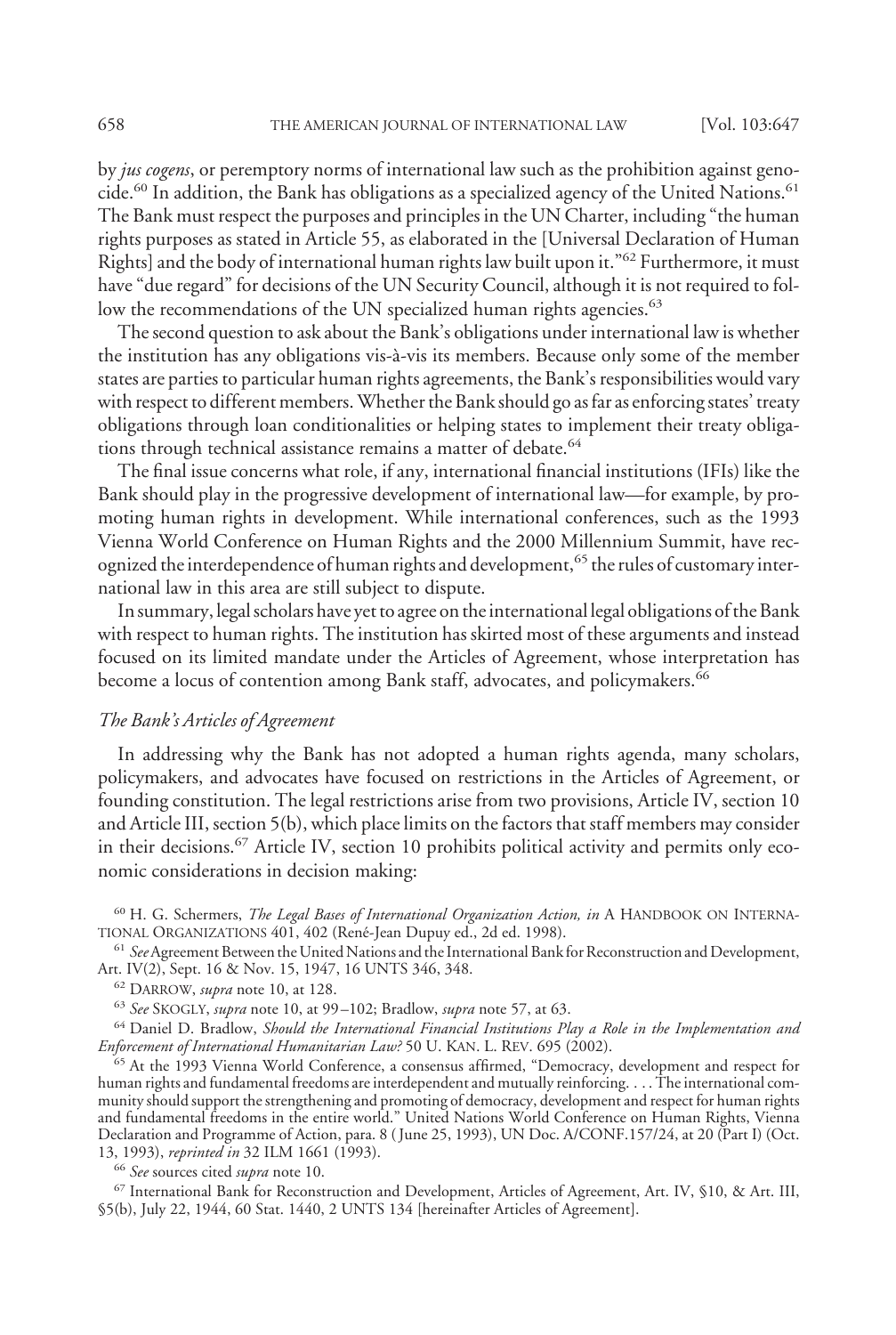The Bank and its officers shall not interfere in the political affairs of any member; nor shall they be influenced in their decisions by the political character of the member or members concerned. Only economic considerations shall be relevant to their decisions, and these considerations shall be weighed impartially in order to achieve the purposes stated in Article I.

Article III, section 5(b) limits the factors that the Bank may consider in granting loans and restricts political considerations: "The Bank shall make arrangements to ensure that the proceeds of any loan are used only for the purposes for which the loan was granted, with due attention to considerations of economy and efficiency and without regard to political or other noneconomic influences or considerations." These provisions have historically stymied the Bank's explicit engagement with human rights, particularly civil and political rights, which have been interpreted as "political considerations." As a result, Bank employees have claimed that their work can promote human rights only in an indirect way.

From time to time, the general counsel's office has rendered an authoritative interpretation of the Articles with respect to human rights, including what is considered an allowable "economic consideration" and a prohibited "political" one. The official interpretation has evolved over time to reflect an incremental expansion of the Bank's mandate and a multifaceted view of development, including not only its economic dimensions but also its political, social, and cultural ones.<sup>68</sup> Former general counsel Ibrahim Shihata authored the most influential opinions, which broadened the Bank's scope of work and acknowledged the centrality of human rights within development: "While the Bank is prohibited from being influenced by political considerations, its staff increasingly realize that human needs are not limited to the material 'basic needs' often emphasized in the 1970s. . . . [N]o balanced development can be achieved without the realization of a minimum degree of all human rights . . . . "<sup>69</sup>

In the past two decades, Shihata's opinions and memos opened legal room for the Bank's involvement in areas that were once deemed too political, such as legal and judicial reform and anticorruption efforts. Yet human rights, especially certain civil and political rights, have still been considered too political for the Bank to address directly. While restrictions in the Articles of Agreement have continued to serve as a legal obstacle to the adoption of a human rights approach to its work, bureaucratic obstacles have been more critical in impeding internal efforts at reform.

### *Efforts at Reform and Reasons for Failure*

Institutional memory points to the early 1990s as the setting of one of the first internal campaigns to integrate human rights into the Bank's operational work. This initiative was led by an interdisciplinary working group of operational staff from the African region, who framed it in the context of a new institutional focus on good governance as a key ingredient for

<sup>68</sup> DARROW, *supra* note 10, at 152.

<sup>69</sup> IBRAHIM F. I. SHIHATA, THE WORLD BANK IN A CHANGING WORLD: SELECTED ESSAYS 133 (Franziska Tschofen & Antonio R. Parra eds., 1991).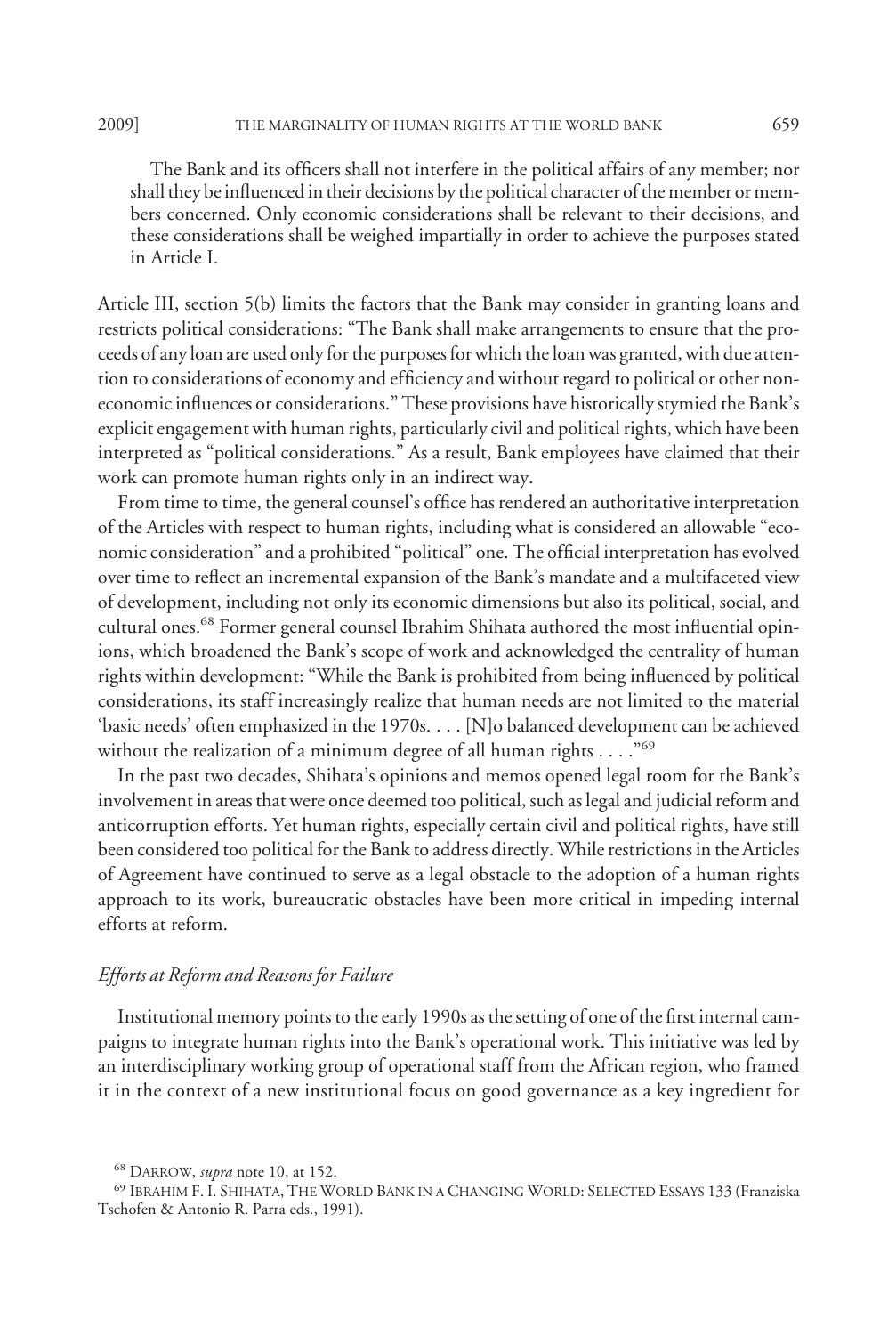development.70 While the working group organized quite a few brown-bag lunches, workshops, and symposiums, it became inoperative in the mid- to late 1990s, partly because many of its members were diverted by their work on governance and corruption, which had become a priority at the institution. In addition, some of the senior officials who had previously supported the working group had retired or moved to other departments. Without support from senior staff, the members of the working group could not easily invest resources in human rights research and education.

In 1995 James Wolfensohn became president of the Bank and ushered in an era of more open dialogue on human rights. According to Wolfensohn, it took about three to four years to impress upon the staff that human rights was an important issue within the context of the Bank's work.<sup>71</sup> Under his leadership, the Bank published its first official report on the subject, which recognized the institution's role in promoting and protecting human rights but stopped short of stating that it had an international legal obligation to do so.<sup>72</sup> Since the publication of the report in 1998, documents issued by the Bank and speeches by its officials have periodically mentioned human rights, although the Board of Executive Directors has continued to oppose their official incorporation into institutional policy.<sup>73</sup> Wolfensohn recognized the unlikelihood of getting the board to spearhead a human rights agenda since it was and remains deeply divided over the issue. Wolfensohn and senior management appealed to employees in an effort to build support within the institution.

The momentum for a human rights strategy began in 2002. On May 2 of that year, the Bank organized an all-day internal workshop entitled "Human Rights and Sustainable Development: What Role for the Bank?" which was attended by about a hundred employees from across the institution. The purpose was to increase the staff 's awareness of human rights and to discuss possible implicationsfor the Bank's operations. In a plenary address to the workshop, Wolfensohn announced that the mood was changing and that it was time to take the words "human rights" out of the closet.<sup>74</sup> He then invited some senior staff members to lead an institution-wide task force on human rights and draft a strategy paper that he could present at the Bank's next annual meetings.75

Coordinated by the Social Development Department, the task force included staff from the Legal, Human Development, External Affairs, Sustainable Development, and Poverty Reduction Departments. Involving representatives from a variety of departments was critical since it allowed for cross-disciplinary dialogue and prevented one department from co-opting the agenda. In June 2003, the task force presented a background report on human rights to the

<sup>70</sup> *See* WORLD BANK, SUB-SAHARAN AFRICA: FROM CRISIS TO SUSTAINABLE GROWTH 60 – 61 (1989) ("Underlying the litany of Africa's development problems is a crisis of governance. . . . [What is required is] a systematic effort to build a pluralistic institutional structure, a determination to respect the rule of law, and vigorous protection of the freedom of the press and human rights.").

<sup>72</sup> World Bank, Report No. 23,188, *supra* note 5.

<sup>73</sup> *See* UNITED KINGDOM DEPARTMENT FOR INTERNATIONAL DEVELOPMENT, HUMAN RIGHTS: CORE TEXT, para. 3.39 (DFID/SDD Human Rights Policy Paper), *available at* http://www.siyanda.org/docs\_gem/ index\_policy/hr\_coretext.htm (concluding that "[t]he reluctance of some of [the Bank's] shareholders . . . to incorporate human rights into its development work could constrain its poverty reduction strategies").

<sup>74</sup> Human Rights & Sustainable Development: What Role for the Bank? Summary of Proceedings 12 (May 2, 2002) (Ko-Yung Tung, citing James Wolfensohn).

<sup>75</sup> *Id*. at 11.

<sup>71</sup> Interview with Wolfensohn, *supra* note 49.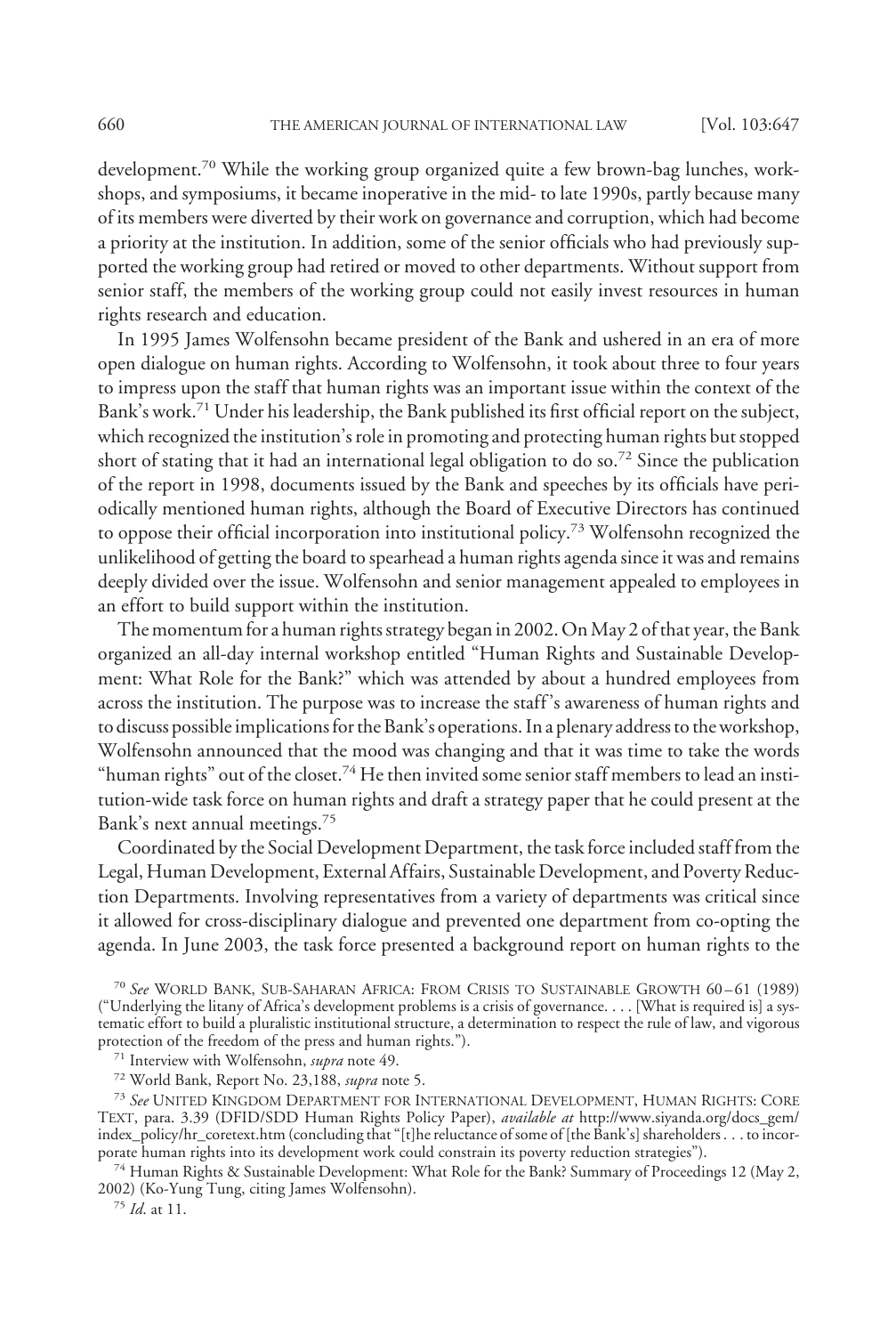board's Committee on Development Effectiveness. The report reviewed the Bank's existing work in support of human rights and identified the difficulties of adopting a human rights policy.76Although it recommended that the Bank adopt human rights principles (instead of a policy or a rights-based approach), the committee ultimately did not approve the report.<sup>77</sup> The committee and senior management did not feel ready to approve a report on such a controversial issue. According to one member of the task force, after reviewing multiple drafts, senior officials just "got cold feet" and began to "backpedal" on passing a paper on human rights.78 They called for more background studies and analysis before progressing any further on a strategy.

Following the committee's meeting, Wolfensohn assigned the human rights portfolio to a managing director in charge of human development issues, Mamphela Ramphele.79 During the fall of 2003 and early 2004, Ramphele and her senior adviser, Alfredo Sfeir-Younis, pursued a decentralized approach, selecting officials as regional human rights focal points who were given the latitude to determine how they would address the issue. Some of the officials did not follow up on this request, while others simply wrote stocktaking reports on their region's human-rights-related activities. These officials engaged in little coordination with one another, and only a few meetings were held between them and senior management.

This phase of internal human rights advocacy reached a crescendo in March 2004.<sup>80</sup> On the first of the month, former UN high commissioner for human rights Mary Robinson and New York University law professor Philip Alston convened a conference at the law school entitled "Human Rights and Development: Towards Mutual Reinforcement."<sup>81</sup> The conference featured a keynote address byWolfensohn and presentations by several senior officials, including the recently appointed general counsel, Roberto Dañino, who outlined what would later become a legal opinion on human rights. But the momentum seemed to stop soon thereafter. Aside from the publication of a book based on the conference, no substantive follow-up took place and no major resources were devoted to continuing the initiative. In addition, Ramphele resigned from the Bank in April 2004.

In view of the flurry of activity over human rights between 2002 and 2004, many key ingredients for the adoption of human rights norms and their eventual internalization seem to have been in place: support from the president for the development of a strategy that would be presented to the board; the appointment of a managing director to oversee the human rights portfolio; and the formation of an interdisciplinary task force composed of representatives from different departments. Why, then, did the task force and the Ramphele-led initiative not succeed in gathering internal support and pushing through a strategy on human rights for the Bank?

<sup>76</sup> Interview with former official, Social Development Department, World Bank, Washington, D.C. (Feb. 16, 2006).

<sup>77</sup> The task force did not bring the issue to the full Board of Executive Directors but only to its Committee on Development Effectiveness, since it did not want to sharpen the divisions on the board. Members of the task force now regret that they did not at least prepare a public statement based on their work.

<sup>78</sup> Interview with former official, Social Development Department, *supra* note 76.

<sup>79</sup> The Bank's managing directors rank directly below the president.

<sup>80</sup> Interview with official, Bank Information Center, Washington, D.C. ( Jan. 31, 2006).

<sup>81</sup> *See* HUMAN RIGHTS AND DEVELOPMENT: TOWARDS MUTUAL REINFORCEMENT, *supra* note 5.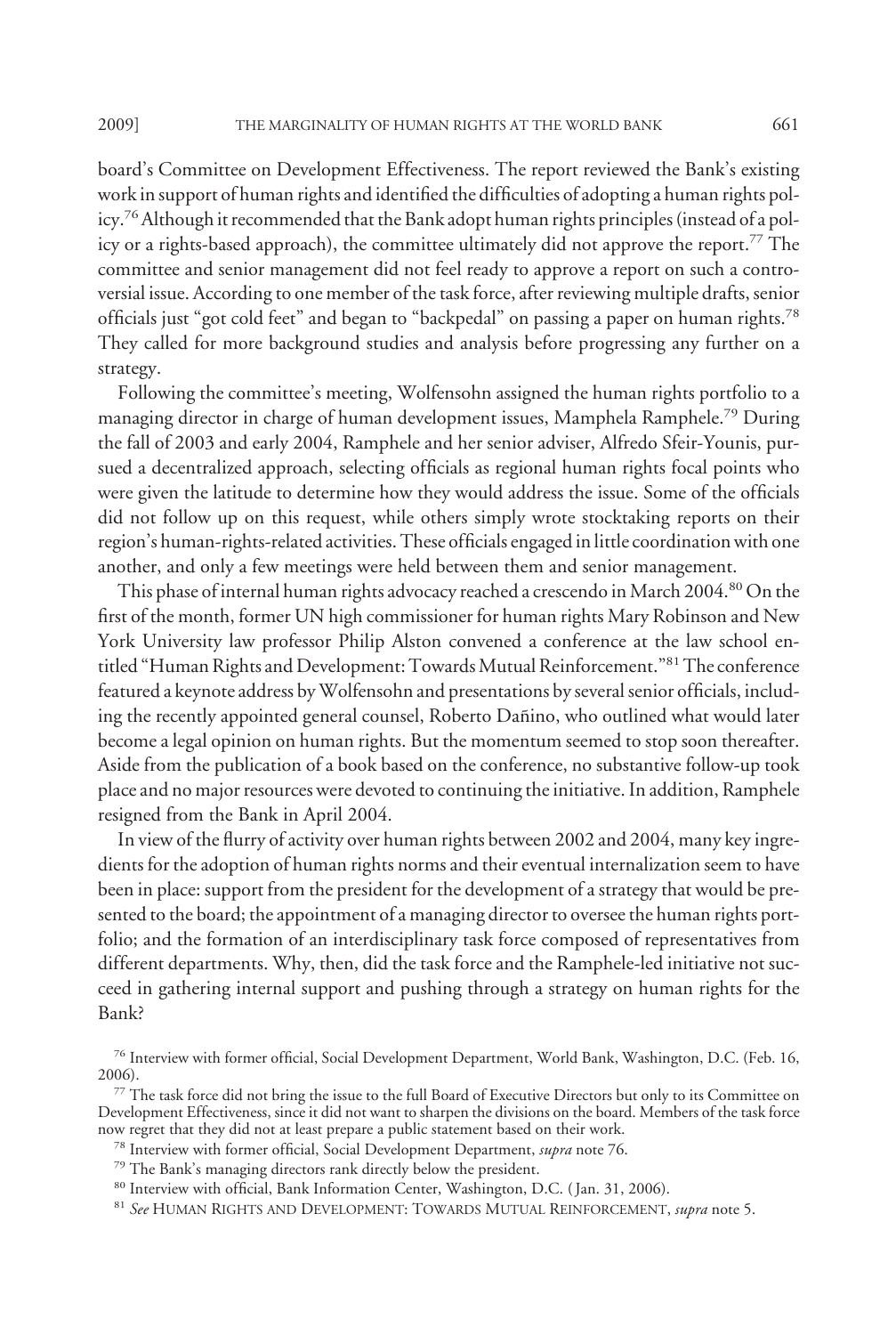Those familiar with the events, including several members of the task force, cite many reasons for the failure of the task force and the region-based initiative to capitalize on the growing momentum toward adopting human rights norms. These reasons include excessive caution and backpedaling on the part of senior management and the board's Committee on Development Effectiveness; internal resistance to collaborating with civil society organizations; and a lack of resources to carry out the requisite activities for increasing the staff 's awareness of human rights. Wolfensohn himself admits that he should have placed more emphasis on human rights during his tenure:

The thing that I thought I had done was to establish the issue of human rights as being an important issue for people at the Bank. If I didn't go far enough, then I made a mistake....Maybe in retrospect, I should've made a bigger deal of it and tried to put it within the context of some legal framework or some administrative framework.<sup>82</sup>

Moreover, the leaders of the task force were criticized for being too theoretical and for having underemphasized the concrete practical steps that were needed to push the agenda forward. $83$ Some thought Ramphele lacked the political capital and Bank experience to influence senior management. Even though she was a managing director, many employees considered her an outsider since she had joined the Bank only in 2000, and they viewed her as lower in status than the two other managing directors since she was responsible for the "soft" issues like human development.<sup>84</sup>

Yet my interviews indicate that the most significant factor behind the failure of the internal attempts between 2002 and 2004 was a clash of expertise. Members of the task force complained of the difficulty of reaching a consensus of people from different sectors and disciplinary backgrounds, who held divergent views on how to define human rights and interpret them with respect to the Bank's operations.<sup>85</sup> The theoretically oriented people (who emphasized the indivisibility of human rights) clashed with the more pragmatically minded, who were mainly concerned with operational issues and the need to make trade-offs between different rights in projects with limited budgets. One employee familiar with the events explained that the failure to bring about a human rights strategy was not due to resistance from the board or senior management but, rather, "turf battles, and just the difficulty of doing something like this in such a multisectoral organization."86 Amid internal disputes, the task force failed to build a constituency of staff members in support of its mission.

The final missing ingredient was support by the Legal Department, which is surprising given the centrality of the Articles of Agreement to determining the Bank's role with respect to

<sup>85</sup> *See infra* pp. 677–78.

<sup>82</sup> Interview with Wolfensohn, *supra* note 49.

<sup>83</sup> Interview with official, Human Rights Watch, Washington, D.C. (July 20, 2006).

<sup>84</sup> One employee described her as being "pitchforked" into her position from outside the Bank, rather than rising from within the ranks. As a result, she did not understand the Bank's language well and had trouble effectively carrying out her mandate. Interview with official, Development Research Group, World Bank, Washington, D.C. (Feb. 14, 2006). In comparison, another managing director, Shengman Zhang, commanded more respect at the Bank because he had worked at the institution for a long time, and all of the operational vice presidents reported to him. Interview with official, External Affairs Department, World Bank, Washington, D.C. (Mar. 15, 2006).

<sup>&</sup>lt;sup>86</sup> Interview with official, Human Development Network, World Bank, Washington, D.C. (Jan. 24, 2006).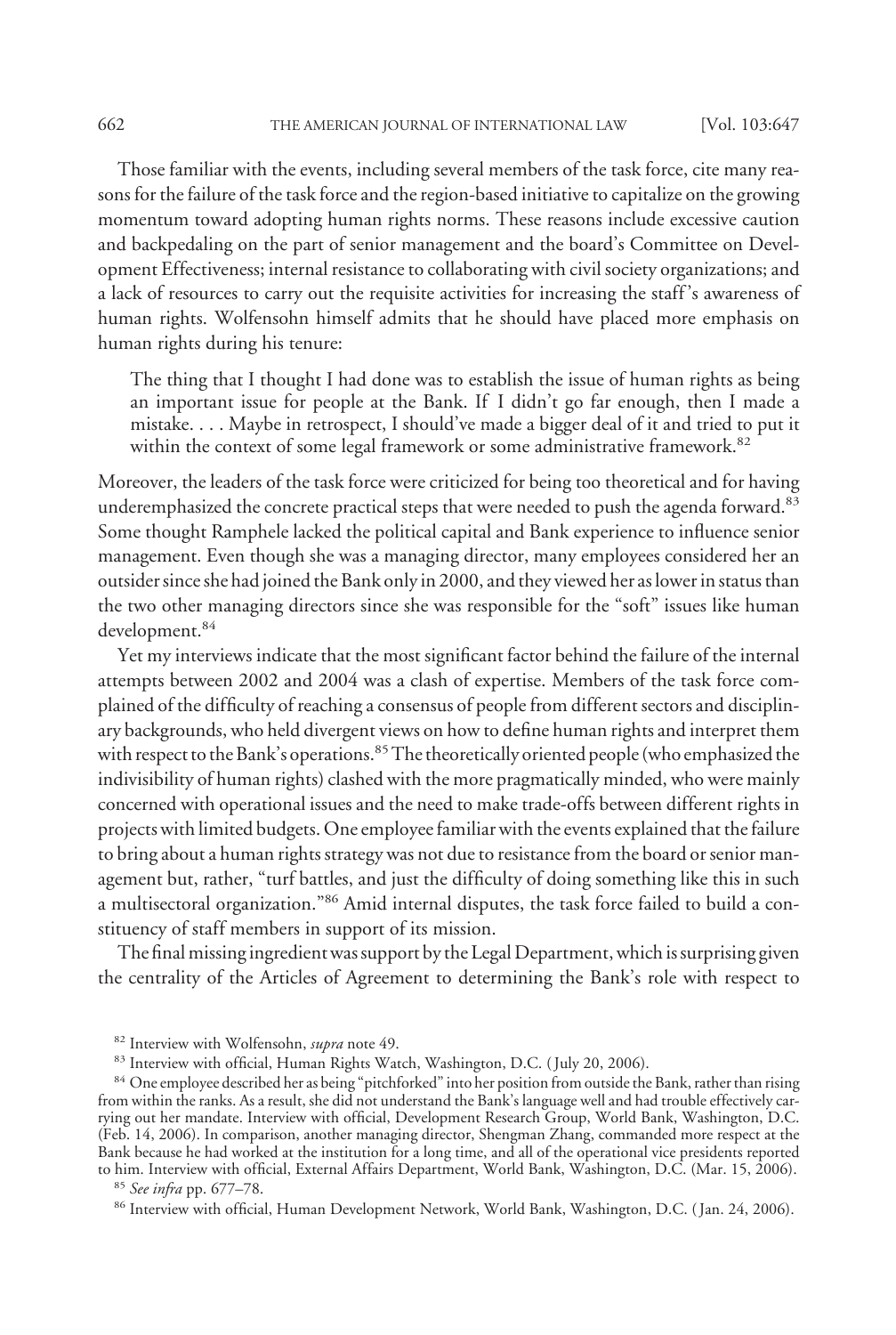human rights. Although the task force included a lawyer from the department, he did not consult with the general counsel and did not consider himself the department's official representative on human rights. Other members of the Legal Department felt shut out from the process by the task force.<sup>87</sup> In the fall of 2003, when Ramphele was leading the decentralized approach with region-based human rights focal points, the Legal Department was only belatedly included in the discussions. Finally, turf wars erupted between the Legal Department and the regional departments, which wanted to retain control of the human rights agenda and not cede it to the lawyers.

Even though the dissension continued, the Legal Department's role in the discussions on human rights expanded after the appointment of General Counsel Dañino in late 2003. Dañino championed the human rights agenda over the next two years and paved the way for recent efforts in that regard by members of the Legal Department (discussed in part IV below).

# *The 2006 Legal Opinion on Human Rights*

On January 31, 2006, on his last day as general counsel, Dañino dropped a bomb on the desks of his staff (or, more accurately, in their computers).<sup>88</sup> Members of the Legal Department woke up that morning to an e-mail from Dañino with an attachment entitled "Legal Opinion on Human Rights and the Work of the World Bank."89 Its topic did not surprise many, since Dañino had championed this issue during his tenure at the Bank and was credited with opening up space inside and outside the institution for a dialogue on human rights. He set up a small working group on human rights only one month after arriving at the Bank. Over the next two years, he strengthened the Bank's relationship to the Office of the UN High Commissioner for Human Rights, and gave speeches on the importance of human rights to the Bank's work.

The closing statement of Dañino's legal opinion reads: "[T]he Articles of Agreement permit, and in some cases require, the Bank to recognize the human rights dimensions of its development policies and activities since it is now evident that human rights are an intrinsic part of the Bank's mission."<sup>90</sup> This view represents a significant departure from the previous official interpretation by General Counsel Shihata.<sup>91</sup> Both Shihata and Dañino interpreted provisions in the Articles that bear on human rights, particularly those that prohibit political activity and permit only economic considerations in decision making.<sup>92</sup> While Shihata was the first to acknowledge the relevance of human rights for the Bank, he never went so far as saying (as Dañino did) that sometimes a country's human rights violations *should* be taken into account. He also did not recognize the indivisibility of rights, as he noted that "there are limits on the possible extent to which the World Bank can become involved with human rights of civil and

<sup>87</sup> Interview with official, Legal Department, World Bank, Washington, D.C. ( Jan. 4, 2006).

<sup>88</sup> Dañino had submitted his resignation from the Bank on January 13, 2006, because of disagreements with then-president Paul Wolfowitz.

<sup>&</sup>lt;sup>89</sup> Dañino Opinion, *supra* note 55. The document was officially dated January 27, 2006. Dañino concurrently released a second legal note and related discussion note, "Bank Activities in the Criminal Justice Sector."

<sup>&</sup>lt;sup>90</sup> Dañino Opinion, *supra* note 55, at 9.

 $91$  A selection of Shihata's legal opinions and memorandums during his tenure from 1983 to 1998 was published in the book IBRAHIM F. I. SHIHATA, THE WORLD BANK LEGAL PAPERS (2000).

<sup>92</sup> *See* note 67 *supra* and corresponding text. The provisions in question are quoted in the text following note 67.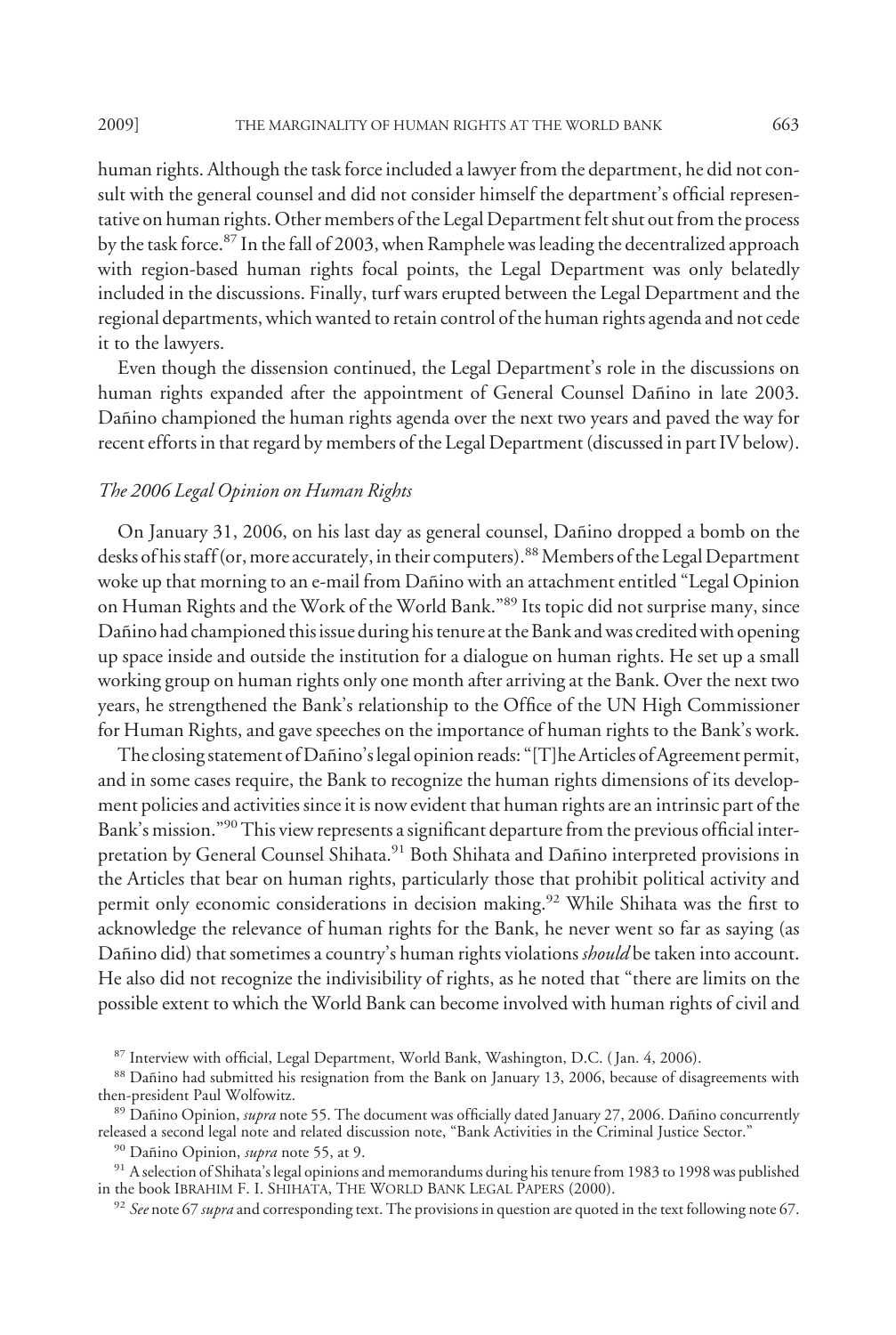political nature."93 Moreover, Shihata applied a strict definition of economic factors as those that have a "'direct and obvious' economic effect relevant to [the Bank's] work."94

Dañino called for a "purposive" interpretation of the Articles, "examined against the backdrop of the current international legal regime and the evolving understanding of development."<sup>95</sup> He explained that "there are instances in which the Bank may take human rights into account, and others in which it should. Indeed, there are some activities which the Bank cannot properly undertake without considering human rights."<sup>96</sup> Dañino then outlined three increasing levels of Bank involvement in human rights. First, he explained that the Bank *may* take a supportive role by assisting a country in fulfilling its own human rights legal obligations (when it expresses its wish to do so), provided that these commitments "have an economic impact or relevance."97 Second, when a country has violated or not fulfilled its obligations, the Bank *should* take them "into consideration," again provided that they have an economic impact.<sup>98</sup> So far, Dañino's opinion did not stray very far from the interpretations of Shihata.

When describing the third level, however, involving extreme cases, Dañino differed from Shihata in not requiring any economic impact and stating that the Bank *should* do something. "[I]n egregious situations, where extensive violations of human rights reach pervasive proportions, the Bank should disengage if it can no longer achieve its purposes."99 This is a major departure from Shihata's view. Yet the opinion did not clarify what Dañino considered to be "extensive violations" or "pervasive proportions." The lack of this further clarification leaves a danger of ad hoc disengagement based on political factors.

Dañino highlighted several other significant issues in his opinion: (1) the indivisibility of rights ("the Bank should not make a distinction between different types of human rights" (e.g., economic, social, and cultural rights as against civil and political rights);<sup>100</sup> (2) the existence of economic evidence that establishes a correlation between human rights and economic growth;<sup>101</sup> (3) the recognition of norms that traverse national boundaries (e.g., "corporate or financial crimes, money laundering, corruption, environmental hazards, war crimes and crimes against humanity"); $102$  and (4) the transformation of the concept of sovereignty in relation to human rights.<sup>103</sup> On the last point, the opinion cited customary international law on human rights and argued that "[t]he balance [between state sovereignty and human rights] has . . . shifted in favor of protecting human rights, with the concept of sovereignty having itself been transformed by the evolution of human rights standards and the pursuit of human

- <sup>98</sup> *Id*.
- <sup>99</sup> *Id*. at 8.
- <sup>100</sup> *Id.* at 5–6.
- <sup>101</sup> *Id*. at 5.
- <sup>102</sup> *Id*. at 6.
- $103$  *Id.* at 6-7.

<sup>93</sup> SHIHATA, *supra* note 69, at 109.

<sup>94</sup> Bradlow, *supra* note 57, at 60 (quoting then-unpublished Legal Opinion on Governance, *in* SHIHATA, *supra* note 91, at 271). According to some legal scholars, Shihata's economic test is ambiguous and does not contain clear criteria. It "does not stipulate the time period over which the directness and the obviousness of the economic impact of the particular factor should be determined. If the time period for analysis is short, then relatively few nonobvious economic issues will have a direct and obvious effect." *Id*.

<sup>&</sup>lt;sup>95</sup> Dañino Opinion, *supra* note 55, at 3.

<sup>96</sup> *Id*. at 7.

<sup>97</sup> *Id*.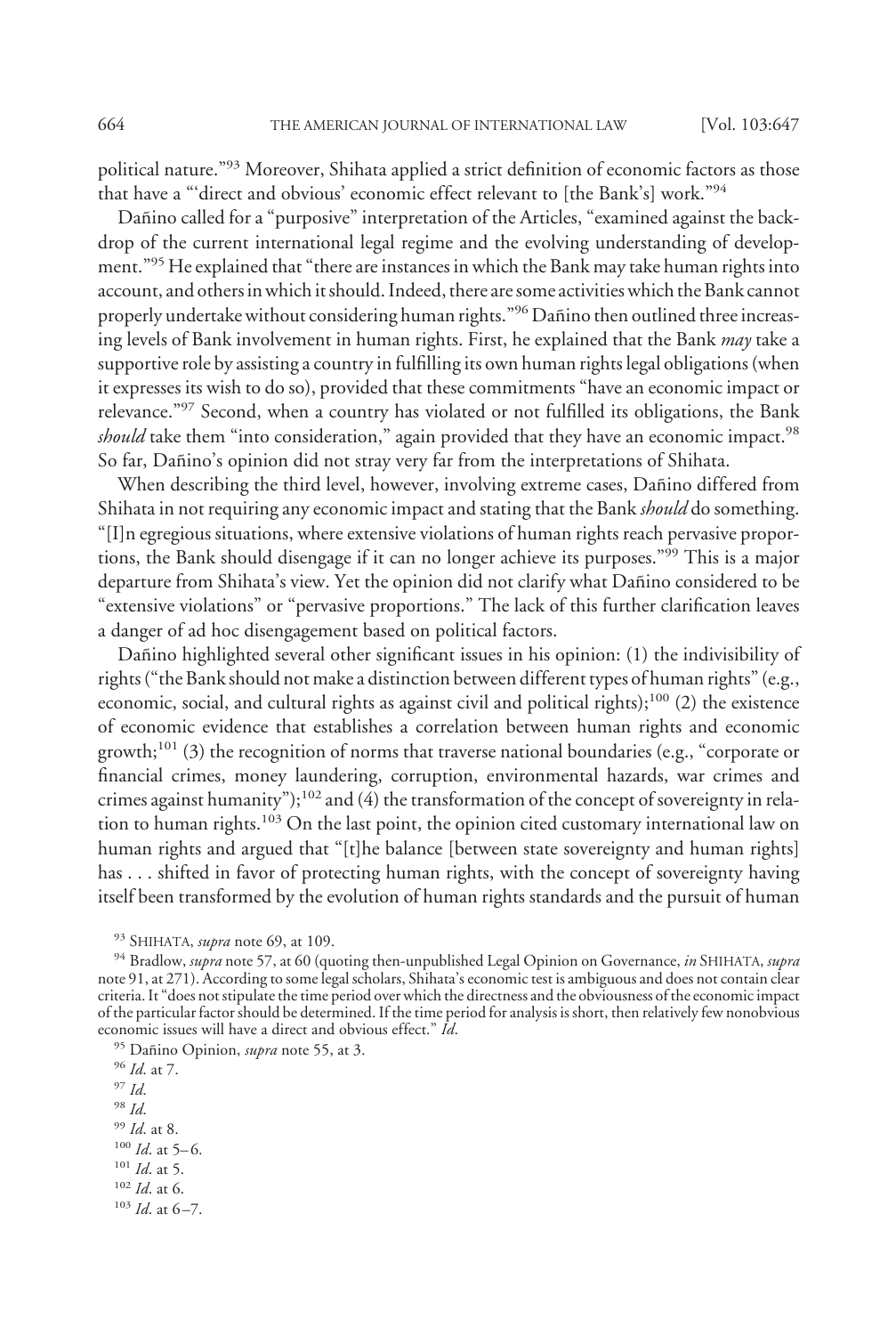rights enforcement at all levels of international law in global, regional and domestic fora."104 Despite this statement, Dañino did not go as far as saying that international organizations like the Bank are bound by international human rights law. The only subjects of international human rights legal obligations, according to Dañino, are states.

Finally, the opinion reflected the role of the private sector in influencing developments toward social responsibility at the Bank. Dañino argued that it is "standard practice" among private banks to rely on an analysis not only of economic factors, but of *all* factors that affect investments, including social, environmental, and political ones.105 In his speech at NYU of March 2004 that formed the basis of this opinion, he further used the private sector as a model for the Bank. He argued that the Bank, "although a development institution, is primarily a financial institution....[L]ike its private sector counterparts . . . [the Bank must consider] the 'investment climate' in the recipient country."<sup>106</sup> Moreover, in a speech at the Bank in October 2005, Dañino compared his experience there with his work on Wall Street where, he explained, commercial and investment banks are similarly supposed to make decisions based on economic considerations alone. Yet he noted that these banks all maintain political risk units that analyze the political impacts of investments on countries and the political realities of their borrowers. Thus, they recognize that political dimensions are relevant factors in decision making.<sup>107</sup>

#### *The Opinion's Uncertain Legal Status and Limited Impact*

The 2006 legal opinion seemed to clear the way for the Bank's adoption of human rights norms. It removed a major obstacle—legal restrictions in the Articles of Agreement—that board members and employees had long cited as the reason why the Bank could not directly engage in human rights. It also raised the status of Legal Department lawyers, who had played a minimal role in earlier initiatives within the Bank but were now in a position to lead internal discussions on a possible human rights strategy.

Yet the ambiguity over its legal status and the resulting uncertainty over whether the Legal Department should circulate it as the Bank's "official" interpretation of the Articles limited the opinion's impact. General counsels customarily write legal opinions in response to a request from the board, which then endorses them as official Bank opinions. In the case of Dañino's opinion, senior Bank management, rather than the board, had asked the general counsel for guidance on the issue of human rights.

The opinion was not submitted to the board because senior officials knew that its members were sharply divided over human rights and would very likely not endorse it.<sup>108</sup> Dañino felt that it was not the right time to confront the board on this issue. He stated that it was "impossible," at least at this point, to get the board to approve a policy or opinion: "That's the reason

<sup>106</sup> Roberto Dañino, *The Legal Aspects of the World Bank's Work on Human Rights: Some Preliminary Thoughts*, *in* HUMAN RIGHTS AND DEVELOPMENT: TOWARDS MUTUAL REINFORCEMENT, *supra* note 5, at 509, 515.

<sup>107</sup> Roberto Dañino, Welcoming Remarks, Gender-Based Violence and Equitable Development: The Role of the International Community, seminar at World Bank, Washington, D.C. (Oct. 24, 2005). Yet Dañino also notes that given the Bank's mandate and role as a public institution, it would be more difficult for it to forgo a particular investment because of political factors than it would be for a private company. *Id*. (based on author's notes).

<sup>108</sup> The board conventionally operates by consensus, so any disagreements between countries over human rights would be enough for the Bank not to approve the opinion.

<sup>104</sup> *Id*. at 7.

<sup>&</sup>lt;sup>105</sup> *Id.* at 4-5.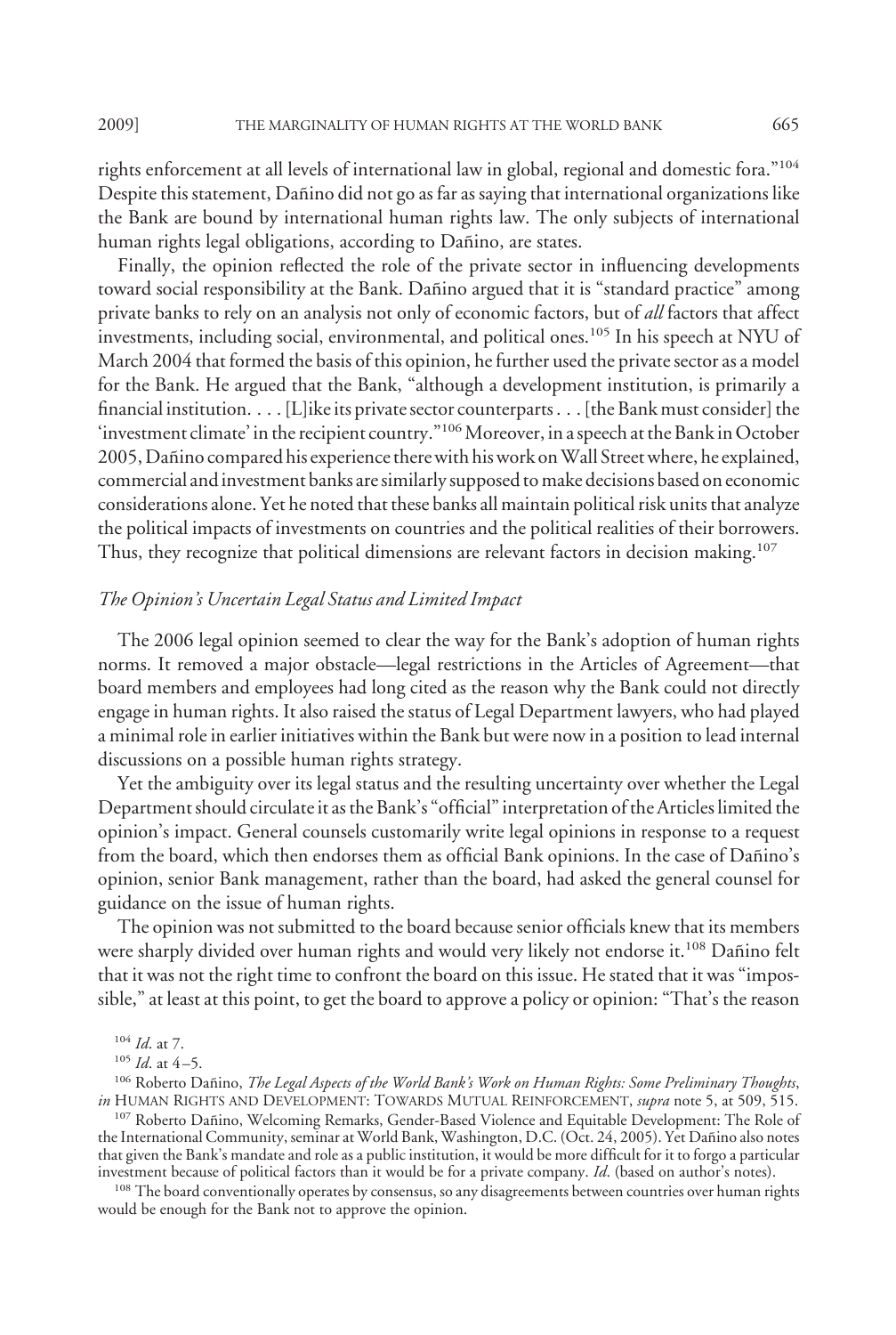that I didn't want to go to the Board.... Because if you go there, [some of the Board members might try to] stop us. . . . And I knew for a fact that we didn't have a consensus [in the Board], so what's the point in hitting a brick wall? So I didn't go there."109

The board's lack of endorsement of an opinion would amount to a public condemnation of internal efforts to push a human rights agenda forward in the Bank. It could even result in a backlash by executive directors, who might then become more vigilant in prohibiting any human-rights-related initiative that they deemed contrary to the Bank's mandate. Senior officials felt that it was best to operate "under the radar" with regard to controversial issues like human rights.<sup>110</sup>

With little chance that the opinion would be approved by the board in the near future, its legal status remained uncertain. Under the Articles of Agreement, the executive directors have the authority to decide questions relating to the Articles' interpretation.111 Legal opinions by the general counsel are intended only to offer guidance to the board in deciding these questions. Yet there is no precedent on how to treat opinions unapproved by the board and written by a general counsel who has since departed.

Employees who had read the opinion held widely differing views about its status. A senior member of the Legal Department said it should be treated as "an internal matter, part of an iterative process.... It's considered as a source of advice for management, but not the Board."<sup>112</sup> Some staff members questioned the process by which it was drafted and its legitimacy as an official Bank opinion. They claimed that it merely represented Dañino's personal opinion and did not carry legal weight on the institutional level since the board had never requested the general counsel's advice on the issue.<sup>113</sup> According to a senior Bank lawyer, the unclear status of the opinion put the Legal Department itself in a period of limbo.<sup>114</sup>

Still, the opinion could have provoked discussion by the staff about the role of human rights at the Bank—an issue that had been taboofor many years. The opinion's flexible interpretation of the Articles of Agreement could have created an enabling environment for more explicit work on human rights. The great majority of the staff, however, did not receive the opinion on January 31, 2006, when it was released, or on any day thereafter. It was sent only to the members of the Legal Department and a selected number of vice presidents and senior officials. Some of the lawyers then forwarded the opinion to their colleagues in other departments, but many among the staff had not read it, let alone knew that it existed even months after its release. The Legal Department made no effort to circulate the document to the rest of the staff and, more remarkably, some lawyers obstinately refused to disclose its contents when asked. Inquiring employees were told that it was the exclusive domain of the Legal Department and could

<sup>109</sup> Interview with Roberto Dañino, former general counsel, World Bank, Washington, D.C. (May 26, 2006).

<sup>110</sup> See infra text at notes 192-99. I should briefly note that the Legal Department's decision not to present the opinion formally to the board did not mean that board members did not know of its existence. A member country representative supportive of a human rights agenda at the Bank told me that he was familiar with the opinion and supported the under-the-radar strategy, since he was well aware of the unlikelihood of gaining the board's approval of the opinion. Interview with a senior adviser to an executive director, World Bank, Washington, D.C. (May 11, 2006).

<sup>111</sup> Articles of Agreement, *supra* note 67, Art. IX.

<sup>112</sup> Interview with official, Legal Department, World Bank, Washington, D.C. (May 25, 2006).

<sup>113</sup> Interview with official, Social Development Department, Environmentally and Socially Sustainable Development Network, World Bank, Washington, D.C. (Feb. 1, 2006).

<sup>114</sup> Interview with official, Legal Department, World Bank, Washington, D.C. (Feb. 21, 2006).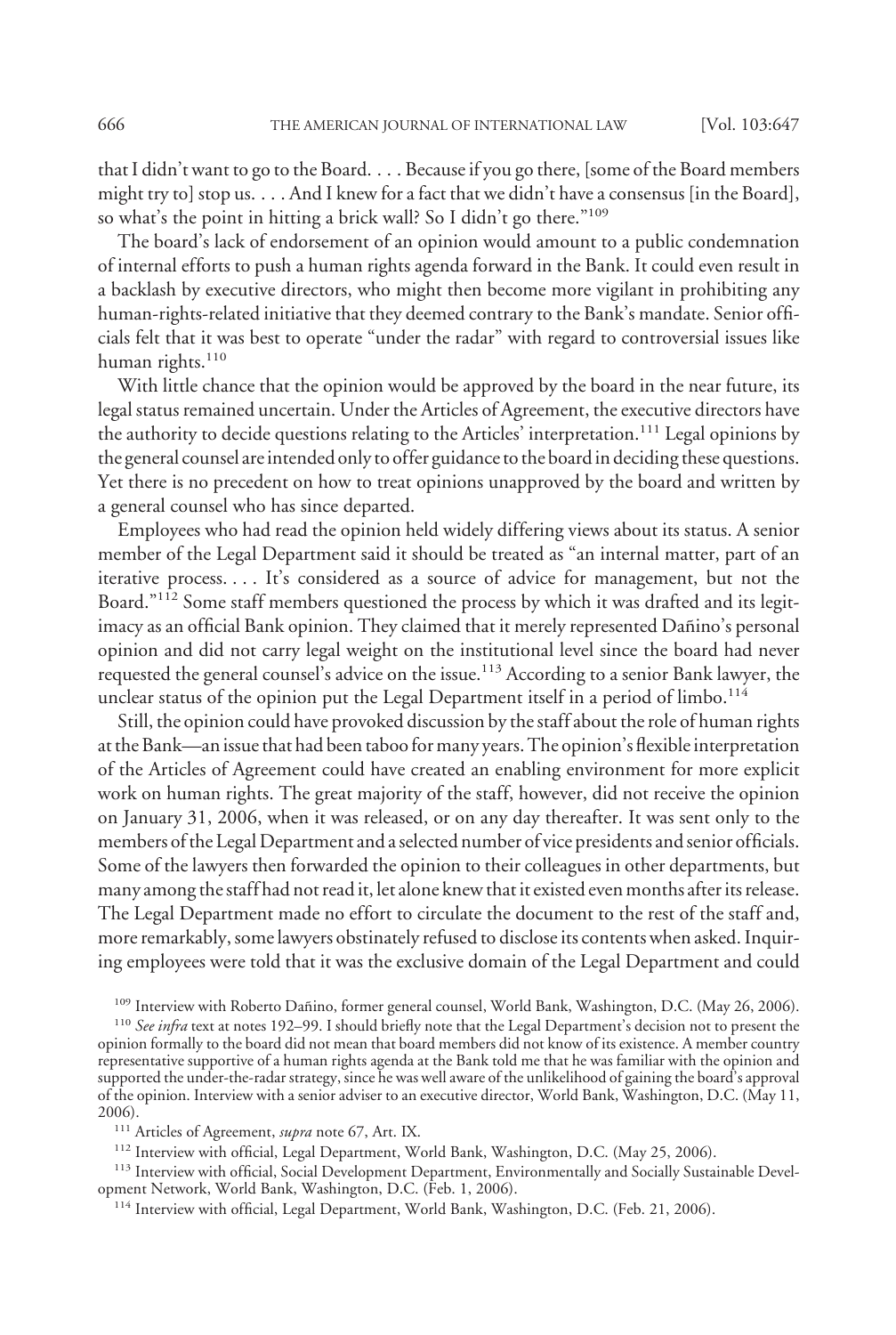not yet be shared with "outsiders," referring not only to the press and NGOs, but also to anyone in the Bank outside the department.<sup>115</sup> Nevertheless, NGOs were leaked a copy of the opinion, which they subsequently posted on their Web sites.<sup>116</sup>

Nondisclosure of legal opinions outside the Bank is a matter of precedent. They are supposed to remain internal, although they have periodically been leaked externally. Under the Bank's disclosure policy, the general counsel may not release legal opinions publicly without the board's approval.<sup>117</sup> The only prior example of such external release was when former general counsel Shihata's legal opinions and memorandums were published in a book.<sup>118</sup> In this case, Shihata had "sought a special authorization from the Bank's Executive Directors."119 Yet the Bank's disclosure policy does not prohibit the dissemination of opinions to staff members outside the Legal Department.<sup>120</sup>

My research points to another underlying reason, in addition to the opinion's questionable legal status, for why the 2006 opinion was not circulated more widely across the Bank. Members of the Legal Department did not, or even refused to, circulate the opinion because of internal conflict within the department over value-laden issues like human rights. To understand this conflict, one must analyze the practices and status of lawyers and economists within the bureaucracy, as well as the clash of expertise within the Bank's organizational culture.

## III. THE BANK'S ORGANIZATIONAL CULTURE

If legal constraints insufficiently account for the marginality of human rights at the Bank, one must look inside the organization to the Bank's organizational culture to determine how bureaucratic obstacles have shaped the adoption and diffusion of human rights norms. An organizational culture is "a persistent, patterned way of thinking about the central tasks of and human relationships within an organization."<sup>121</sup> It encompasses a range of factors, including the formal goals of the organization, its mission, the prior experiences and personal beliefs of employees, "the expectations of their peers, the array of interests in which their agency is embedded, and the impetus given to the organization by its founders."<sup>122</sup> Organizations do not have homogeneous cultures, but multiple subcultures that may operate in conflict. In the World Bank, the subcultures are based on such factors as employees' disciplinary backgrounds and the regional unit in which they operate.

By analyzing the Bank's culture as a political process of constructing and negotiating meanings that are continuously contested, this study not only uncovers the formal characteristics of the organization, including its management structure and operational policies.<sup>123</sup> It also analyzes the informal characteristics, such as power dynamics among the staff and the Bank's

<sup>115</sup> Personal communication with Bank official (Feb. 1, 2006).

<sup>116</sup> *E.g.*, Oxfam International, *at* http://www.ifiwatchnet.org/?q=en/node/335.

<sup>117</sup> WORLD BANK, THE WORLD BANK POLICY ON DISCLOSURE OF INFORMATION, para. 75 (2002).

<sup>118</sup> SHIHATA, *supra* note 91.

<sup>120</sup> WORLD BANK, *supra* note 117.

<sup>121</sup> JAMES Q. WILSON, BUREAUCRACY: WHAT GOVERNMENT AGENCIES DO AND WHY THEY DO IT 91 (1989).

<sup>122</sup> *Id*. at 27.

<sup>123</sup> Susan Wright, *'Culture' in Anthropology and Organization Studies*, *in* ANTHROPOLOGY OF ORGANIZA-TIONS 1, 17 (Susan Wright ed., 1994).

<sup>119</sup> *Id*. at XLI.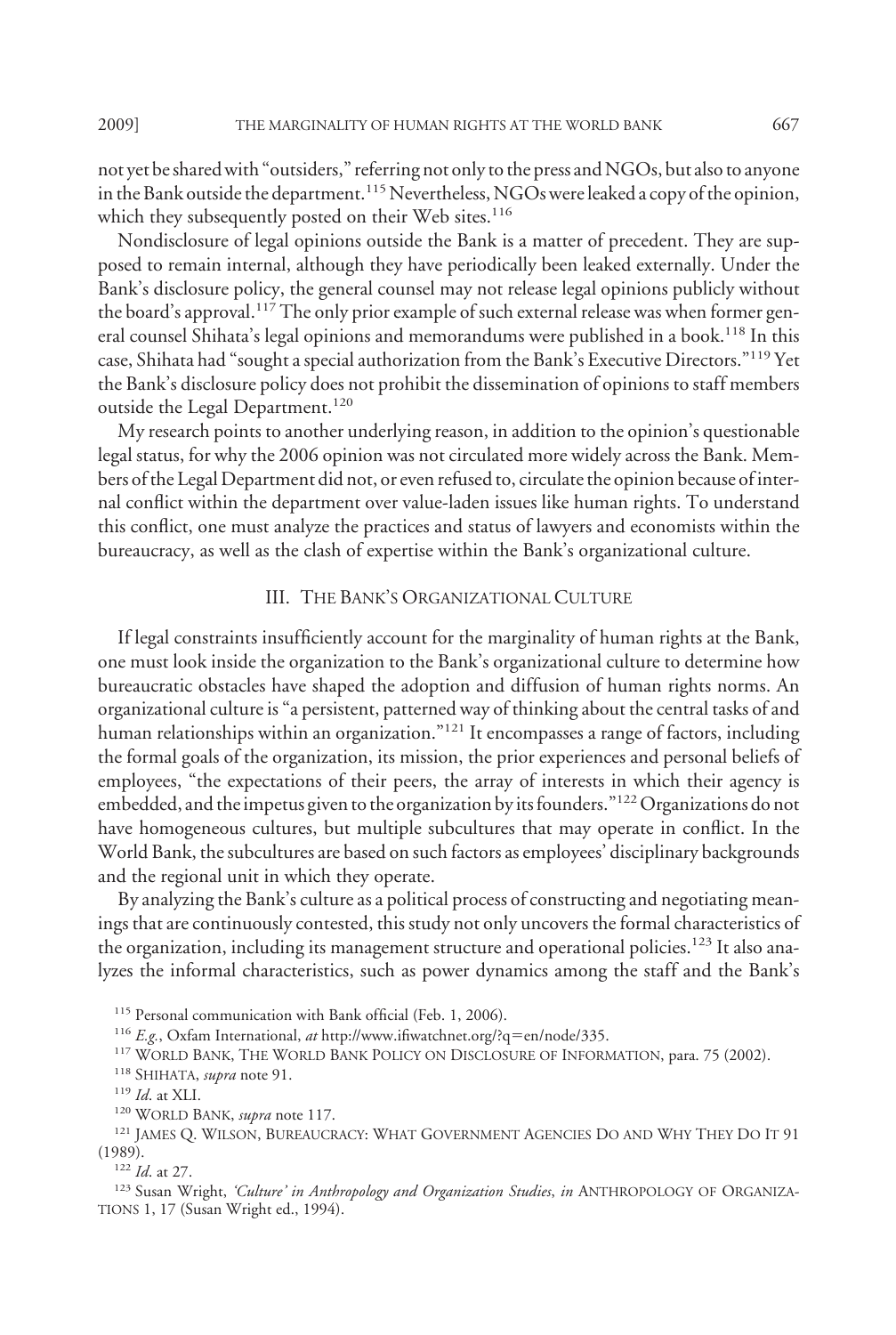incentive system, which emphasizes lending targets rather than results on the ground. A brief description of the explicit and implicit goals and incentives relevant to the adoption of human rights follows.

#### *Processes of Norm Socialization*

An organization has a sense of mission when a clearly defined direction and principal goals lie behind its operations. The mission "confers a feeling of special worth on the members, provides a basis for recruiting and socializing new members, and enables the administrators to economize on the use of other incentives."124A strong sense of mission can foster loyalty to the organization and camaraderie among its staff, but also favor the dominant subculture and lead it to resist new tasks that seem incompatible to it.<sup>125</sup> Such new tasks and programs may be given fewer resources or less prominence within the organization in comparison to those supported by the dominant subculture.

The explicit mission of the Bank is poverty reduction, according to its Articles of Agreement. Yet given the vagueness of this goal and its vulnerability to multiple interpretations, the Bank has been accused of "mission creep" both inside and outside the organization. Mission creep refers to the shifting of activities away from an organization's original mandate.<sup>126</sup> One could distinguish between the Bank's explicit mandate and multiple implicit mandates, which can cover a range of poverty-reduction-related issues. For example, when the Bank's management has resisted issues like human rights (particularly certain civil and political rights), it has defined them as outside the Bank's mandate and thus not suitable for inclusion in the organization's work program.Within the institution and in the minds of employees themselves, the core mission of the Bank and the activities that can be considered consistent with it have continually been debated.

Socialization conditions employees as to the unstated assumptions behind their work and the issues that are taboo, to be neither discussed nor worked on. Socialization refers to "the systematic means by which [organizations] bring new members into their culture."127 It can occur through recruitment procedures, training, informal conversations with peers, and rituals that validate the organizational culture. Norm socialization processes inculcate employees with the generally accepted values and expected behavior in the organization.

One mechanism by which socialization occurs is through incentives (both pecuniary and nonpecuniary), which "tell people specifically what is valued and comparatively more important in the particular setting and how, therefore, to allocate attention and effort among competing objectives."128 The Bank's incentive system could be summed up in this statement:

The culture of the Bank is getting a project to the Board. . . . You get your intellectual brownie points from your peers in the Bank by saying that I have taken a 200 million dollar

<sup>126</sup> Jessica Einhorn, *The World Bank's Mission Creep*, FOREIGN AFF., Sept./Oct. 2001, at 22.

<sup>127</sup> Richard Pascale, *The Paradox of "Corporate Culture": Reconciling Ourselves to Socialization*, CAL. MGMT. REV., Winter 1985, at 26, 27.

<sup>128</sup> JEFFREY PFEFFER, NEW DIRECTIONS FOR ORGANIZATION THEORY: PROBLEMS AND PROSPECTS 111 (1997).

<sup>124</sup> WILSON, *supra* note 121, at 95.

<sup>125</sup> *Id*. at 101.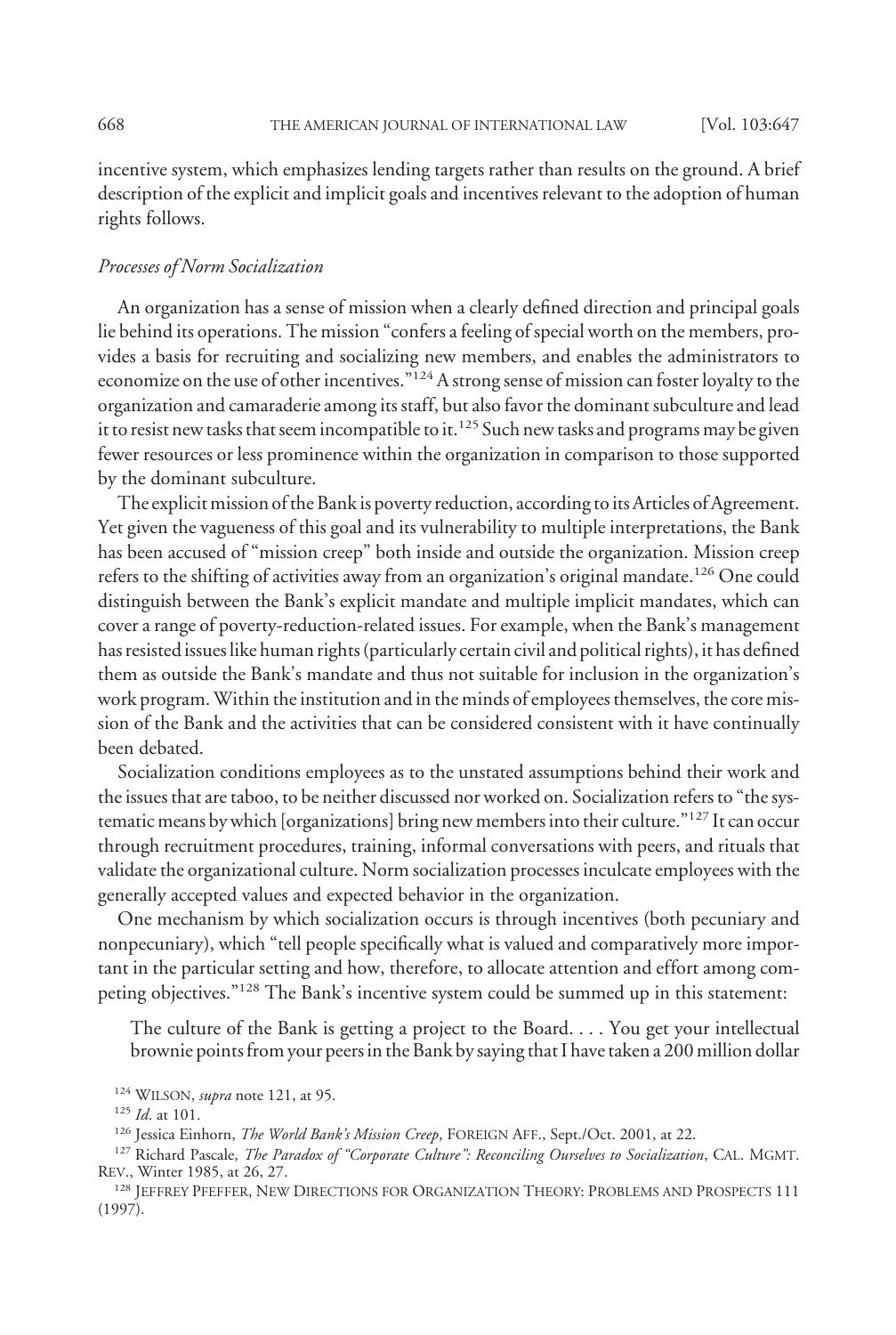project to the Board in so many months, and so many years. That's what gives you standing.129

While this incentive is not explicitly stated in staff manuals, it becomes part of the common knowledge of employees soon after they join the Bank.

Some of the problems with this incentive system were articulated by an employee:

It's very easy to measure money out the door but hard to assess your contribution to results. How do you know that it was your project that achieved [a particular result]? Also, managers move [to different departments] and there are big lags in things—people think you can change a country in two years, but you can't. You need to have a very sophisticated system for assessing your contribution to development in your specific area. And that's hard to do, and it's hard to do it in the time period where they can hold you accountable for that.<sup>130</sup>

Since projects often take many years to yield results, promotion is not tied to favorable longterm outcomes. Rather, it is based on the approval of projects and the size of those projects in terms of money lent. In addition, finding a causal relationship between a manager's actions and a project's long-term effects is often difficult, sincemany externalfactors (e.g., the political conditions on the ground) also come into play. James Q. Wilson refers to bureaucracies like the Bank as "procedural organizations," where the way staff members "go about their jobs is more important than whether doing those jobs produces the desired outcomes."<sup>131</sup> That is, only outputs, rather than outcomes, can be observed in such organizations.

What are the indirect results of the Bank's incentive system on policy compliance by employees? To find an answer in terms of human rights, I focused on the Bank's safeguard policies, which are designed to avoid or mitigate any detrimental impacts of Bank activities and ensure that operations are financially, socially, and environmentally sound.While the Bank has not introduced a safeguard policy on human rights, many of the existing policies address human-rights-related issues. They include cultural property, environmental assessment, forests, indigenous peoples, involuntary resettlement, natural habitats, and the safety of dams.<sup>132</sup> Although employees are required to apply the policies in borrower countries, they do not consistently do so in practice.<sup>133</sup>

The Bank promotes its safeguard policies as indicative of its concern for environmental and social goals, but its implicit incentive system suggests that these goals are not primary. In fact, most employees perceive the policies as impediments to lending because they add constraints to tasks and thereby reduce efficiency and opportunities for promotion. Such policies may also create a perverse incentive: for instance, staff members may avoid projects that would benefit indigenous peoples (by redesigning projects to be undertaken in areas lacking an indigenous population) so that they would not be required to complete additional time-consuming and

<sup>&</sup>lt;sup>129</sup> Interview with official, World Bank Institute, Washington, D.C. (Nov. 10, 2005).

<sup>&</sup>lt;sup>130</sup> Interview with official, East Asia and the Pacific Region, World Bank, Washington, D.C. (Nov. 9, 2005).

<sup>131</sup> WILSON, *supra* note 121, at 164.

<sup>132</sup> *See* OPERATIONAL MANUAL, *supra* note 1, Table A1, OP 4.0 ( July 2005) (Environmental and Social Policies—Policy Objectives and Operational Principles).

<sup>&</sup>lt;sup>133</sup> For an analysis of inconsistent application of the Bank's safeguard policy on indigenous peoples, see Galit A. Sarfaty, Note, *The World Bank and the Internalization of Indigenous Rights Norms*, 114 YALE L.J. 1791 (2005).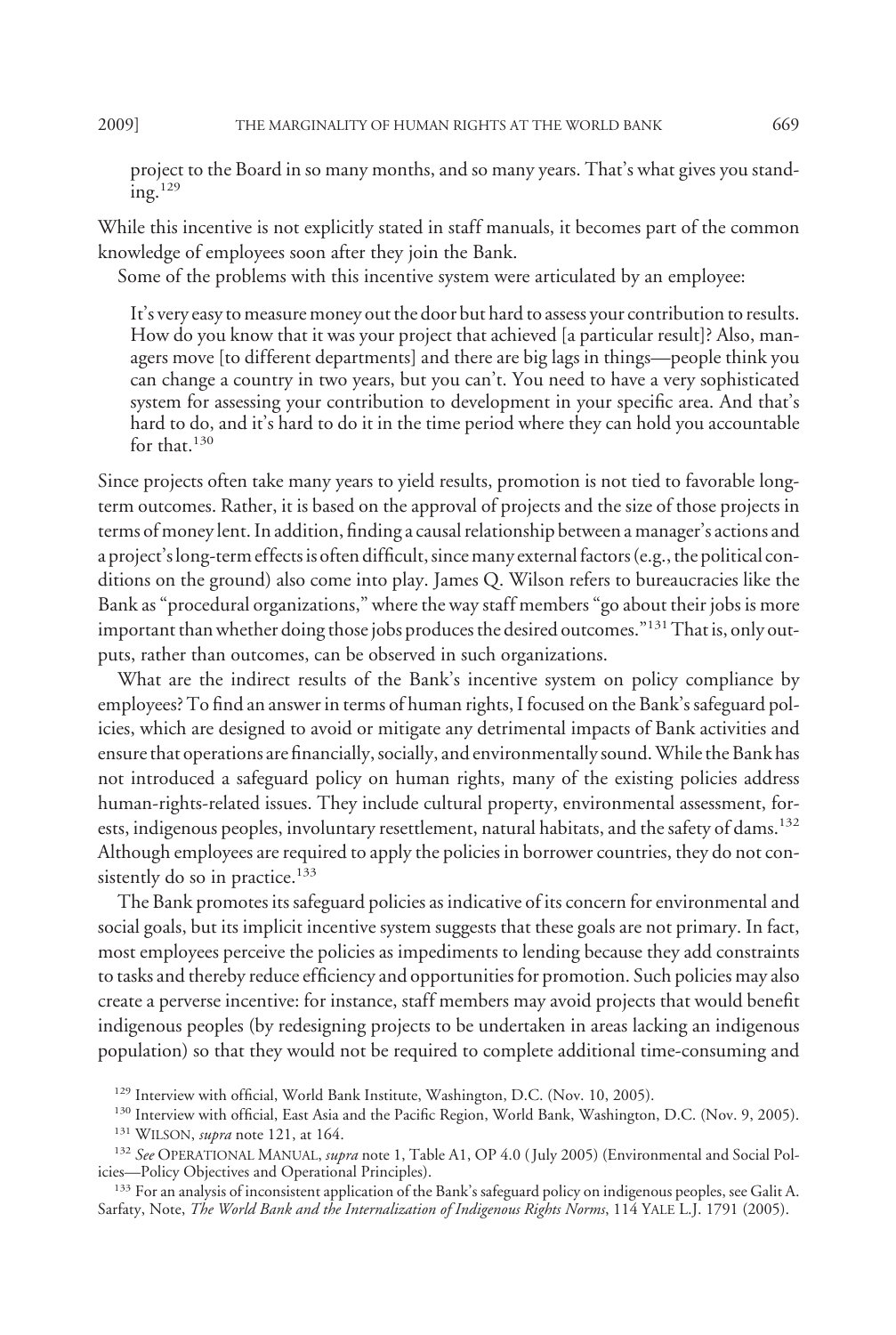costly tasks under the Bank's Indigenous Peoples Policy.<sup>134</sup> These tasks include the preparation of an indigenous peoples plan and the scheduling of public consultations.135 Because task teams (the operational groups that prepare and supervise projects) function on limited budgets and a restricted timetable, they have an incentive to minimize the number of policies that they must comply with.<sup>136</sup> Policies may serve more as maximum ceilings than as minimum standards.

Project managers have discretion regarding how to apply safeguard policies and balance compliance with other goals. Some managers who are sympathetic to human rights and view them as part of the Bank's mandate are more careful in applying the policies to their projects. Yet they still face pragmatic dilemmas when trying to balance competing principles. One employee noted that "[i]n the day-to-day operations, very often principles may contradict each other. For example, we want [projects] to be participatory and for people to have a say and be involved, but at the same time we want projects to go very fast."137 Employees also face ethical dilemmas in their work. They may be internally divided over how to balance their support for human-rights-related concerns with their allegiance to the implicit Bank goal of quickly approving and carrying out projects with the least interference and complications. One lawyer that I spoke with described a dilemma he faced in an African country with one of the largest AIDS problems in the world but also one of the most repressive regimes.138 Should the Bank stop lending to the country because it unfairly locked up dissidents, even if it meant closing down its AIDS project, which was significantly helping its poor population? Employees have not been given guidance on balancing competing priorities like these and are not encouraged to discuss ethical issues.<sup>139</sup>

#### *The "Knowledge Bank"*

Within the institution, knowledge is considered the currency of value, and having a doctorate is more the norm than the exception. The Bank's collection of knowledge, which it has gathered over many years of experience advising developing countries, is its comparative advantage over commercial banks and private investors, and gives it authority over other development agencies.<sup>140</sup> Its research departments are unparalleled in the field of development few, if any, universities have the depth and breadth of practical experience that is housed in the Bank. In the mid-1990s, then-president Wolfensohn began to define it as a "knowledge bank,"

<sup>134</sup> Interview with official, Environment Department, Latin America and the Caribbean Region, World Bank, Washington, D.C. (Nov. 15, 2005).

<sup>135</sup> *See* OPERATIONAL MANUAL, *supra* note 1, OP 4.10, paras. 6, 10.

<sup>136</sup> Interview with official, Environment Department, Latin America and the Caribbean Region, World Bank, Washington, D.C. (Dec. 27, 2005).

<sup>137</sup> Interview with official, *supra* note 129.

<sup>138</sup> Interview with official, Legal Department, World Bank, Washington, D.C. (Mar. 9, 2006).

<sup>139</sup> Interview with official, Operations Evaluation Department, World Bank, Washington, D.C. (Nov. 16, 2005).

<sup>140</sup> There are many critics of the Bank's research, including those who feel that the Bank is too tied to its own paradigms. An independent evaluation of the Bank's research by top academic economists criticized it for being "used to proselytize on behalf of Bank policy, often without taking a balanced view of the evidence, and without expressing appropriate skepticism." Abhijit Banerjee et al., An Evaluation of World Bank Research, 1998 –2005, at 6 (Sept. 24, 2006), *available at* the Bank's Web site, http://www.worldbank.org/.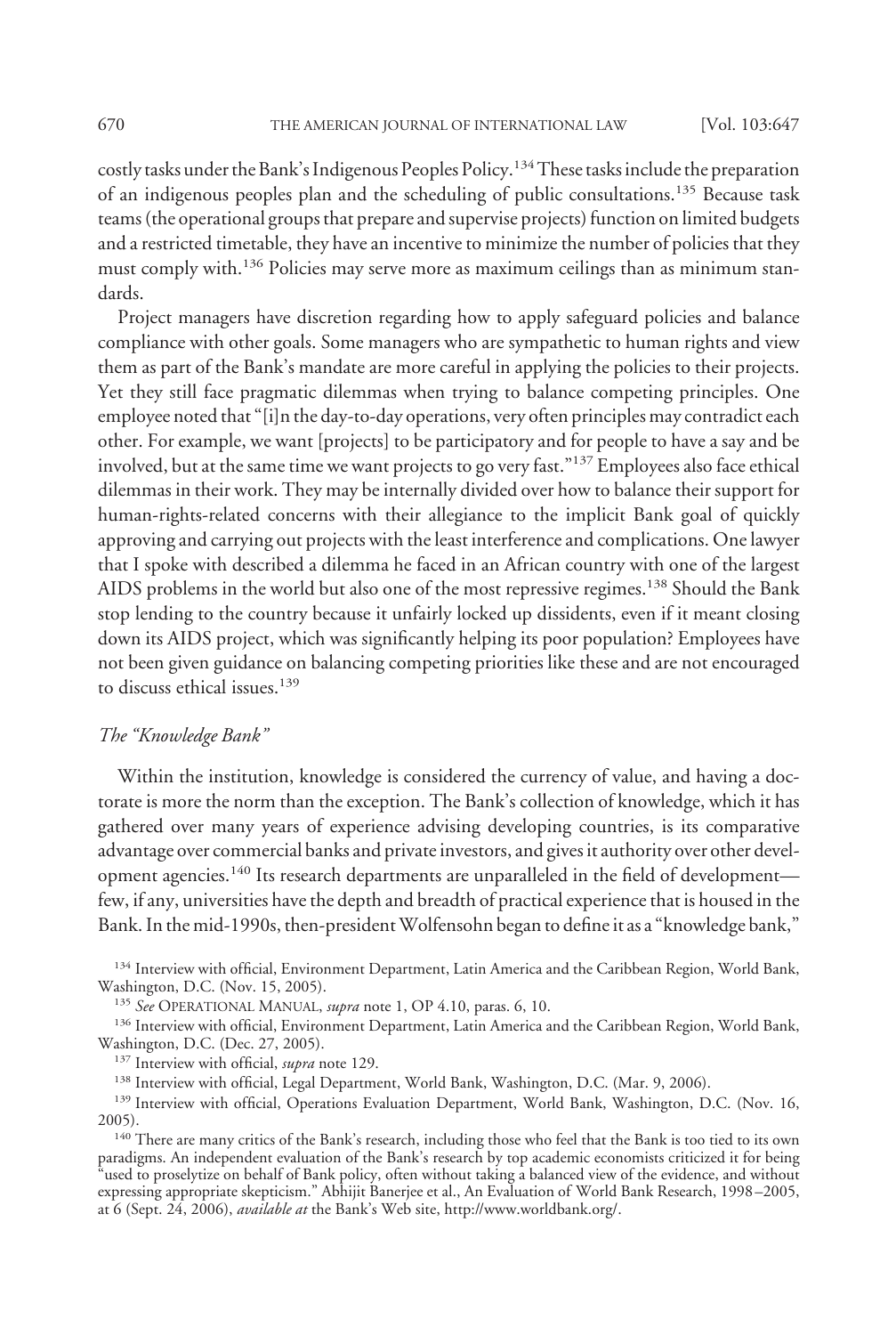focused not only on lending money but also on the production and transmission of development-oriented ideas, analysis, and advice to client countries.<sup>141</sup> By doing so, "[e]xisting products and services [were] redefined as knowledge assets, or augmented with knowledge of how they are used."142The accumulation and dissemination of knowledge on development became a complementary goal to the promotion of economic growth.<sup>143</sup> In-house research, at least in theory, could be integrated into the Bank's everyday operations and made available to policymakers in client countries; ideas could be put into practice.<sup>144</sup>

How does knowledge circulate within the Bank and under what conditions is it produced? The Bank's management structure significantly shapes the processes of knowledge production and circulation. The Bank is divided into two major groups: the operations units and the network units. The operations units are responsible for carrying out development projects on the ground and maintaining relations with member countries. They are divided into six geographic regional units, whose cultures are quite distinct. The operations units are further subdivided into five thematic areas, including sustainable development, human development, and infrastructure.<sup>145</sup> The network units constitute the research arm of the Bank and supply advisory services to the operations staff in the form of reports and referrals to experts. These units cover the same thematic topics as the operations units but are not subdivided geographically.

Since 1997, the Bank has operated under a matrix organizational structure, with overlapping geographic and functional units and parallel reporting relationships that are intended to promote knowledge management. Matrix structures, which became fashionable in the late 1970s and early 1980s, feature a diffusion of responsibility along multiple lines of command.<sup>146</sup> For instance, an employee in operations may be concurrently responsible to bosses in three units: a country management unit (based in the field), at least one network or thematic research unit in the headquarters (e.g., poverty, the public sector, the environment, or infrastructure), and a sector management unit. The sector management unit is where the employee sits in the headquarters, and corresponds to a particular geographic region and thematic area (e.g., Latin American sustainable development or African health and education). It is also responsible for the operations employee's performance appraisal and promotion (although it does receive comments from the other units).

When the Bank holds a staff orientation training session, it devotes a considerable amount of time to the goals, functions, and benefits of "the matrix environment."147 One of the primary objectives of the matrix is to facilitate knowledge seeking and sharing through greater involvement of the units in collaboration and teamwork. Knowledge sharing can enhance

<sup>141</sup> *See* James Wolfensohn, Annual Meetings Address (Oct. 1, 1996), *available at* the Bank's Web site, *supra* note 140.

<sup>142</sup> THOMAS H. DAVENPORT & LAURENCE PRUSAK, WORKING KNOWLEDGE: HOW ORGANIZATIONS MANAGE WHAT THEY KNOW at x (paperback 2000) (1998).

<sup>143</sup> *See* Joseph E. Stiglitz, *The World Bank at the Millennium*, 109 ECON. J. F577, F590 (1999).

<sup>144</sup> *See* Christopher Gilbert et al., *Positioning the World Bank*, 109 ECON. J. F598, F610 (1999).

<sup>145</sup> As of July 1, 2006, the Bank merged some of the thematic areas, resulting in a reduction of network units from seven to five. The current network units are Financial and Private Sector Development, Human Development, Operations Policy and Country Services, Poverty Reduction and Economic Management, and Sustainable Development.

<sup>146</sup> Christopher A. Bartlett & Sumantra Ghoshal, *Matrix Management: Not a Structure, a Frame of Mind*, HARV. BUS. REV., July–Aug. 1990, at 138, 139.

<sup>147</sup> My account is based on a 2004 new staff orientation slide presentation, "The Matrix Environment and the World Bank."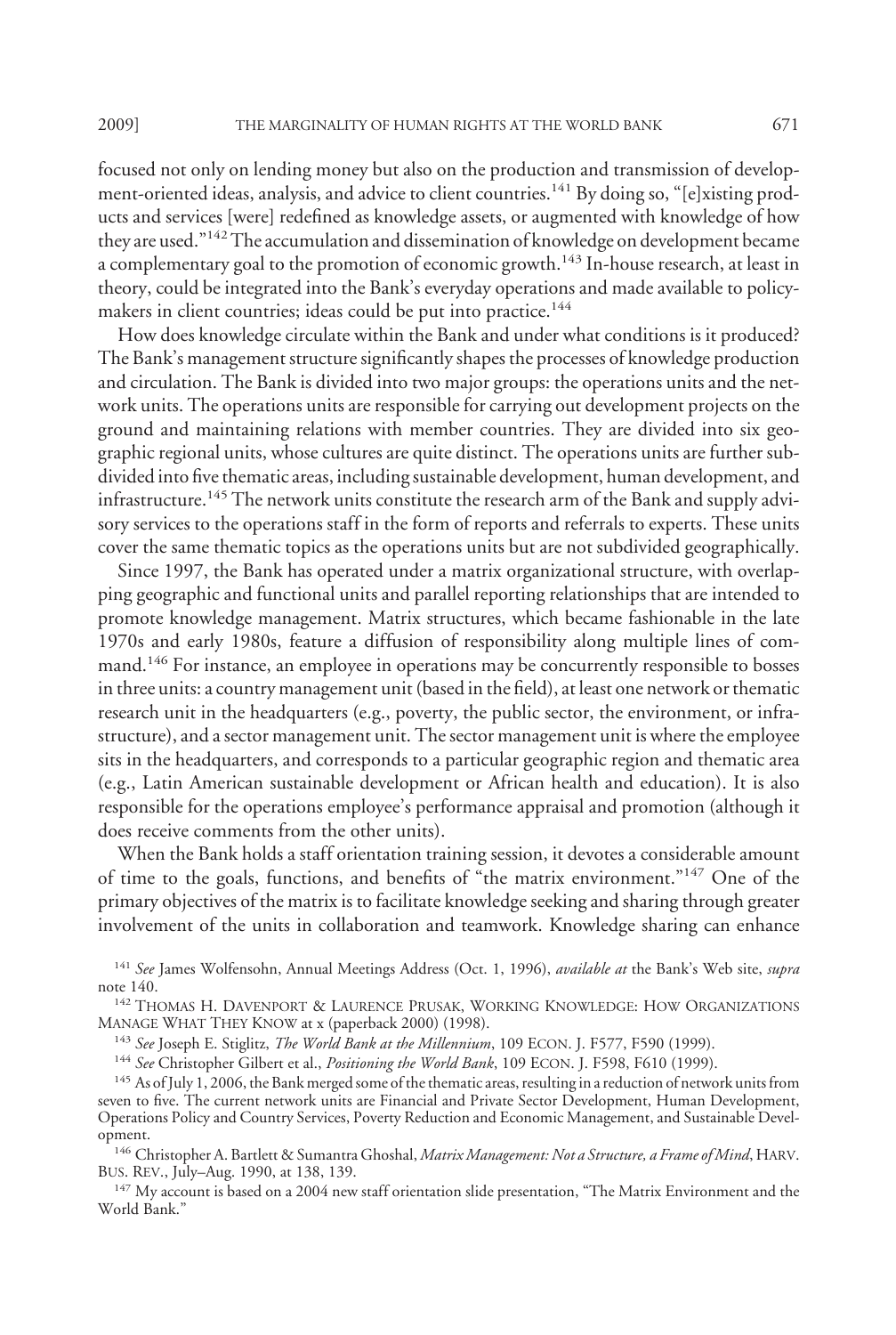the quality of the Bank's assistance. For example, operations employees are expected to maintain strong affiliations with multiple thematic groups, which provide cross-country comparisons and best-practice examples on a particular issue like developing a transport sector strategy. An advantage of the matrix structure is that "[i]ts multiple information channels allow[] the organization to capture and analyze external complexity."148 Such complexity includes interdependent activities and the need to respond quickly and flexibly to changing environments. In addition, in theory, integrating geographical and functional groups can promote innovative ideas and cooperation among the staff.

In practice, however, the matrix system has grown unpopular among many employees, who question whether it achieves its stated objectives. Material from a staff orientation training session boasts that the matrix structure enables the staff to "balance potentially conflicting objectives." This seems to be a grave problem, as employees find it difficult and confusing to report to multiple bosses, particularly when the bosses assign conflicting tasks to them. Management scholars have reiterated this criticism. They have observed that "the proliferation of channels [in a matrix] create[s] informational logjams . . . ; and overlapping responsibilities produce[ ] turf battles and a loss of accountability."<sup>149</sup> The training session material itself admits to some of the challenges of the matrix—for example, ambiguous roles and reporting relationships, power struggles, high levels of staff stress, and decision-making problems.

Moreover, in the case of the Bank, the matrix structure does not necessarily facilitate cooperation by the staff in the interest of promoting innovation. A senior official observed that while the matrix is supposed to create a marketplace of ideas competing for influence, he was "not really sure that it functions as a perfect market, that the best ideas are winning." He lamented the "loss of resources being spent on running that system."<sup>150</sup> Most of the new ideas come from people in the network, since those in operations are too busy designing and running projects. Despite the matrix's objective of collaboration by network and operations units, there is an underlying tension between them. Operations employees often complain that those in the network do not understand the day-to-day responsibilities of managing projects and dealing with country governments, so that their research is not always relevant to operational work.<sup>151</sup>

The network, which represents a community of professionals united by a thematic work program, serves as the source of new knowledge, although country knowledge gathered by operations staff is also highly valued. The network's centrality in the Bank's management structure indicates the importance of experts in this knowledge-based organization. Not surprisingly, the high priority of expert knowledge in the Bank's work program and management structure makes it an important factor in determining status among employees.

# *A Clash of Expertise*

Staff behavior is shaped by various factors, including employees' prior experience, political ideology, personality characteristics, and professional or disciplinary background.<sup>152</sup> I focus on this last factor because my interviews and observations point to it as one of the strongest sources

<sup>149</sup> *Id*.

<sup>148</sup> Bartlett & Ghoshal, *supra* note 146, at 139.

<sup>&</sup>lt;sup>150</sup> Interview with official, Legal Department, World Bank, Washington, D.C. (Dec. 8, 2005).

<sup>151</sup> Interview with official, *supra* note 134.

<sup>152</sup> WILSON, *supra* note 121, at 55.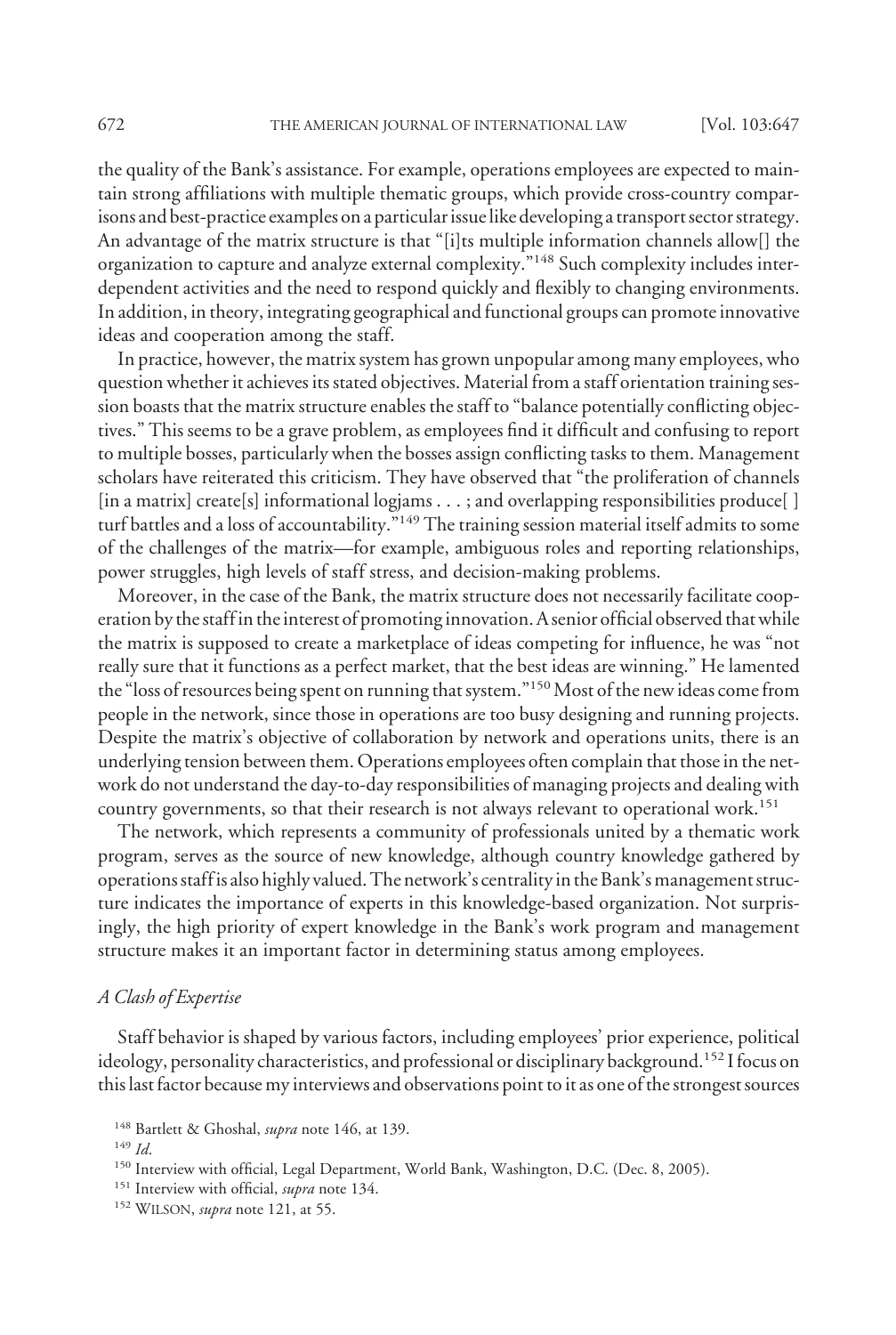of identification among the staff, as well as a basis for sharp internal division. Having undergone specialized formal education, employees derive much of their working knowledge and skills from this professional background and are strongly influenced by professional norms. This pattern especially applies to an organization like the Bank, where employees are given considerable discretion under operational rules to pursue often vaguely defined goals. Furthermore, many employees perceive their disciplinary background as a key contributing factor to determining their status and opportunities for career advancement within the organization.

Composed of multiple, often competing groups of professionals, the Bank's organizational culture is an "epistemic community," a "network of professionalswith recognized expertise and competence in a particular domain and an authoritative claim to policy-relevant knowledge within that domain or issue-area."<sup>153</sup> Employees come from about 160 different countries and include economists, political scientists, lawyers, sociologists, anthropologists, environmentalists, financial analysts, and engineers, among others. The number of social scientists who are not economists grew steadily from about a dozen in the 1970s and early 1980s, to over 200 in 1998, and to as many as 446 in 2002.154 At the same time, the number of engineers, once an influential expert group at the Bank, has decreased. Thus, the dominance of staff members with particular expertise has shifted over time.

Professional groups may exhibit competing preferences over goals for the organization, including visions for what development means and how it can be achieved. They speak distinct languages arising from their disciplinary training, which may impede understanding and collaboration. In an analysis of policy debates at the Bank, a few employees observed: "In DEC [the development economics group], and among country economists and country managers, talk revolves around quantification, statistical significance, and formal models. Among operational staff, the grammar is different—it revolves around usability and, among many of the social scientists, around social and political change."<sup>155</sup> Power relations between professional communities are apparent in turf wars, where departments try to assert their authority and influence within the larger organization. Experts struggle over who has authority and jurisdictional control over specific issues, such as human rights. One of the sharpest divisions is between economists and those who are not economists, particularly lawyers. Within the Bank, forms of expert knowledge are valued differently, and economic knowledge ranks the highest.

*The prestige of economists and the dominance of economics.* The dominant subculture within the organization consists of economists because their expertise is considered the most valuable to the Bank's core work of promoting poverty reduction and economic growth. They have influence way beyond their numbers. Economists fill the majority of senior management positions (although they do not make up the majority of the staff ), and their way of thinking prevails within the institution, including how they define development success. Moreover, they

<sup>153</sup> Peter M. Haas, *Introduction: Epistemic Communities and International Policy Coordination*, 46 INT'L ORG. 1, 3 (1992); s*ee also*KARIN KNORR-CETINA, EPISTEMIC CULTURES: HOW THE SCIENCES MAKEKNOWLEDGE (1999).

<sup>&</sup>lt;sup>154</sup> GLORIA DAVIS, A HISTORY OF THE SOCIAL DEVELOPMENT NETWORK IN THE WORLD BANK, 1973– 2002, at 18 (World Bank Paper No. 56, Mar. 2004); WORLD BANK, AN OED REVIEW OF SOCIAL DEVELOP-MENT IN BANK ACTIVITIES 8 (Feb. 2004). The 2002 estimate takes into account both staff and short-term consultants. It includes 175 social development specialists, 22 gender specialists, and 249 additional Bank staff members who hold graduate degrees in the noneconomic social sciences.

<sup>155</sup> Anthony Bebbington et al., *Exploring Social Capital Debates at the World Bank*, J. DEV. STUD., June 2004, at 33, 44.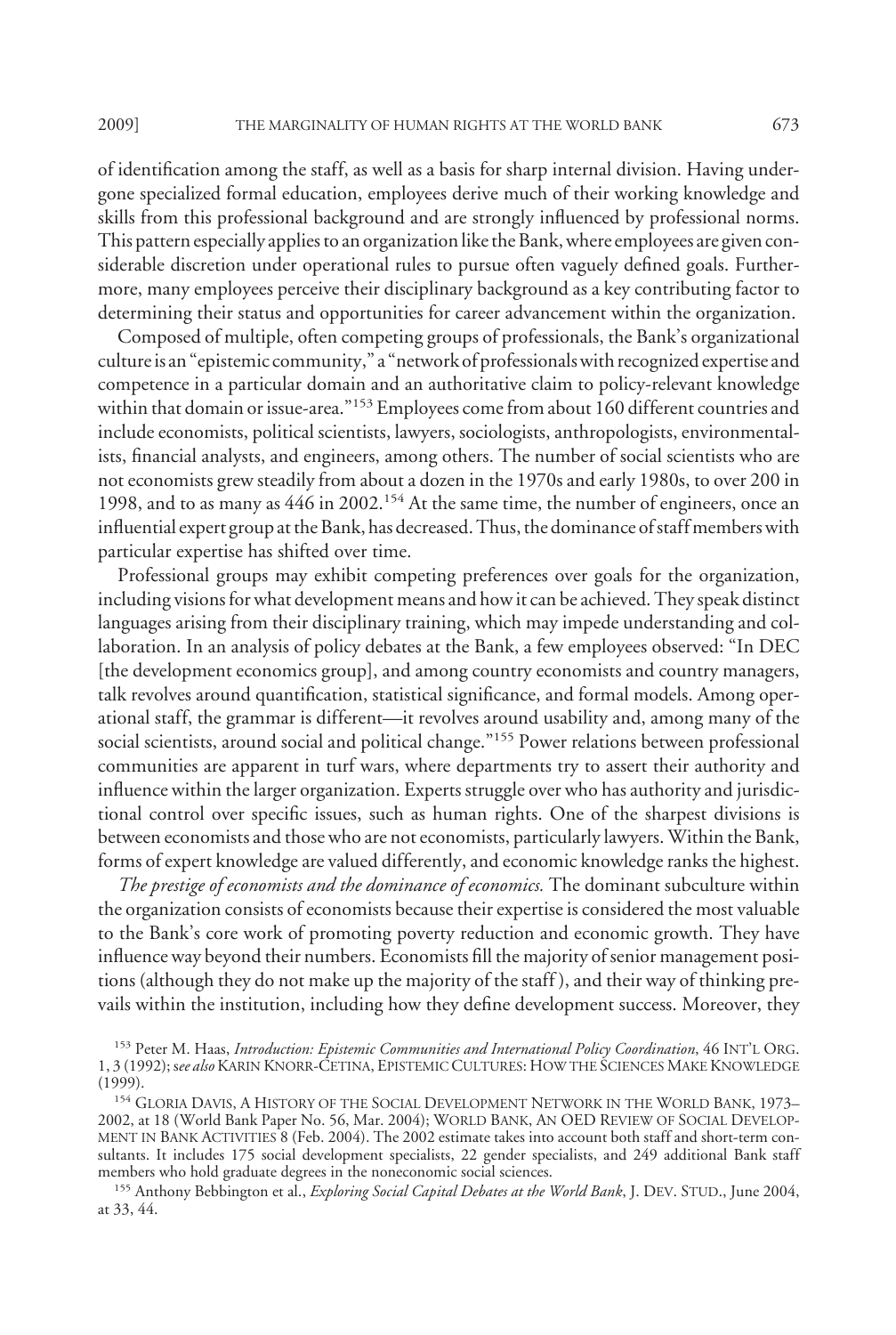generally hold the prestigious country director positions, which bear responsibilityfor dialogue with country ministers and budget allocation to the sectoral units at the headquarters. Importantly, however, the Bank employs economists of different persuasions, including neoclassical and institutionalist, who also contend for authority.

Economists have their own prestigious research group, the development economics group, which hires top economists and recent doctorate holders, mostly from U.S. and British universities. No effort is made to recruit top members of other professions comparable to the recruitment of economists into DEC, and no serious career track like the one for economists exists for other professionals.<sup>156</sup> DEC economists produce high-quality academic papers that influence the Bank's staff, public policymakers in member countries, and the academic community. Since employees in operations rarely have enough time to write academic papers, and those in the network are often not afforded an opportunity to research topics of their own choosing, the DEC serves as an important platform for transmitting new ideas across the institution $157$ 

The dominance of a single profession may be harmful for the Bank, as one senior economist acknowledged:

In my view, the limitation of the Bank up to this point is that we've been wedded to one discipline: economics. So fashions and trends and fads in that discipline have affected the fashions and trends and fads of economic development at the Bank. So why shouldn't the fads and fashions of anthropology or political science affect it?<sup>158</sup>

Experts in other disciplines often feel obliged to translate their writing and speech into economists' language and to quantify their observations to gain legitimacy for their ideas. Although they lack the theoretical training, they learn "a craft version" of the economics knowledge system.<sup>159</sup> What distinguishes the economics professional from the legal one, for example, is that one can claim to be an economist without advanced training or licensing, while one cannot claim to be a lawyer without passing the bar exam.160 Staff members with other backgrounds may even call themselves economists to gain status: I met a public sector specialist with a public policy background who chose the title of political economist for this reason. This form of "workplace assimilation" has discouraged informed debate between different disciplinary perspectives and has created a sense of inferiority among some who are not economists.<sup>161</sup>

*The status of lawyers and the Legal Department.* Lawyers do not typically become intellectual leaders among the staff or key players in policymaking and agenda setting, with the occasional exception of general counsels. The great majority of lawyers at the Bank serve in the Legal Department, which is dominated by transactional specialists who work on loan agreements

<sup>&</sup>lt;sup>156</sup> One exception is the Young Professionals Program, which annually recruits twenty to forty talented young people from a variety of professional backgrounds, including economics.

<sup>&</sup>lt;sup>157</sup> On the rare occasions that operations staff do have time to write, their audience is usually development practitioners rather than academics.

<sup>158</sup> Interview with official, *supra* note 84.

<sup>159</sup> ANDREW ABBOTT, THE SYSTEM OF PROFESSIONS: AN ESSAY ON THE DIVISION OF EXPERT LABOR 65 (1988).

<sup>160</sup> Marion Fourcade, *The Construction of a Global Profession: The Transnationalization of Economics*, 112 AM. J. SOC. 145, 151 (2006).

<sup>161</sup> Interview with official, *supra* note 137.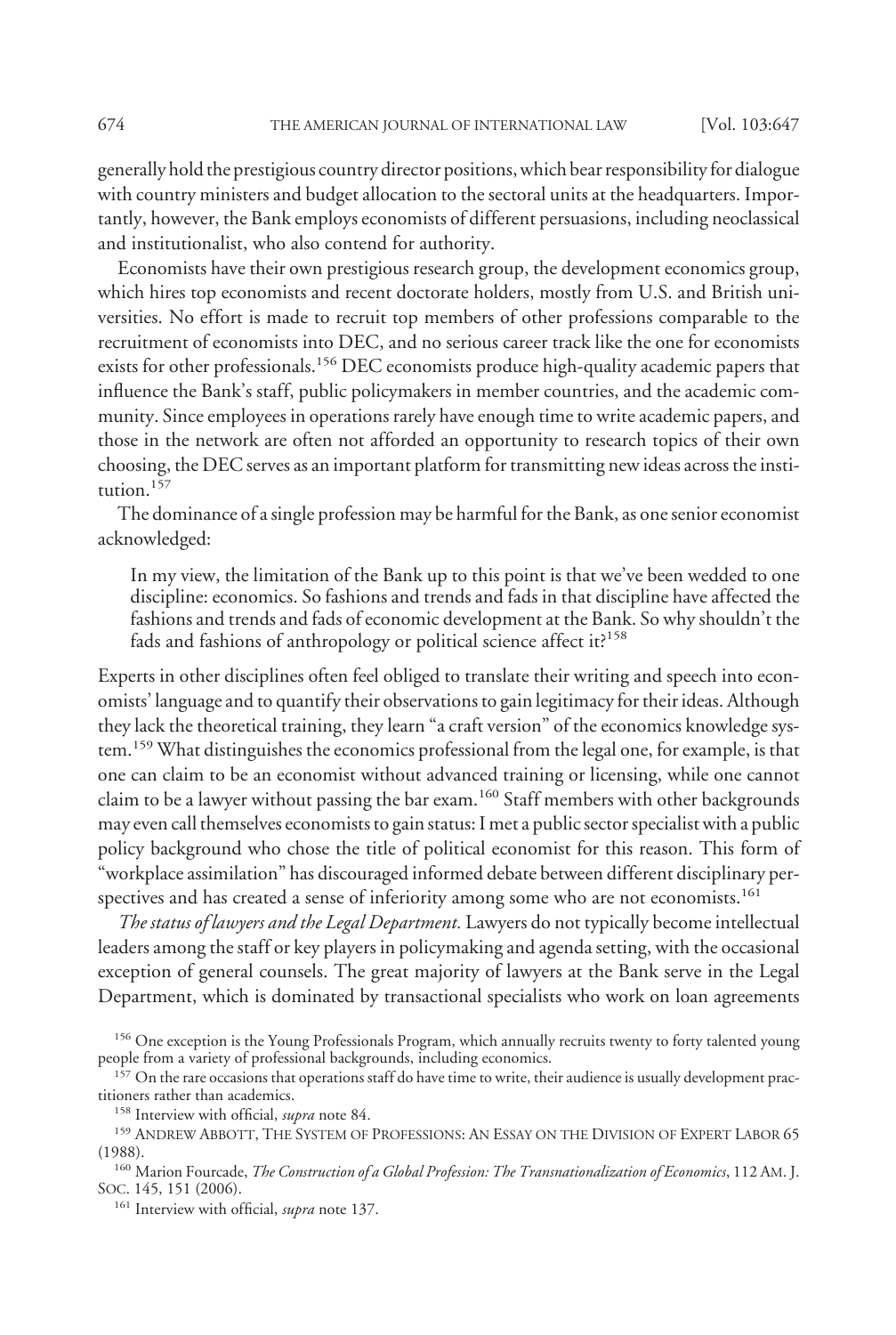and advise the staff on operational policies and law-related issues.<sup>162</sup> Aside from a small number in operations who work on legal and judicial reform and other public sector projects, lawyers typically do not serve as project team leaders and their participation in projects is usually limited to technical legal tasks. Unlike economists, lawyers are not encouraged to spend their time writing academic papers. Although the Legal Department has organized seminars designed to foster intellectual dialogue on legal topics (for example, a two-day legal forum in December 2005 and a seminar series with academic guests), lawyers are mainly expected to be skilled in practitioner-based knowledge.163

The reputation of the Bank's Legal Department has historically stood at a higher level and has shifted over time, often in line with the strength of leadership by the general counsel.<sup>164</sup> The appointment and dismissal of the general counsel is the responsibility of the Bank's president.<sup>165</sup> The role of the general counsel "may vary according to the organization, the time period, and even the personalities involved."166 When the Bank's general counsel has played an influential role in the institution, lawyers in the Legal Department have been given an opportunity to go beyond the traditional duties listed above and at times have served as policymakers, innovators, and institution builders.<sup>167</sup> For example, during Shihata's tenure the Legal Department played a key role in designing the Inspection Panel<sup>168</sup> and launching both the Multilateral Investment Guarantee Agency and the Global Environment Facility.<sup>169</sup> In addition, Shihata's legal opinions on governance and the rule of law paved the way for the introduction of legal and judicial reform projects onto the Bank's agenda.<sup>170</sup> Yet the general counsels after Shihata, as well as the Legal Departments that they supervised, have been relegated to a

<sup>162</sup> *See*Joseph J. Norton,*International Financial Institutions andtheMovement Toward Greater Accountability and Transparency: The Case of Legal Reform Programmes and the Problem of Evaluation*, 35 INT'L LAW. 1443, 1457 (2001).

<sup>163</sup> In 2004 then–general counsel Dañino tried to raise the prestige of the Legal Department and inspire a new generation of lawyers to join the Bank. To that end, he established the Legal Associates Program, which recruits talented young lawyers from around the world for a two-year stint in the department and possible permanent employment thereafter.

<sup>164</sup> The shifting status of the Bank's Legal Department is not unusual among international organizations. For instance, the Legal Department of the International Monetary Fund (IMF) played an influential role in the institution under General Counsel Joseph Goldfrom 1960 to 1979. Following Gold's retirement, however, the position of "General Counsel and Director of the Legal Department" was downgraded to just "Director of the Legal Department," which reflected "a denigration of law within the IMF." Legal considerations played a less significant role in IMF decision making after Gold's tenure, although they returned to prominence in the late 1980s when the title of "General Counsel" was again added to the "Director of the Legal Department" position. The changing title of the head of the Legal Department indicates the shifting status of lawyers within the organization. Richard W. Edwards Jr., *The Role of the General Counsel of an International Financial Institution*, 17 KAN. J.L. & PUB. POL'Y 254, 270 –71 (2008).

<sup>165</sup> The Bank's Articles of Agreement state: "Subject to the general control of the Executive Directors, [the president] shall be responsible for the organization, appointment and dismissal of the officers and staff." Articles of Agreement, *supra* note 67, Art. V, §5.

<sup>166</sup> William E. Holder, *The International Monetary Fund: A Legal Perspective*, 91 ASIL PROC. 201, 207 (1997). Former general counsel Shihata further notes that "[t]he role of the [general counsel], and that of Bank lawyers generally, has evolved with the evolution of the role of the Bank itself." Ibrahim F. I. Shihata, *Role of the World Bank's General Counsel*, *id.* at 214, 221.

<sup>167</sup> Edwards, *supra* note 164, at 257.

<sup>168</sup> *Id*. at 261.

<sup>169</sup> Shihata, *supra* note 166, at 221.

<sup>170</sup> Roundtable of International Financial Institutions General Counsels, 91 ASIL PROC. 199, 200 (1997) (remarks by Andrés Rigo).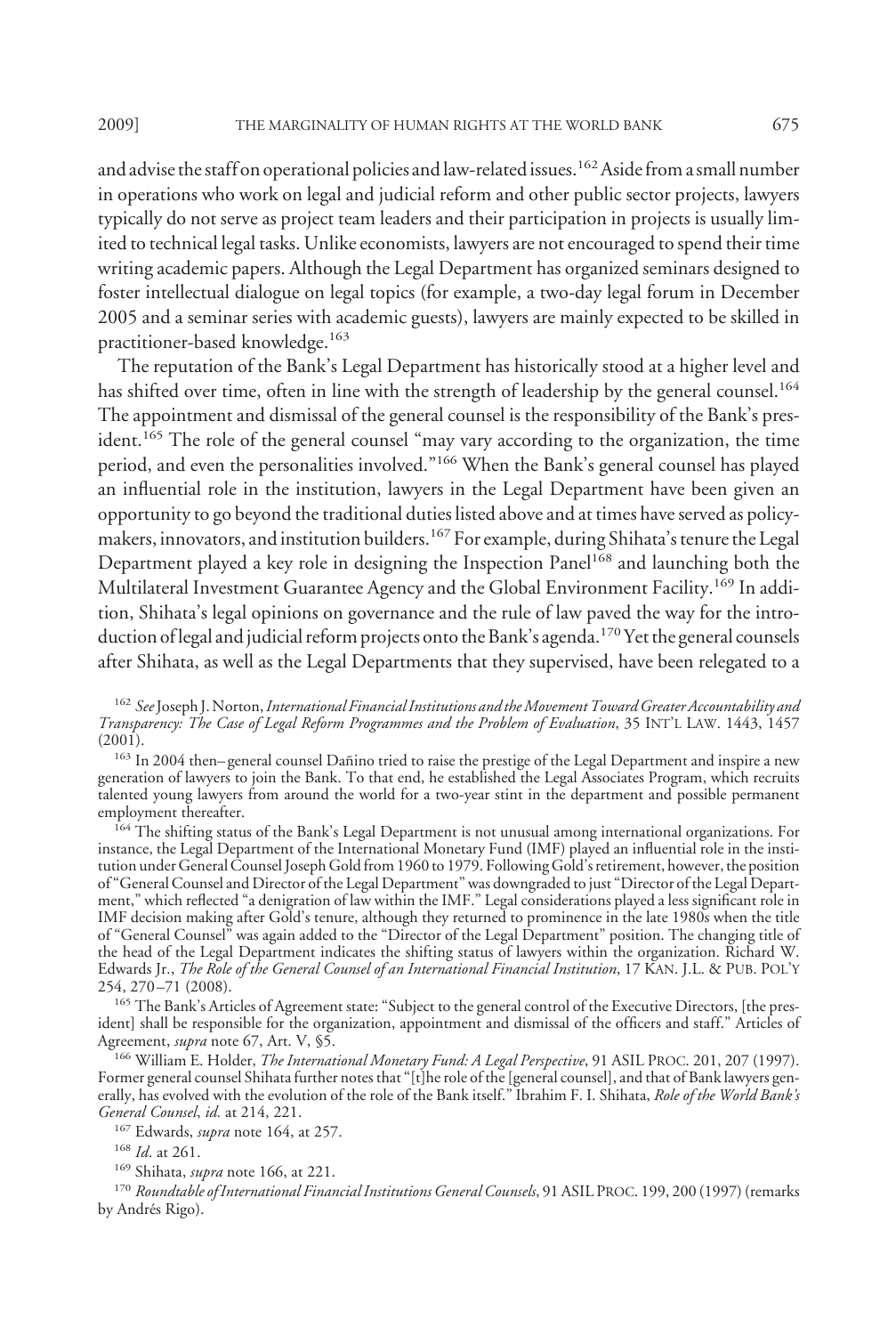weaker position in Bank policymaking and institution building. Moreover, since Shihata's departure, there has been a high turnover of general counsels, all of whom have served less than five years as compared with Shihata's fifteen.

The Legal Department's increasingly weak leadership in Bank decision making following the Shihata period made it difficult for lawyers to assert substantial influence on the issue of human rights. Moreover, because only lawyers from the Legal Department have full access to legal opinions and internal memos, as well as the Bank's law library, they have engaged in limited open dialogue with the rest of the staff over legal opinions like the 2006 opinion on human rights.<sup>171</sup> This has not always been the case. Legal opinions used to be accessible to all of the Bank's staff, but the practice ended when lawyers were feeling challenged by nonlegal officials in operations, who had criticized some of their legal interpretations.<sup>172</sup>

Finally, as with any department or organization, internal conflict can be found in the Legal Department. Some lawyers favor a conservative, formalistic interpretation of legal issues, while others adhere to a progressive one. For example, the 2006 legal opinion on human rights did not represent a unified view within the department on the Articles of Agreement. It was drafted by a small group of lawyers led by Dañino and was circulated within the department for comment. While no strong opposition was voiced, some lawyers preferred a more cautious approach and later questioned its status as an official legal opinion.

Even after the opinion was released, resistance surfaced from within the department to openly discussing and publicizing it. An informal group of lawyers approached one of their superiors about ways to foster open dialogue inside the department on the opinion's practical implications. The lawyers considered this an opportune time to spark an internal conversation about the role of human rights, which they considered long overdue. Yet they knew that proposing a Bank-wide discussion at that moment would have been too radical, since it might have appeared to challenge the authority of the Legal Department. Instead, they suggested a safer alternative: a brown-bag lunch that would be restricted to members of the department. (Brown-bag lunches are low-key events, as opposed to daylong seminars or conferences.) Nonetheless, the senior official in question rejected such an event because he viewed the subject as "too controversial."173 This resistance demonstrates a cautious attitude among members of the department and an unwillingness by some lawyers to promote discussion of new ideas. Thus, internal conflict inhibited the Legal Department from presenting a united position on human rights and from leading the staff in an open discussion in light of the recent opinion.

#### IV. FRAMING HUMAN RIGHTS NORMS TO ADAPT TO THE BANK'S CULTURE

How does the clash of expertise within the Bank's organizational culture play out over particular issues like human rights? More generally, how does it shape efforts at organizational change? In part II, I demonstrated that the failure of internal attempts to advance a human

<sup>&</sup>lt;sup>171</sup> Even lawyers who work in units outside the Legal Department have limited access. If a Bank employee who is not in the Legal Department entered its intranet Web site, she would have access to all documents except the section on legal opinions. If she tried to access one, she would immediately be prompted to provide a password, which is given only to members of the department.

<sup>&</sup>lt;sup>172</sup> Interview with official, Legal Department, World Bank, Washington, D.C. (July 26, 2006).

<sup>&</sup>lt;sup>173</sup> Personal communication with Bank official (Feb. 2, 2006).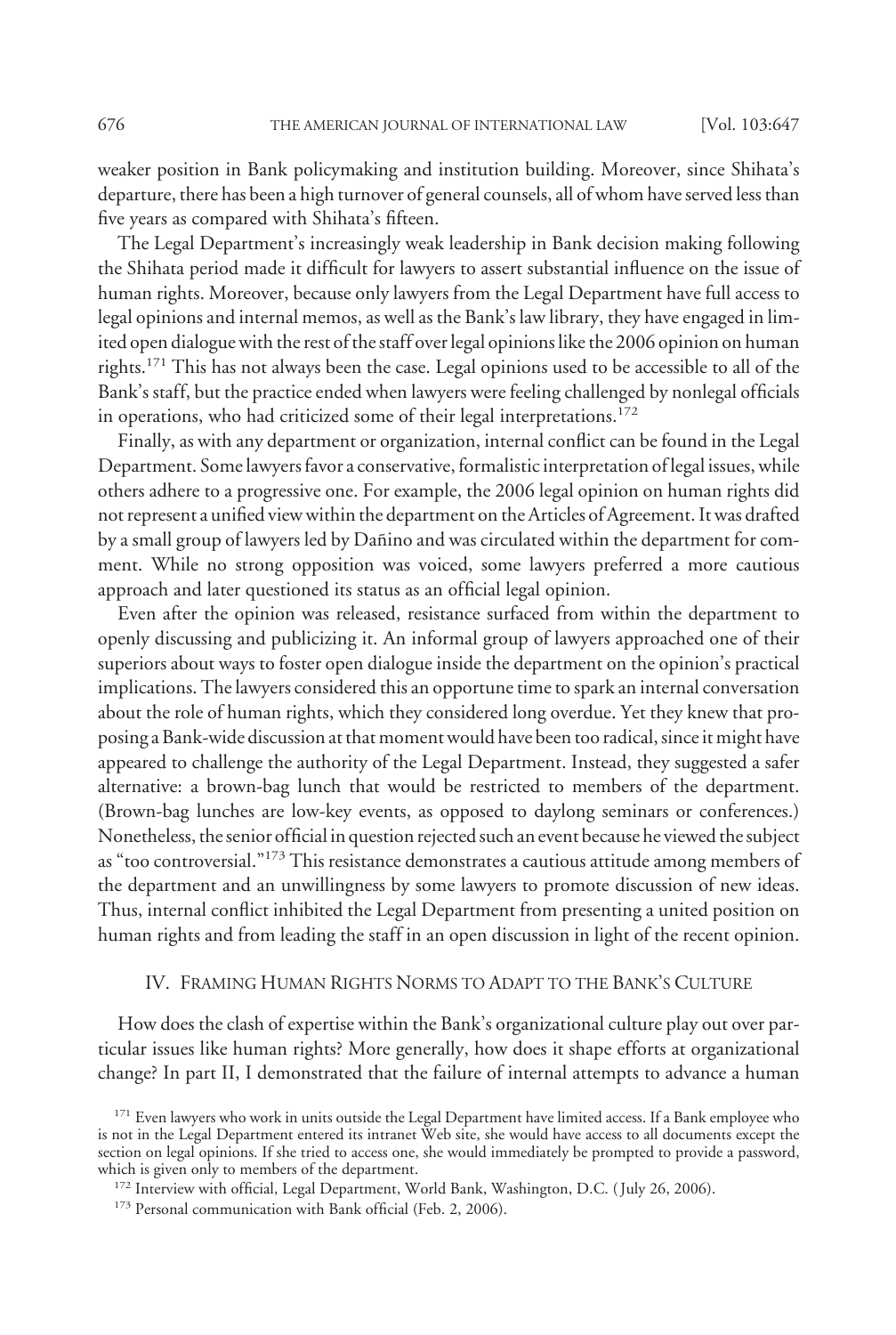rights agenda at the Bank stemmed largely from institutional obstacles, including internal conflict over how to interpret and implement human rights norms. In this part, I show how different professional subcultures within the organization correspond to distinct interpretive frames on human rights.<sup>174</sup> Interpretive gaps between frames are critical obstacles to achieving norm internalization in bureaucracies. In the context of the Bank, interpretive gaps refer to differences between employees' interpretations of human rights, including how the employees justify the relevance of human rights to the Bank's mission and conceptualize their practical role in the Bank's operations.

Of course, interpretive gaps are only one obstacle to achieving norm internalization. Other important factors include an appropriate staff incentive system to motivate desired behavior, leadership by senior and middle management, and the investment of sufficient resources to institute policy changes effectively. Particularlyfor the Bank, however, the clash between interpretive frames is an underemphasized factor that in my view has hindered the development of a human rights consciousness among the staff.

#### *Competing Interpretive Frames*

The distinct interpretive frames held by professional subcultures within the Bank shape their understanding of issues and their preferred strategies for implementation.<sup>175</sup> Members of subcultures "routinely take action on the basis of collective understandings unique to the group."176Their normative commitments and worldviews often derive from their professional background, such as law or economics.

The two main interpretive rationales for understanding the value of human rights for the Bank and development in general are the intrinsic and instrumental frames. Proponents of the intrinsic frame view human rights as universal and indivisible, and they value their protection as an end in itself. In contrast, proponents of the instrumental frame follow a functionalist rationale for promoting human rights, as a means to an end. They measure the value of human rights according to whether they enhance development effectiveness and make good business sense. The two interpretive frames roughly correspond to distinct disciplinary ways of thinking.177

There are two subgroups within the intrinsic frame—the first emphasizes the legal dimension of human rights, while the second emphasizes their moral dimension. The first subgroup defines human rights as legal obligations that derive their legitimacy from the international human rights regime and, in particular, the Universal Declaration of Human Rights.<sup>178</sup> Members of this subgroup include, not surprisingly, many Bank lawyers, as well as civil society advocates. They view rights as implying corresponding legal dutiesfor state governments. The Bank

<sup>174</sup> *See* Barnett & Finnemore, *Politics, Power, supra* note 17, at 719.

<sup>175</sup> *See* Jennifer A. Howard-Grenville, *Inside the 'Black Box': How Organizational Culture and Subcultures Inform Interpretations and Actions on Environmental Issues*, 19 ORG.&ENV'T 46, 51 (2006).

<sup>176</sup> John VanMaanen & Stephen R. Barley,*Cultural Organization: Fragments of a Theory*, *in*ORGANIZATIONAL CULTURE 31, 38 (Peter J. Frost et al. eds., 1985).

<sup>177</sup> Adherents of each interpretive frame are not restricted to professionals of that discipline. For instance, while most lawyers adhere to the intrinsic frame and most economists adhere to the instrumental frame, there are certainly exceptions. But for the sake of simplicity, I present a general typology. Moreover, in my comparison of staff interpretations, I exclude employees that completely oppose the integration of human rights into the Bank's work.

178 Universal Declaration of Human Rights, GA Res. 217A, UN GAOR, 3d Sess., Resolutions, at 71, UN Doc. A/810 (1948).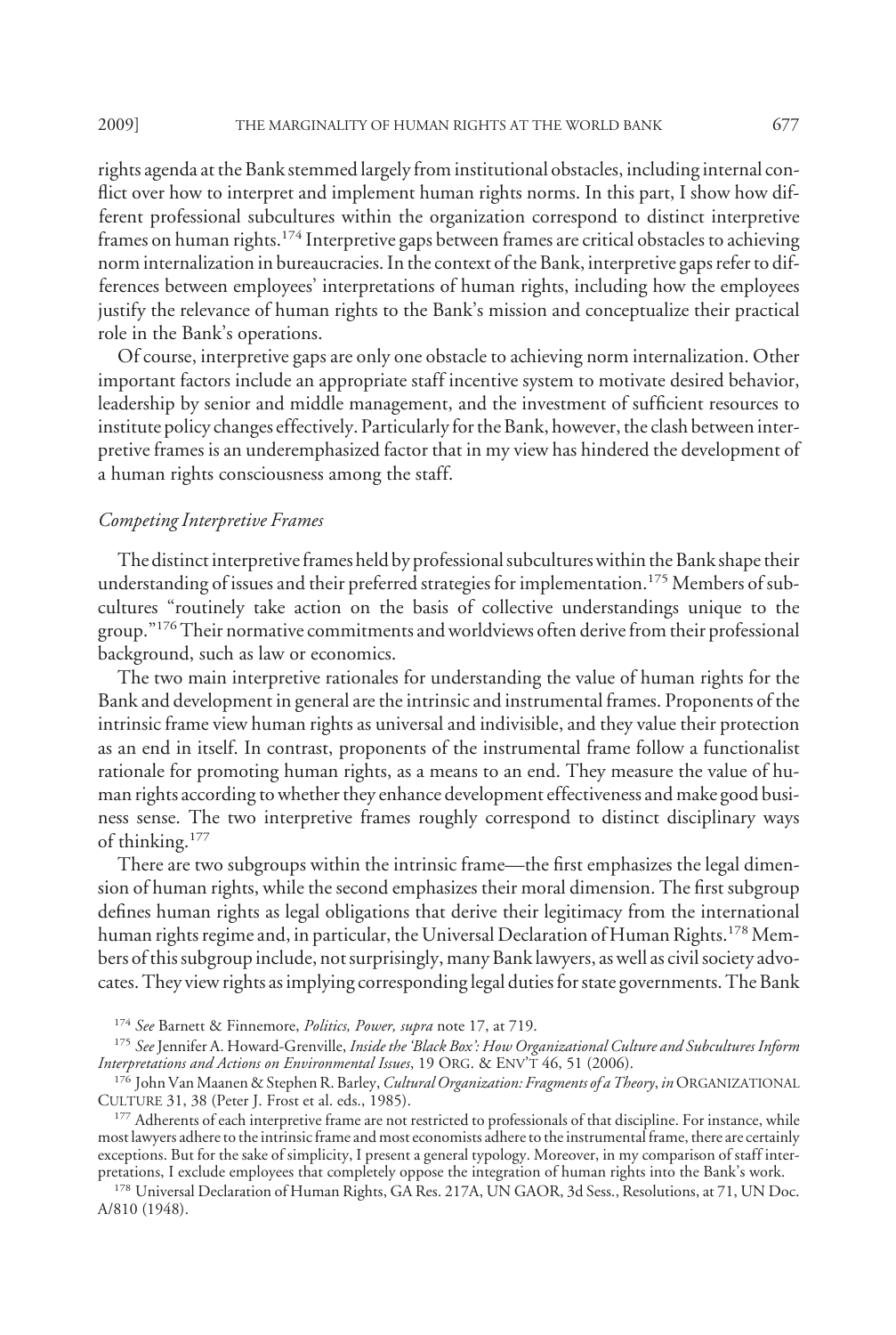lawyers who are committed to this interpretation have expressed grave concerns about any attempt to dilute the basic legal tenets of human rights and to "water down" the corresponding obligations.179They insist that it "is essential . . . that efforts to integrate human rights in development practice, not compromise those key characteristics [of legal obligations and duties] in the process, and risk the impoverishment of rights discourse and the undermining of core values and objectives that human rights were conceived to realize."180

The second subgroup of the intrinsic frame defines rights as primarily ethical principles or moral imperatives, founded on a conception of fundamental human dignity and a framework of common values. They often advocate for a principles-based approach that focuses on ethics and social policy goals that are not necessarily attached to legal standards. Members of this subgroup include many noneconomist social scientists, such as anthropologists and sociologists. One manifestation of this interpretive frame is the Bank's 1999 report *Principles and Good Practice in Social Policy*, primarily drafted by employees in the Social Development Department $^{181}$ 

Adherents of the instrumental frame value human rights as a means of achieving developmental objectives like economic growth. Given their pragmatic orientation, proponents of this approach often mention trade-offs that may have to be made when implementing human rights, especially in countries with limited resources. They set highest priority on the fulfillment of rights that achieve poverty reduction and economic growth. Because many economists typically adhere to this interpretive frame, it carries a lot of weight in the institution.

## *Evaluating the Bank's Recent Efforts*

Following General Counsel Dañino's resignation in January 2006, internal human rights advocates were left with a potentially influential legal opinion but no one to champion it. Although members of the Legal Department disagreed on its status, hesitated to circulate it throughout the rest of the Bank, and were reluctant in many cases to discuss it openly even within the department, a few of their number continued their efforts to push the human rights agenda forward.

In late 2005 and 2006, an informal group of lawyers (many of whom would help draft the 2006 legal opinion) had already begun to organize activities toward furthering the human rights agenda and taking an explicit approach to human rights. A prominent member of the group was a senior lawyer from the Danish Ministry of Foreign Affairs who was hired in October 2005 by the Legal Department. His appointment was funded by the Nordic countries, which have demonstrated strong support for a human rights agenda.<sup>182</sup> On October 20, 2005,

<sup>&</sup>lt;sup>179</sup> Interviews with officials, Legal Department, World Bank, Washington, D.C. (Jan. 4, 2006, Jan. 17, 2006).

<sup>180</sup> Klaus Decker et al., Human Rights and Equitable Development: "Ideals", Issues and Implications 49 (2005) (background paper for WORLD BANK, WORLD DEVELOPMENT REPORT 2006).

<sup>&</sup>lt;sup>181</sup> WORLD BANK, PRINCIPLES AND GOOD PRACTICE IN SOCIAL POLICY: ISSUES AND AREAS FOR PUBLIC ACTION (Apr. 1999).

<sup>&</sup>lt;sup>182</sup> Then-president Wolfensohn had approached the Nordic countries in 2004 and asked for their assistance in advancing a human rights agenda at the Bank. It took about two years to make the arrangements to bring in the senior lawyer from the Danish Ministry of Foreign Affairs. It is not uncommon for countries to fund the appointment of a Bank staff member to pursue a particular policy agenda.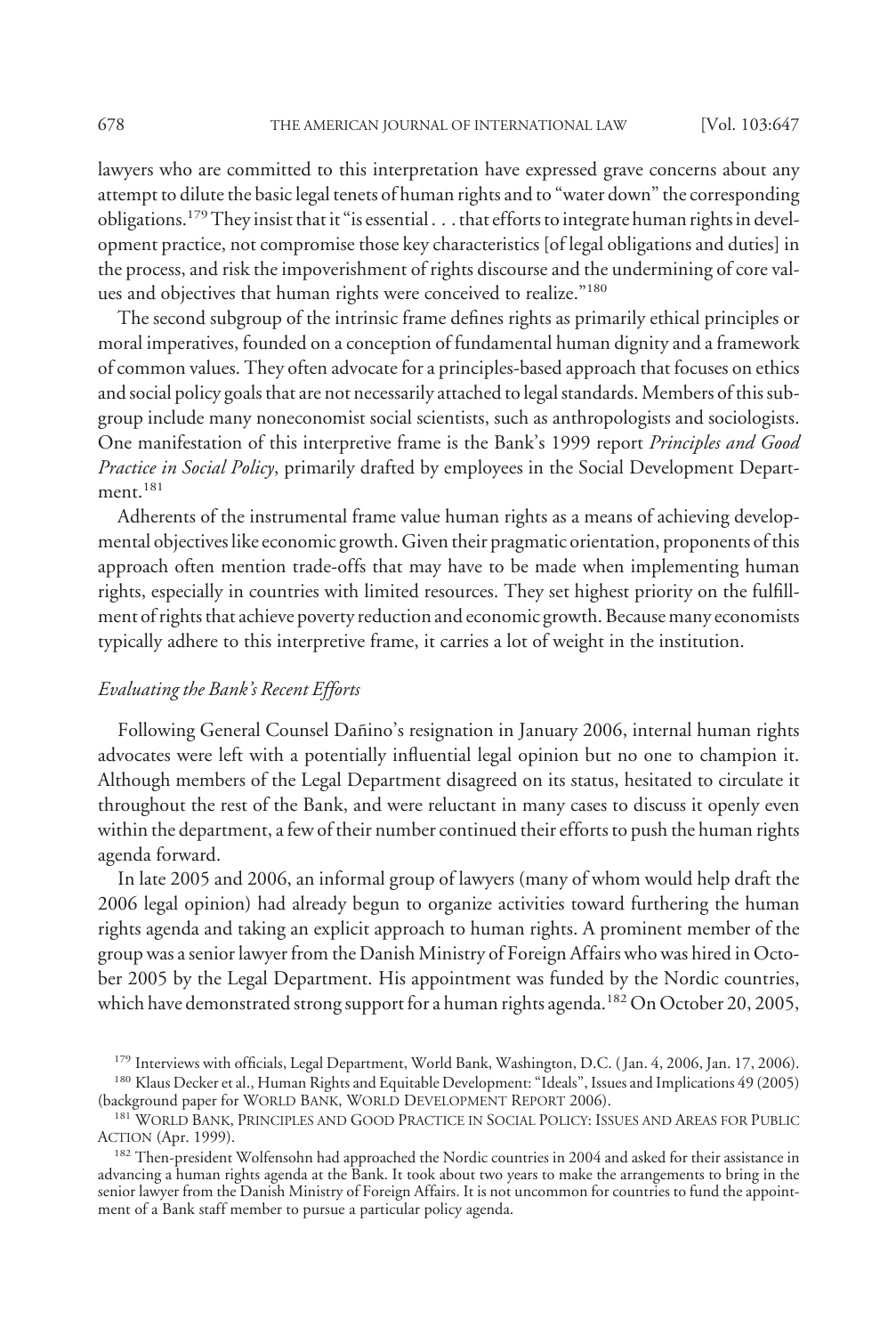the Nordic countries presented a working paper to then-president Paul Wolfowitz entitled "The World Bank and Human Rights."183 The paper discussed "why and how the human rights perspective should be enhanced in the World Bank's policies and operations with a view to reinforcing its development and poverty eradication mission."<sup>184</sup> It opened a dialogue on human rights with Wolfowitz and became part of a new Nordic-and-Balticsponsored initiative.

As its first order of business, the initiative proposed creating the Justice and Human Rights Trust Fund, whose purpose was "[t]o provide effective support . . . to include human rights considerations in the analytical and operational activities of the World Bank Group."185 Its activities were to include empirical research, country case studies, and outreach across the Bank through human rights education and the training of operations staff. The trust fund would be managed by the Legal Vice-Presidency, in cooperation with representatives from other Bank units, and would have a minimum life span of five years.

Internal politics and a collapse in leadership after the resignation of Wolfowitz prevented the launching of the Justice and Human Rights Trust Fund until 2009, when it was renamed the Nordic Trust Fund under the management of the Bank's Operations Policy and Country Services network.<sup>186</sup> The deliberations that I witnessed in 2006 on the objectives and activities of the trust fund suggest possible ways to operationalize human rights norms at the Bank. While designing the trust fund's plan of action, the lawyers faced resistance and had to revise their approach to adapt it to the Bank's organizational culture. Their recent efforts address (or, at times, sidestep) several institutional obstacles that had plagued prior efforts to introduce human rights. These include lack of a pragmatic orientation, failure to conduct outreach to the staff in headquarters and the country offices, lack of resources, and fear by the Board of Executive Directors and senior management that adopting human rights was too controversial and beyond the Bank's mandate.

*Framing human rights for economists.* The lawyers who helped draft the 2006 legal opinion recognized the interpretive gap between their vision of human rights and that of the economists who dominated the Bank. They spoke with employees in the headquarters and field offices who questioned the added value of a human rights approach when compared to existing best practices, which already incorporated some human rights principles. Throughout these discussions, they encountered a need for more empirical work to demonstrate the causal links between human rights and economic development. Some employees complained of a lack of clarity over what is meant by a rights-based approach to development. Would it simply be a rhetorical repackaging of existing practice? Many staff members also perceived human rights norms as overly rigid, particularly when defined with respect to international legal instruments, leaving little room for the trade-offs that are often necessary in development practice.

As the lawyers considered how to design the new trust fund, they were torn over whether an instrumental approach would dilute the intrinsic meaning of human rights. They realized that they needed a dual approach that would adhere to both a legal interpretation and the instrumental frame. Yet they worried about the risk of taking an overly technical approach to rights.

<sup>&</sup>lt;sup>183</sup> The World Bank and Human Rights—Nordic-Baltic Working Paper (rev. Oct. 20, 2005).

<sup>184</sup> *Id*.

<sup>&</sup>lt;sup>185</sup> Justice and Human Rights Trust Fund (JHRTF), Concept Note 1 (July 12, 2006).

<sup>186</sup> *See* World Bank, The Nordic Trust Fund, *at* http://go.worldbank.org/PKPTI6FU40.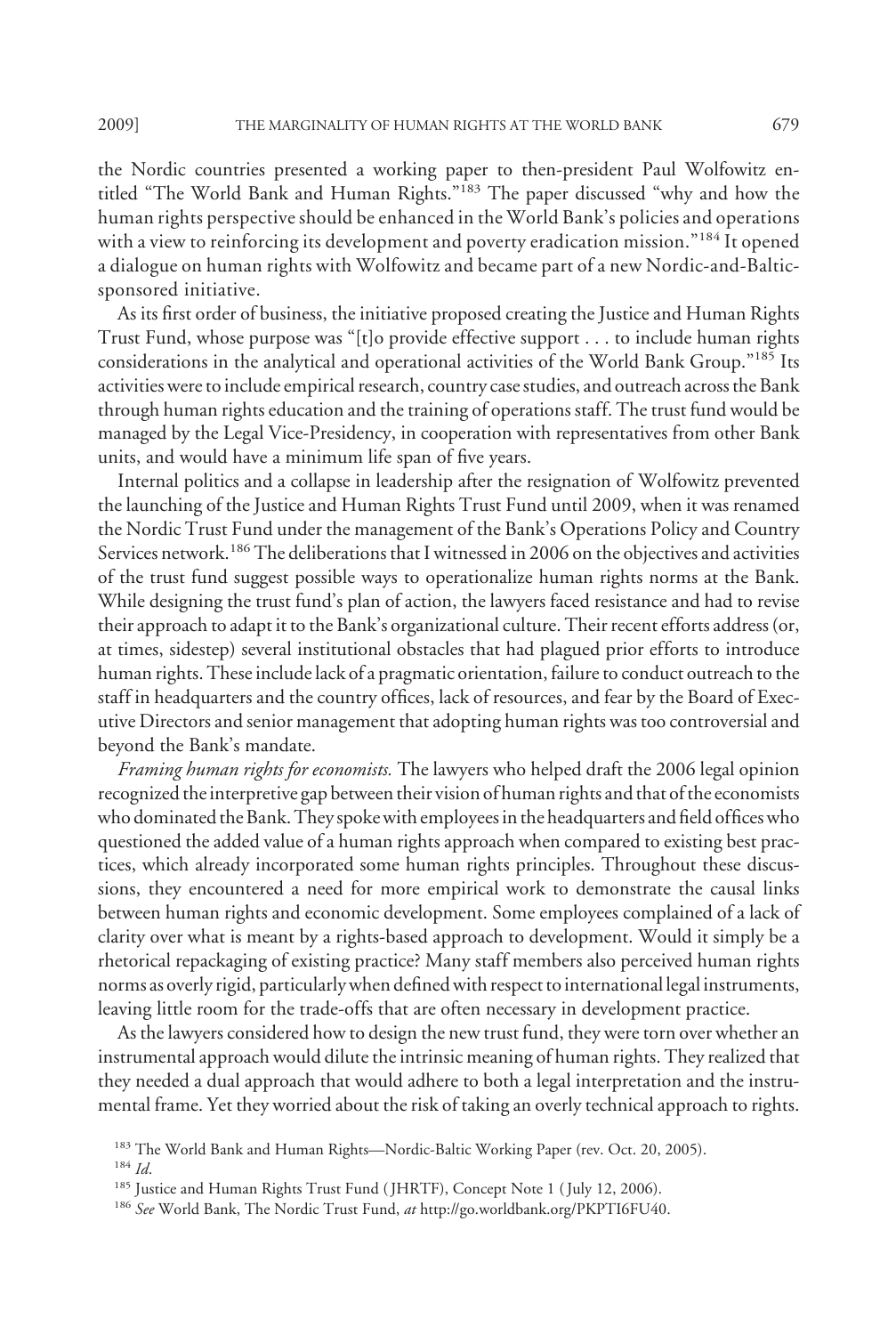Despite their misgivings, the lawyers decided to emphasize how human rights enhance development effectiveness and make good business sense. I call this strategy "economizing human rights."<sup>187</sup> It is an effort to demystify the concept of human rights and build a constituency among the staff while promoting an empirical approach that uses indicators to measure human rights performance.

According to a senior Bank economist, "We will not make inroads in the Bank if [human rights] language is not made into economic language . . . ."188 This statement suggests the importance of translating human rights into the dominant discourse of economics. The decision to economize human rights shows that the lawyers recognized that past attempts to introduce the agenda failed in part because they neglected to build a constituency at the Bank. The following statement by another Bank economist emphasizes the value of empirical evidence in furthering agendas within the institution like dealing with corruption in borrower countries:

I think that things really happen in the Bank when an economic case could be made for them. You put it in economic language. This is how corruption came in. It sort of became acceptable internally to talk about corruption when people could show with cross-country regressions that it's related to lower growth.... People needed this to say that "Okay. It's all right for us to work on this." So one obstacle would be to . . . articulate rights issues in the way that economists could understand.<sup>189</sup>

As part of an attempt to speak to economists, the lawyers adopted a largely instrumental approach to rights in the proposed Justice and Human Rights Trust Fund.

One of the trust fund's main objectives was to "serve as a hub for bolstering an emerging community of practice around human rights in the Bank."190 In preparation for the trust fund, the Norwegian government financed a workshop on May 15–16, 2006. The topic was developing indicators for "measuring justice" so as to evaluate the performance of a country's justice sector.<sup>191</sup> But the workshop also discussed the Legal Department's project on human rights indicators, which had begun in 2005 and was developed in collaboration with the Danish Institute for Human Rights. As part of this empirical focus, the lawyers proposed pilot projects in borrower countries. Pilot projects would allow for an empirical study of the effects of using a human rights approach in Bank projects, as compared with existing practices.

*Operating "under the radar": pursuing pilot projects rather than a policy.* As a Bank official explained:

The trouble with the Bank is that getting anything adopted as an institutional position or strategy is really tough because . . . there's been a shift towards decentralizing things. So getting to a policy is almost the last step after things have already percolated [through the institution]. It's almost like practice precedes policy in this place.... Back in the 1990s,

<sup>187</sup> *See* Bronwen Morgan,*The Economisation of Politics: Metaregulation as a Form of Nonjudicial Legality*, 12 SOC. & LEGAL STUD. 489 (2003).

<sup>188</sup> Daniel Kaufmann, Statement, *in* Conference on the Establishment of a Justice and Human Rights Trust Fund ( JHRTF) in the World Bank, Proceedings 11 (Copenhagen, June 26 –27, 2006) [hereinafter JHRTF Conference] (on file with author).

<sup>189</sup> Interview with official, Development Research Group, World Bank, Washington, D.C. (Mar. 14, 2006).

<sup>190</sup> World Bank Legal Department, The Proposed Nordic Trust Fund & Emerging Human Rights Practice in the Bank (Mar. 2006) (emphasis omitted).

<sup>191</sup> There were about thirty participants in the workshop, including representatives from the World Bank, officials in the Nordic and Baltic Foreign Ministries, and academic experts in human rights from four continents.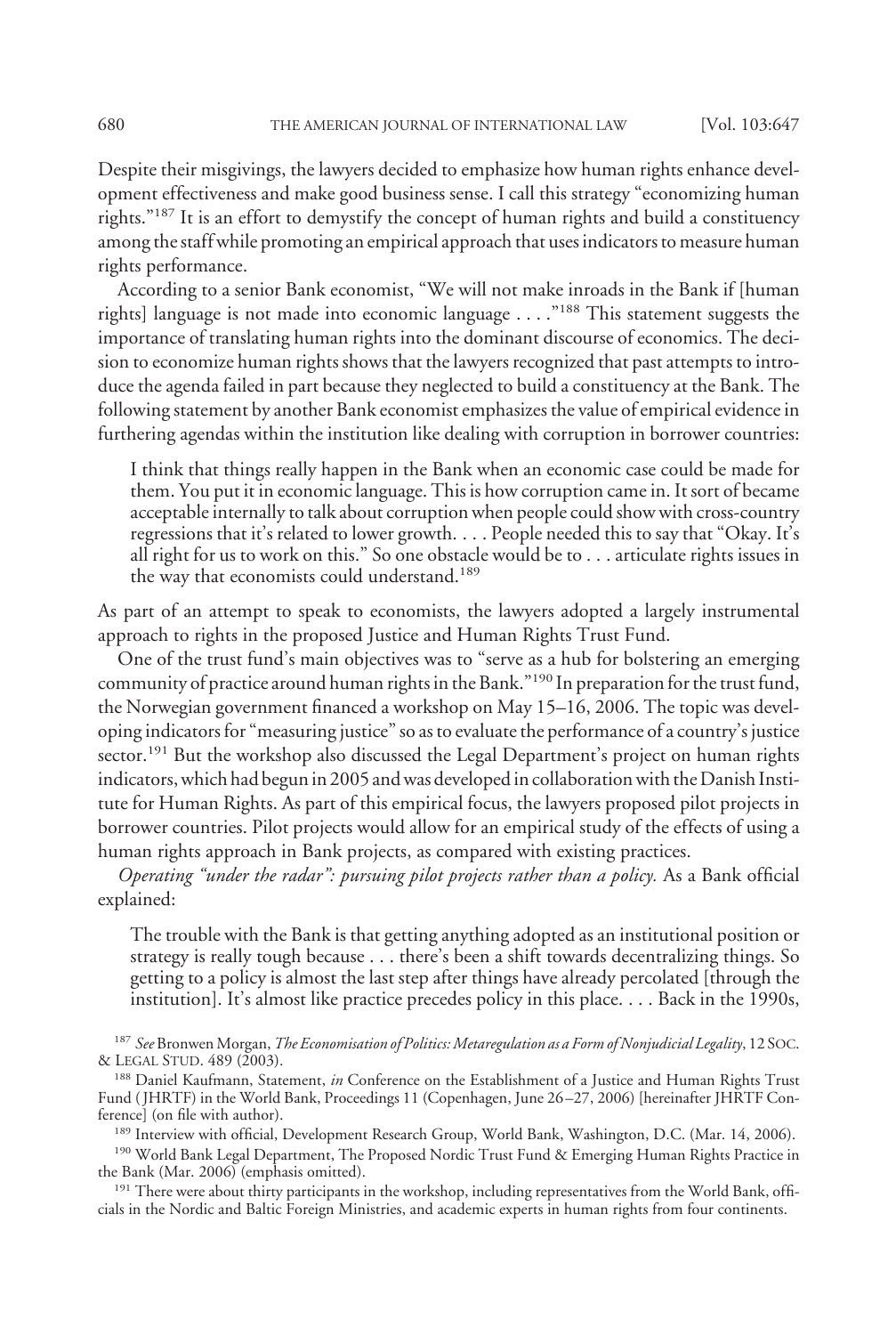it was the opposite way—that if you wanted to get something done, you would push the policy first, and then practice would follow. For example, the safeguard policies. Those were key to getting people to change behavior. It's kind of the opposite now. [Changes in] behavior tend to happen through pilot projects.<sup>192</sup>

After years of internal and external advocacy for an institutional policy on human rights, internal advocates began moving toward a country-level approach. The lawyers who designed the trust fund decided that the Bank's country staff should take the lead on any human rights initiative, with support from the donor community. They considered regional and national ownership critical to a successful human rights agenda. They advanced as one reason for this tactic the significant decision-making role that country directors played at the Bank, "much more so than vice presidents, . . . and certainly much more so than sector directors or sector managers. [They are the ones] who are really making the decisions in terms of resource allocation, and are leading the dialogue with the country."193

One of the trust fund's preparatory workshops focused on country-level initiatives, including pilot projects, the integration of human rights principles into national development strategies, and the promotion of human rights dialogues with national authorities.<sup>194</sup> Another project proposed that human rights be incorporated into the poverty-reduction strategy papers of selected governments—those that requested assistance in integrating human rights concerns into their development strategies. The Bank would assist the governments in "translating internationally agreed human rights standards into operational policy actions, thereby prioritizing support for those services that both contribute to economic and social development and constitute human rights obligations on the state."195 The team of lawyers behind the recent approach made a strategic decision to focus on pilot projects rather than to advocate for a standalone operational policy. One reason for this decision was the previously discussed staff incentive system, in which internal promotions are based on lending targets rather than compliance with safeguard policies. Staff members that I interviewed expressed a general resentment of the existing policies:

People [have been] feeling that the compliance police are after them, and that the procedures are rigid and bureaucratic. . . . And there [is] a lot of weariness from the experience of the safeguards about trying to make things mandatory because it'll be seen as a burden. So the idea is trying to do this through good practice examples  $\dots$ .<sup>196</sup>

Another reason was the lawyers' recognition that the sharp division of the board over human rights would prevent them from getting it to approve a new policy. As a result, they chose to pursue an incremental strategy of working under the board's radar screen.

An incremental, under-the-radar strategy stands in contrast to one of mainstreaming, which entails explicit management support for the incorporation of an issue into existing programs.

<sup>193</sup> Interview with official, Operations Evaluation Department, World Bank, Washington, D.C. (Apr. 5, 2006).

<sup>196</sup> Interview with official, Social Development Department, Latin America and the Caribbean Region, World Bank, Washington, D.C. (Mar. 15, 2006).

<sup>192</sup> Interview with official, *supra* note 84.

<sup>&</sup>lt;sup>194</sup> Stockholm Seminar on Human Rights Dialogues and Rights Principles in Development Cooperation at the Country-Level, Summary of Discussions (June 19-20, 2006) (on file with author).

<sup>195</sup> Joseph K. Ingram [then–World Bank special representative to the United Nations and the World Trade Organization], Statement, First Session of the Human Rights Council in Geneva, Switzerland ( June 21, 2006) (on file with author).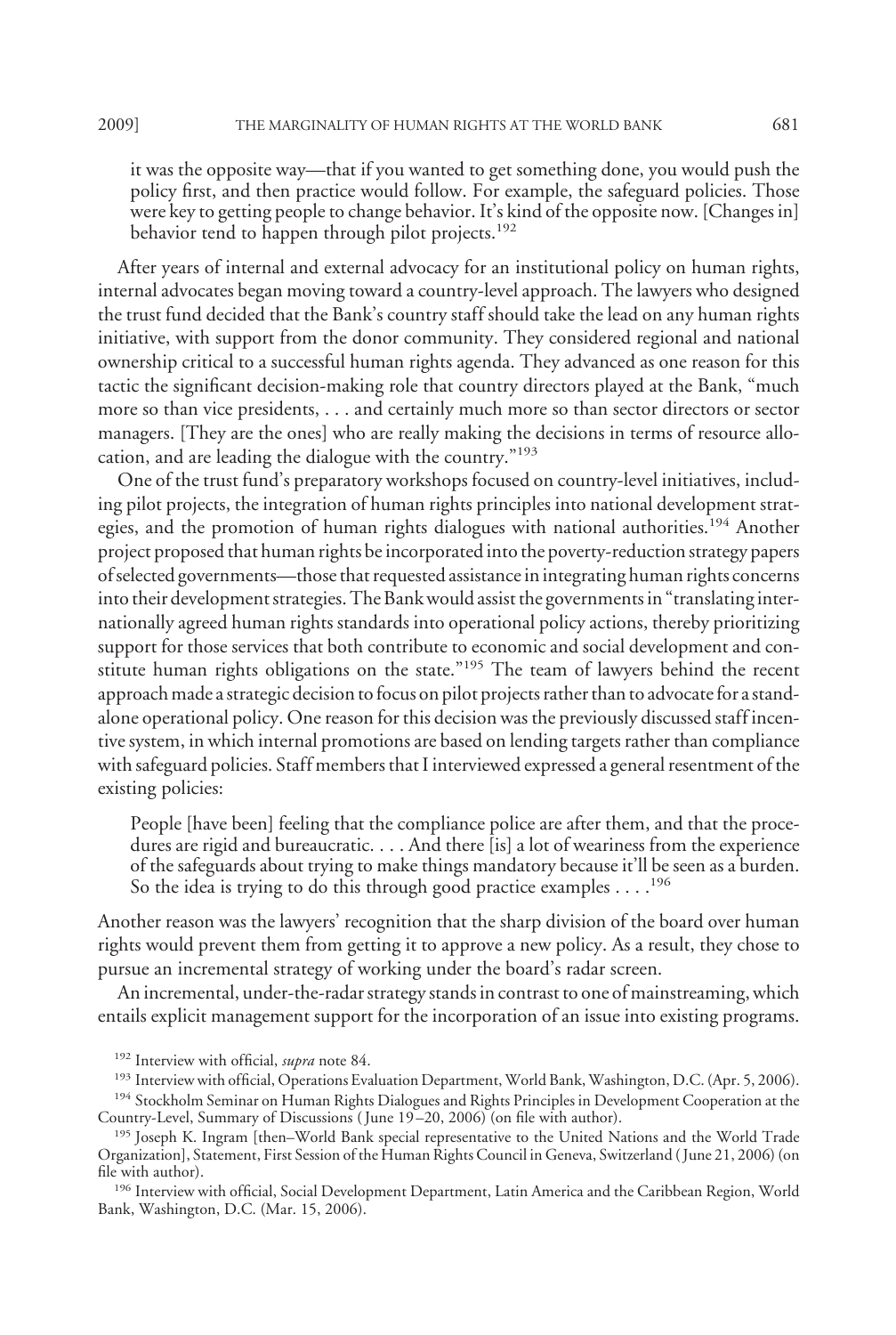Prior mainstreaming occurred at the Bank when environmental concerns were incorporated into its programming through adoption of an operational policy on environmental assessment.<sup>197</sup> Yet to introduce a more sensitive and controversial issue like human rights, internal advocates espoused a strategy of implicit management support and avoidance of the board. A senior adviser to an executive director acknowledged the value of an incremental strategy for human rights, observing that Bank officials "shouldn't try and get a formal process going because it would backfire, and that [they] should basically do a human rights agenda through stealth."<sup>198</sup>The executive director of the Bank's Nordic Baltic Office agreed. He explained that trust funds are a way to introduce controversial changes into the Bank: "The strategy is to hurry slowly, below the radar."199

## V. CONCLUSION

Analyzing organizational culture contributes usefully to understanding organizational change and predicting how IOs will behave. The conditions under which norms are adopted and internalized in an organization are shaped by its culture, including its mission, management structure, incentive system, and decision-making process. Internalization occurs when actors vernacularize norms, or adapt them to local meanings and existing cultural values and practices.200 There is no universal recipe for bringing about internalization in IOs. Rather, an institutional fit for norms must be found. They must be framed to be adaptable to the structural, functional, and cultural distinctiveness of each institution.

The recent initiative to push human rights forward at the Bank offers insights on how to bring about organizational change. Internal advocates attempted to appeal to the dominant subculture of economists by framing human rights as quantifiable and instrumentally valuable to achieving the economic development goals of the Bank. They called for pursuing an incremental strategy from the bottom up through country-level pilot projects, rather than a topdown official policy. By late 2006, the strategy became public and no longer under the radar,<sup>201</sup> but it is too early to gauge its success. This approach represents one potentially effective way of bringing human rights norms into the Bank's work. Another may be to alter the existing distribution of power within the institution (and thus the organizational culture) so that lawyers have more decision-making power and status in relation to economists and other professional groups. A radical change of this nature, however, would probably take many years and would require support from the leadership.

Human rights are a particularly difficult set of norms to incorporate into an economic institution because doing so forces employees into a struggle between principles and pragmatism that is, it creates a tension between normative, intangible values and goals, and practical ways to solve problems (which may make it necessary to reconcile competing principles). In an environment like the Bank where most issues are subject to cost-benefit analysis, employees may be ambivalent about principles that appear to be non-negotiable or subject to trade-offs. They

<sup>&</sup>lt;sup>197</sup> OPERATIONAL MANUAL, *supra* note 1, OP 4.01 (Jan. 1999) (Environmental Assessment).

<sup>&</sup>lt;sup>198</sup> Interview with official, Board of Executive Directors, World Bank, Washington, D.C. (July 24, 2006).

<sup>199</sup> Sveinn Aass, Introductory Remarks, *in* JHRTF Conference, *supra* note 188, at 8.

<sup>200</sup> MERRY, *supra* note 12, at 39.

<sup>201</sup> *See* DEV. OUTREACH, *supra* note 5; FAQ, "Human Rights," at the Bank's Web site, *supra* note 140.